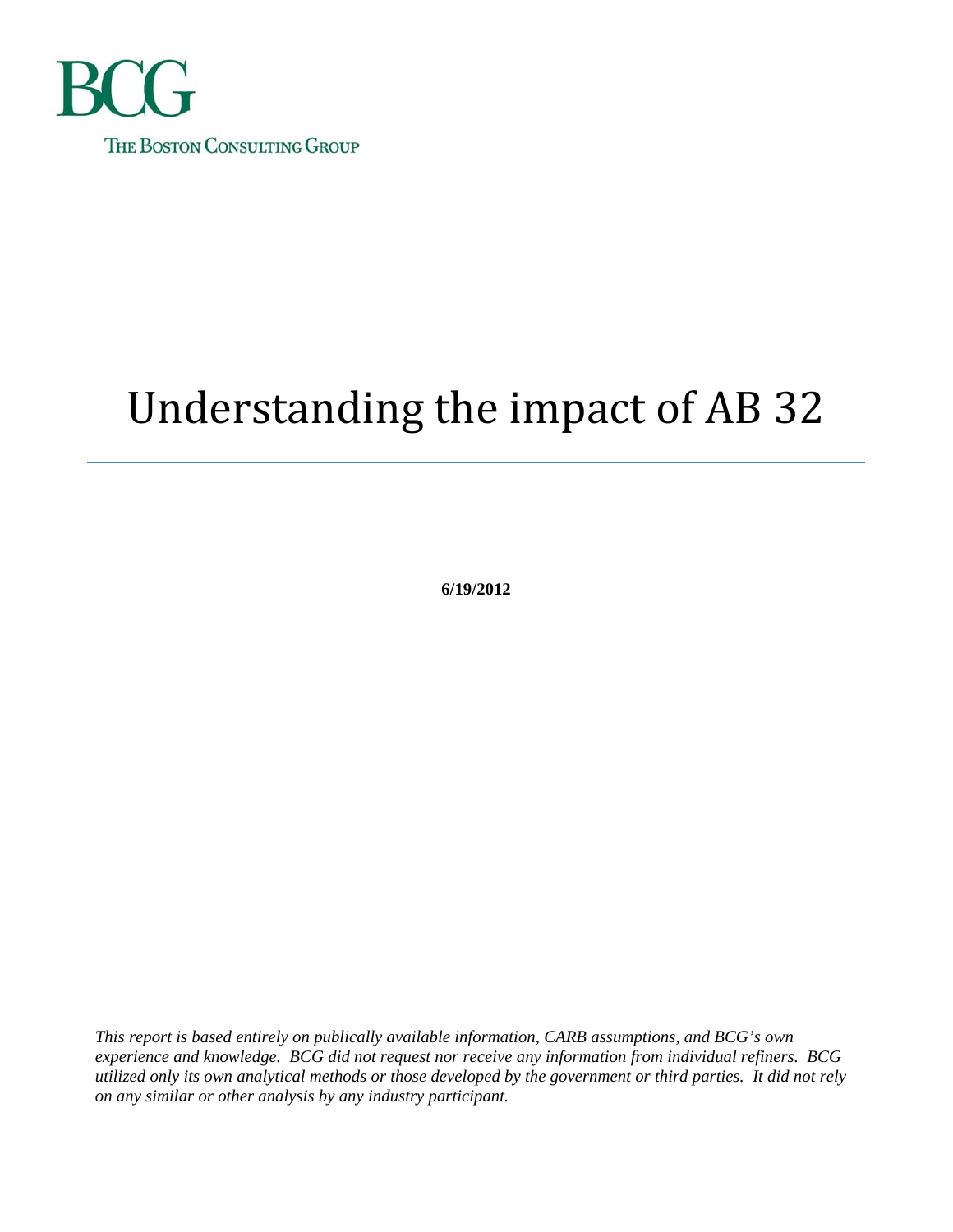# **Table of Contents**

| 1              |     |                                                                                            |  |  |
|----------------|-----|--------------------------------------------------------------------------------------------|--|--|
| 2              |     |                                                                                            |  |  |
| 3              |     |                                                                                            |  |  |
|                | 3.1 |                                                                                            |  |  |
|                | 3.2 |                                                                                            |  |  |
|                | 3.3 |                                                                                            |  |  |
| $\overline{4}$ |     |                                                                                            |  |  |
|                | 4.1 |                                                                                            |  |  |
|                | 4.2 |                                                                                            |  |  |
|                | 4.3 |                                                                                            |  |  |
| 5              |     |                                                                                            |  |  |
|                | 5.1 |                                                                                            |  |  |
|                | 5.2 |                                                                                            |  |  |
|                | 5.3 |                                                                                            |  |  |
|                | 5.4 |                                                                                            |  |  |
|                | 5.5 | Estimate of the likely range of cost recovery required in cents/gallon to meet CA demand32 |  |  |
| 6              |     |                                                                                            |  |  |
|                | 6.1 |                                                                                            |  |  |
|                | 6.2 |                                                                                            |  |  |
|                | 6.3 |                                                                                            |  |  |
| 7              |     |                                                                                            |  |  |
| 8              |     |                                                                                            |  |  |
| 9              |     |                                                                                            |  |  |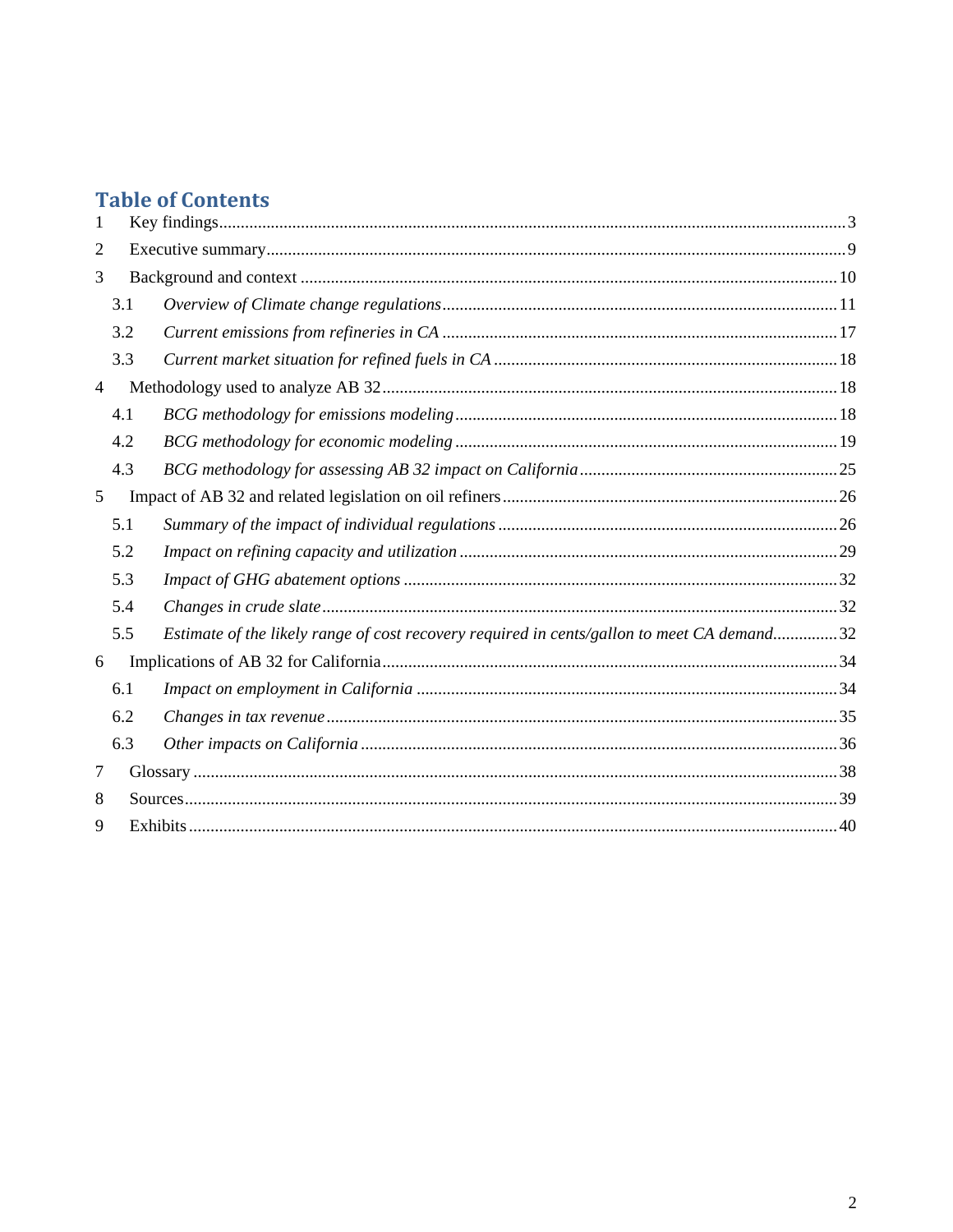### **1 Key findings**

### **Impact on refining industry**

- Given the small number of Advanced Technology Vehicles, no commercially available cellulosic ethanol, and limited available quantities of low carbon intensity (CI) sugarcane ethanol, LCFS is unlikely to be fully implementable by sometime in the second compliance period (*Key exhibits 1,2*). As a result, California refiners that risk being out of compliance, may opt to export fuels, versus supplying the local market, potentially creating product shortages. A likely scenario is for cost recovery to exceed 250 cpg coupled with gasoline supply shortages as early as 2015.
- If LCFS regulation is changed abruptly after 2015, it will likely result in additional costs for refiners, consumers, and suppliers of alternative fuels.
- LCFS driven demand reduction in the second compliance period (2015-17) shifts gasoline trade balances from Singapore imports to Mexico exports. This shift impacts refinery economics substantially and will likely result in closure of 4-6 refineries representing 20-30% of California's refining capacity.
- If LCFS is completely implemented beyond the second compliance period, this will result in the closure of an additional 1-2 refineries, representing 5-10% of California's refining capacity.
- While energy efficiency projects are one way to decrease carbon emissions, they will have a minimal impact on stationary refinery emissions, given that most California refineries are already highly energy efficient and the economics of such projects are not very attractive.

### **Impact on California's economy**

- As a result of forecasted refinery closures, largely resulting from full implementation of LCFS (*Key exhibits 3,4*), California could lose 28,000-51,000 jobs, including many high-paying skilled manufacturing jobs, as well as indirect job losses due to multiplier effects. This is net of 2,500 to 5,000 direct and indirect jobs created due to investments in energy efficiency.
- California could lose up to \$4.4 Billion of tax revenue per year by 2020, the majority of which will come from lost excise taxes on fuels. This could result in further reduction in employment in certain areas (e.g., road maintenance, local businesses). Other revenue losses will come from decreases in personal income taxes, corporate taxes, property taxes, and sales taxes. These revenue sources will be lost permanently unless replaced by new taxes or other revenues **(***Exhibit 5***)**.
- There will be a wealth transfer of at least \$3.7 Billion per year by 2020 from refineries and fuel suppliers to the California Air Resources Board as a result of purchasing allowances. Minimum auction prices have been considered for this analysis and the cost could be much more with higher auction prices.
- As a result of AB 32 fuels related measures, California will likely begin to import diesel, increase imports of jet fuel, and begin exporting very large quantities of gasoline (*Key exhibit 2*). The GHG emissions associated with making gasoline for export will however remain in California (*Key exhibit 6*)
- California will suffer other negative impacts, including loss of manufacturing expertise and increased cost of living resulting from higher fuels cost.
- Increase in cost of compliance and the resulting cost recovery will disproportionately impact low income households that spend a greater share of their income on transportation fuels than high income households.
- California's climate change regulations (e.g. AB 32) will discourage energy intensive industries from locating in the state and existing industry will have an incentive to relocate to other states or even internationally.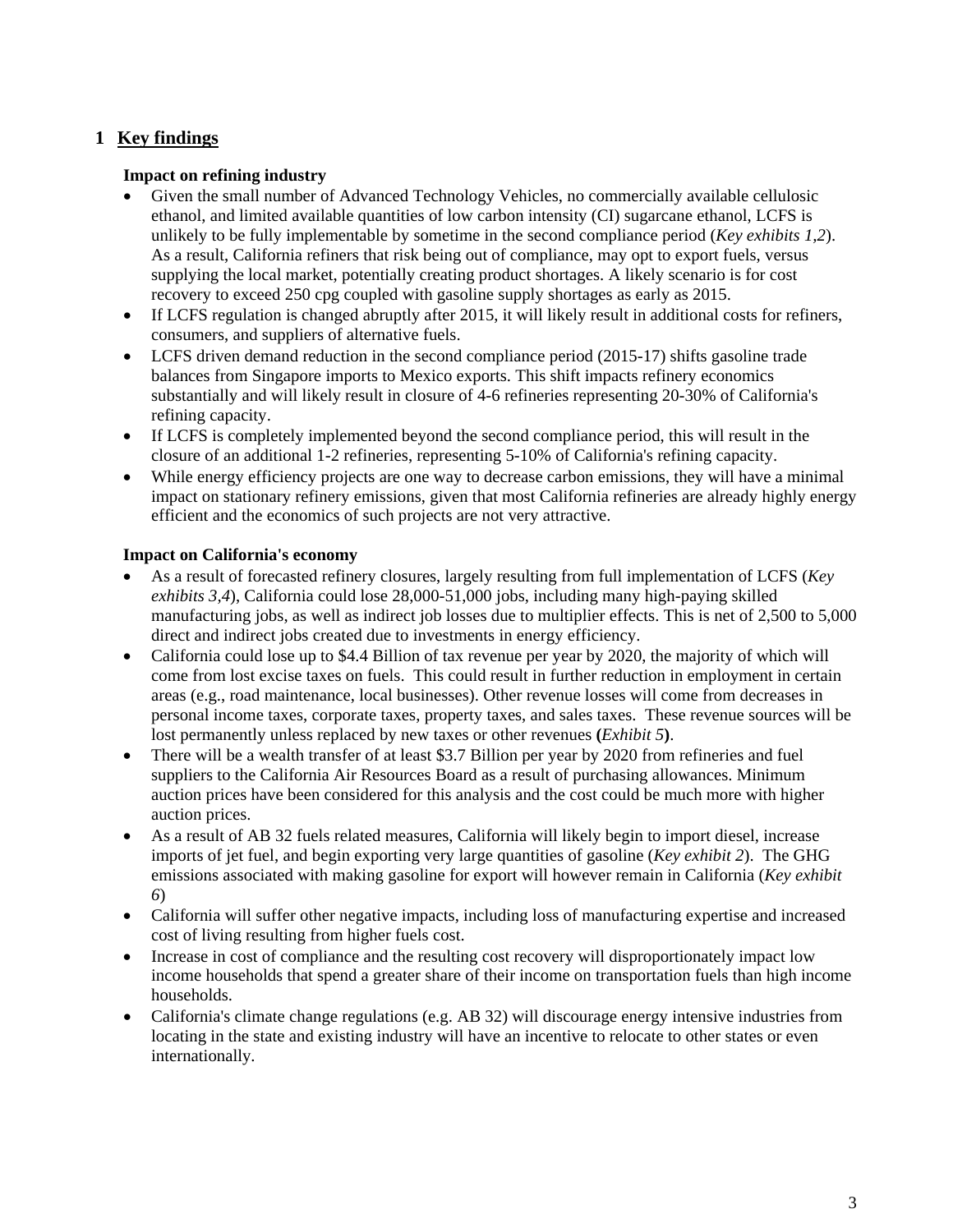We assume that some combination of AB32-related measures can achieve the goal of reducing GHG emissions in California to 1990 levels, but at a high cost. In our view, these reductions will be at least partially offset by increased emissions outside of California from crude and bio-fuel shuffling.

#### **Cost of compliance**

- Based on an assumed cost of carbon of \$14/ton to \$70/ton, we estimate that the level of cost recovery required by the industry to comply and meet California demand, should these regulations be fully implemented, would likely be in the range of 49-183 cents per gallon (cpg) by 2020. Of this, 14-69 cpg would be due to tailpipe emissions from transportation fuels being included under Cap and Trade; 2-8 cpg would result from stationary refinery emissions and 33-106 cpg (average 70 cpg) would be due to LCFS (*Key exhibits 7,8*).
- The cost of compliance could be much higher if the cost of carbon rises and becomes volatile, as electricity prices did in 2000 (*Key exhibit 9*). The estimated total cost of compliance would increase by an additional 87 cpg (to a total of 270 cpg) in 2020 if Carbon price raises to \$150/ton.
- The cost of LCFS compliance could be much higher as there is an inadequate supply of low CI biofuels to meet California's estimated demand. If more states adopt policies similar to California, it will further exacerbate the situation by putting additional cost pressure on the limited available supplies of low CI bio-fuels.

### **Key exhibit 1**



1. Powered by renewable electricity, low CI hydrogen, or CNG Source: CARB, Bloomberg, BCG analysis, Renewable Fuels Association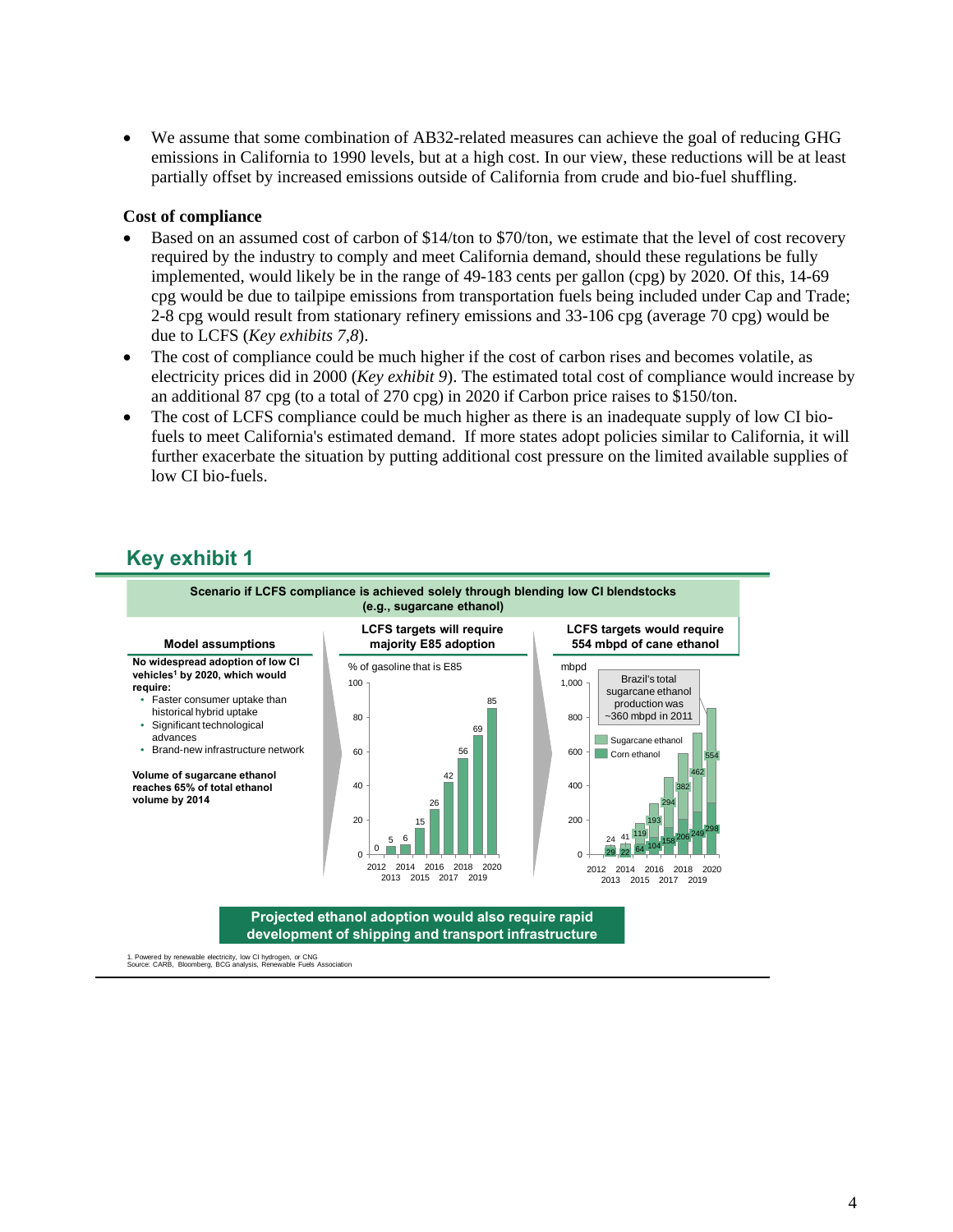

1. Based on current market conditions, which could change, but have not changed significantly historically;<br>High demand scenario also results in export by 2017 with LCFS<br>Source: CEC demand forecasts; BCG analysis

### **Key exhibit 3**

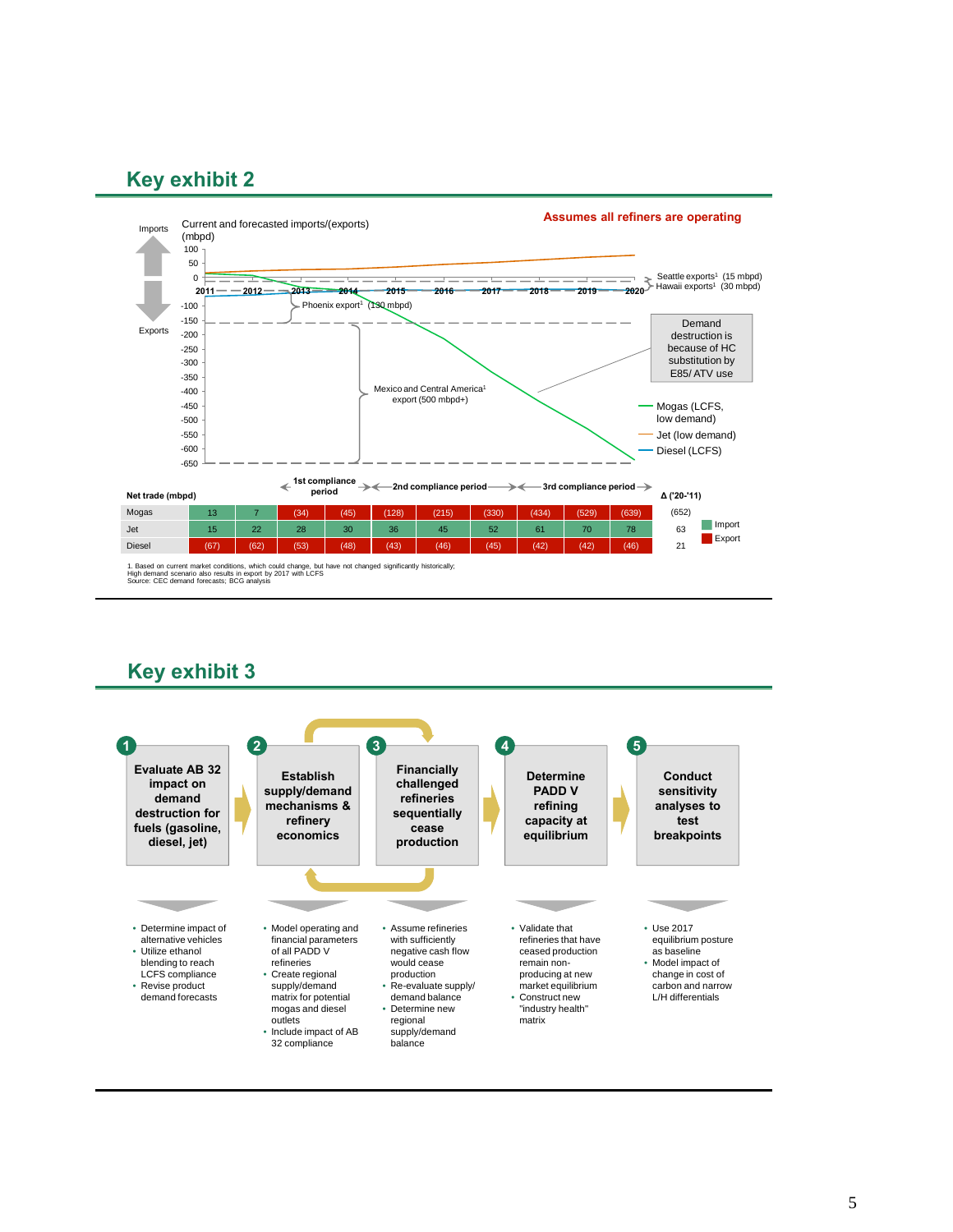

1. Assuming 82% utilization for all refineries Note: Assumes \$110 crude cost and \$25/bbl L/H differential Source: Oil & Gas Journal, Bloomberg, BCG economics model, BCG analysis

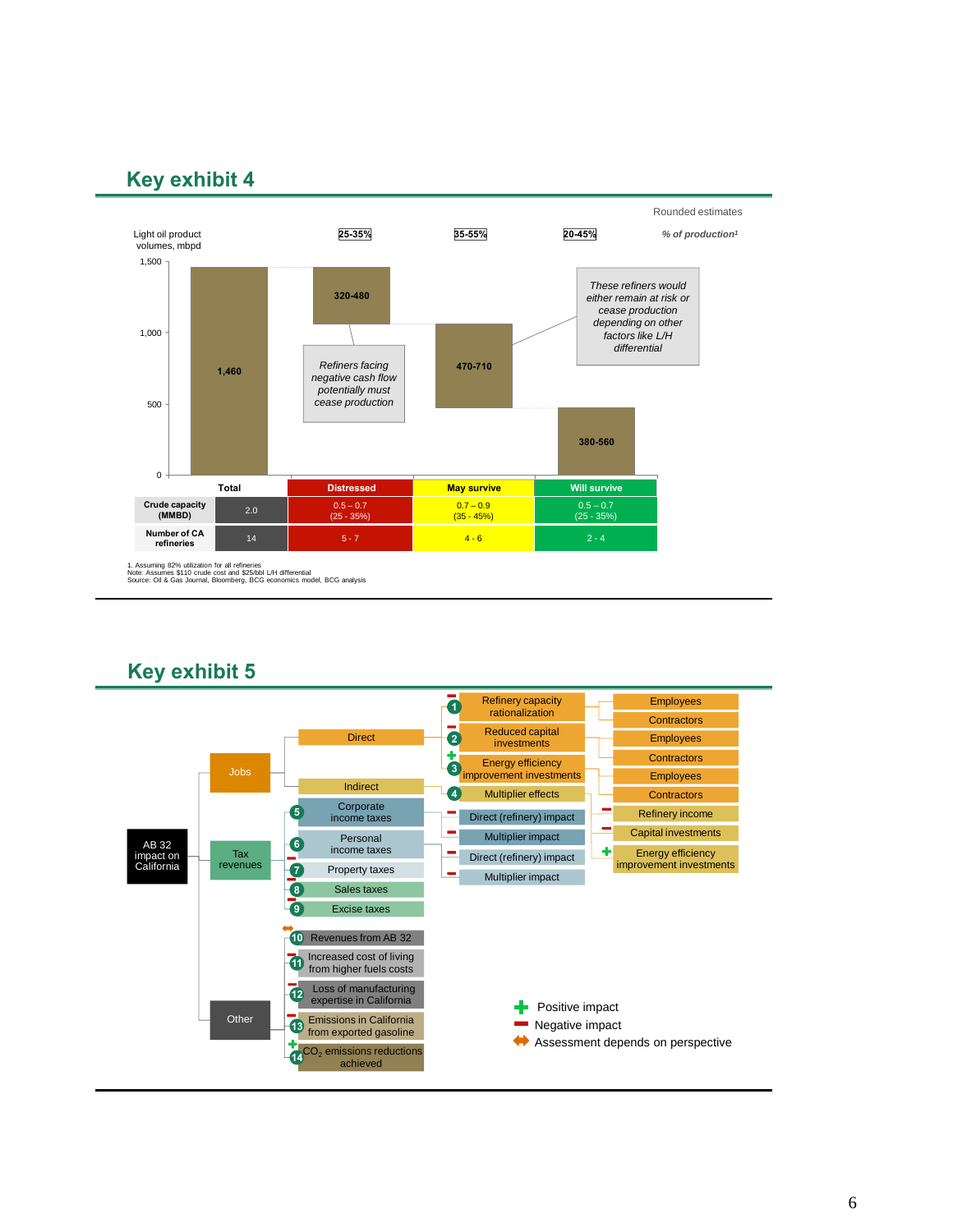

#### **Emissions in California from gasoline exports due to LCFS (out of total 32 million MT of 2011 refinery emissions)**





**Although tail pipe emissions are reduced, gasoline is still produced and exported; stationary emissions remain in CA**

Source: CARB, CEC demand forecast, BCG analysis

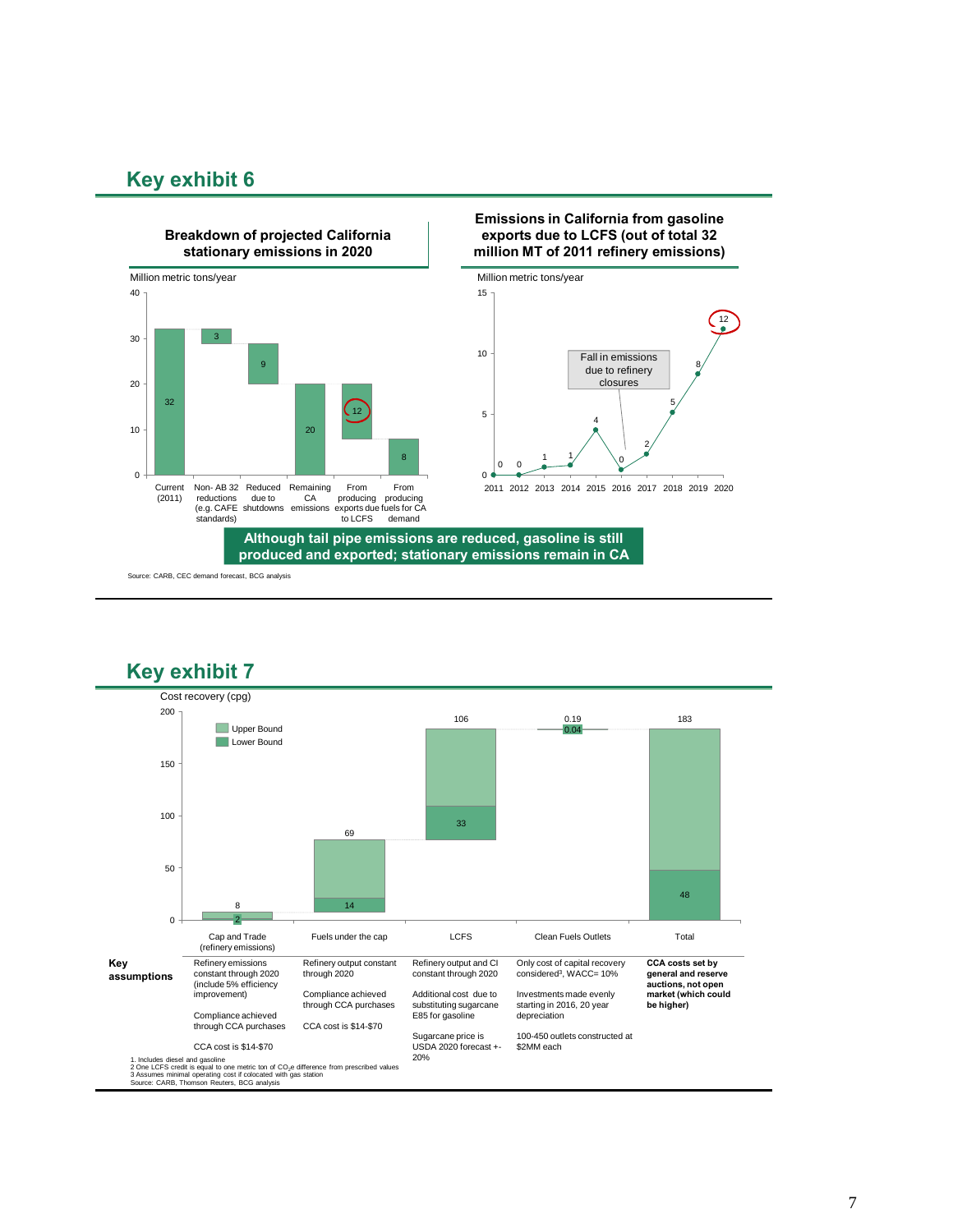#### **Cost of LCFS compliance impact**

**In order to achieve sufficient levels of sugarcane ethanol, additional ethanolspecific investment would be needed in:**

- Farming
- Distilling
- Shipping
- Terminals
- Distribution

**The cost impact is most sensitive to the price of sugarcane. With a surge in demand, the price could spike/ be volatile, due to which our estimates are very conservative.** 

**Based on the USDA 2020 forecast for the price of sugarcane with 20% variation above or below, the cost of compliance could be 33 -106 cpg**

#### **Key uncertainties**

**Is there sufficient sugarcane production capacity to meet rising global demand?**

**Can industry participants overcome local challenges (e.g., construction permits) to logistical and other required investments?** 

**Will legal challenge to LCFS result in uncertainty that stifles new investment?**

**Can refineries and other covered entities persuade noncovered entities (e.g., gasoline retailers) to support LCFS mandates like CFO?**

**Is there a risk that distribution infrastructure gets fragmented across multiple fuel types resulting in fuels shortages?**

**Unclear if the optimal bio-fuel is sugarcane ethanol, cellulosic ethanol or some other technology.**

**Is there a risk of significant volatility, especially during the nascent stage of evolution of these markets?**

**Have robust market mechanics been fully thought through to avoid unintended consequences and market manipulation?**

### **Key exhibit 9**



#### **Cost of carbon could see similar volatility**

**Spikes in California electricity prices were caused by market uncertainty and speculation**

**As the carbon market develops, uncertainty will decrease; however, uncertainty will exist at the outset**

**Thomson Reuters has forecasted carbon prices of \$30-35/ton; however, in order to account for a 4-5x spike in carbon prices, similar to electricity prices in the analog, we considered carbon costs of up to \$150/ton as an unlikely but plausible scenario**

Source: PowerDAT NP15 prices, BCG analysis, Thomson Reuters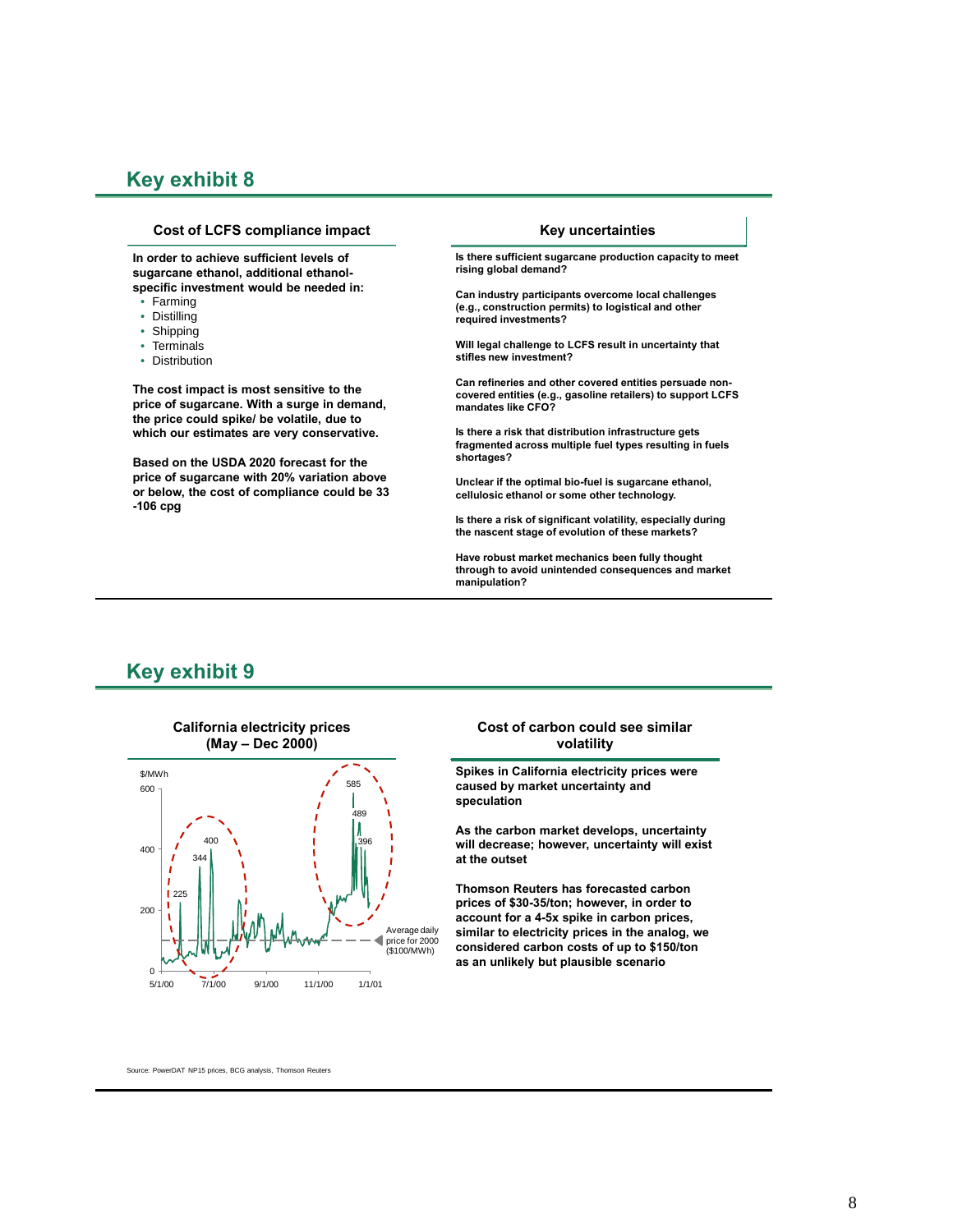### **2 Executive summary**

As part of California's climate change initiative the California Air Resources Board (CARB) is implementing a series of regulations, including a Cap and Trade program to put a price on carbon emissions, a Low Carbon Fuel Standard (LCFS) to reduce Carbon Intensity (CI) of fuels, a Clean Fuels Outlet (CFO) mandate to build hydrogen fueling outlets, and standards for car manufacturers to produce vehicles with lower or zero emissions. Collectively these regulations will significantly impact the oil refining industry in California.

There are 14 fuel refineries operating in California, with configurations ranging from simple to highly complex. These refineries produce approximately 834 thousand barrels of hydrocarbon gasoline, 340 thousand barrels of diesel, and 270 thousand barrels of jet fuel per day. Gasoline supply is approximately equal to demand, so imports and exports are minimal. Excess diesel is exported, and jet fuel is currently imported to meet demand. California's refineries collectively produce about 32 million tons of GHG emissions per year due to heating requirements, emissions from chemical process reactions, and electricity generation.

We analyzed the likely impact of AB 32 fuels policies on emissions and refining economics using proprietary BCG models. We then developed a framework to assess how these changes are likely to impact California's economy along key dimensions including employment, government revenues, and GHG emissions.

The most significant impact to refiners will come from LCFS, which as currently being implemented, is not viable. However, if you assume that LCFS will be fully implemented it will result in a substantial decline in demand for refined products, particularly gasoline. The likely result will be the loss of 20-30% of California's refining capacity in the second compliance period (2015-17) and 25-35% of California's refining capacity by 2020. This means 5-7 of California's 14 fuel refineries could cease production by 2020. Many of the remaining refineries in 2020 could become unprofitable if the economic environment worsens, potentially compromising California's security of fuels supply. Further, the regulation as currently being implemented could disrupt California's fuels supply if the likely scenario of infeasibility plays out, driven by slower adoption of new technologies (such as ATVs and cellulosic ethanol) than forecasted and insufficient supplies of sugarcane ethanol. Without adequate availability of LCFS credits and/or low carbon intensity (CI) bio-fuel blendstocks refiners will have no choice but to export increasing quantities of gasoline and reduce supply to the local market, potentially creating fuels shortages in California with far reaching consequences.

Even with adequate supplies of low CI bio-fuels we estimate cost of compliance with LCFS of between 33- 106 cpg (average 70 cpg) by 2020 using current sugar cane price forecasts. The actual cost could be much higher if California's significant incremental demand increases the price of low CI bio-fuels. The situation could be further exacerbated as more states (e.g., Oregon) implement LCFS mandates, putting additional cost pressure on limited bio-fuels supplies.

The next largest impact is the cost of compliance with the Cap and Trade program, most of which comes from making refiners responsible for 'tailpipe' emissions from transportation fuels (i.e. fuels under the cap). By 2020 we estimate the cost of compliance with fuels under the cap at 14-69 cpg and 2-8 cpg for stationary refinery emissions. The cost of compliance could be significantly higher if the cost of carbon rises above CARB's projected auction prices. An additional concern is that carbon costs could be extremely volatile initially, until robust market mechanisms are established. This volatility provides potential for market disruption and could result in significant costs for refiners and consumers in the near to mid-term.

Given the current regulations BCG believes there is a likely scenario where the cost of compliance requires refiners to recover in excess of 250 cpg and refiners are forced to reduce supply to the California market because they cannot get adequate supply of low CI bio-fuels or LCFS credits to stay complaint with LCFS.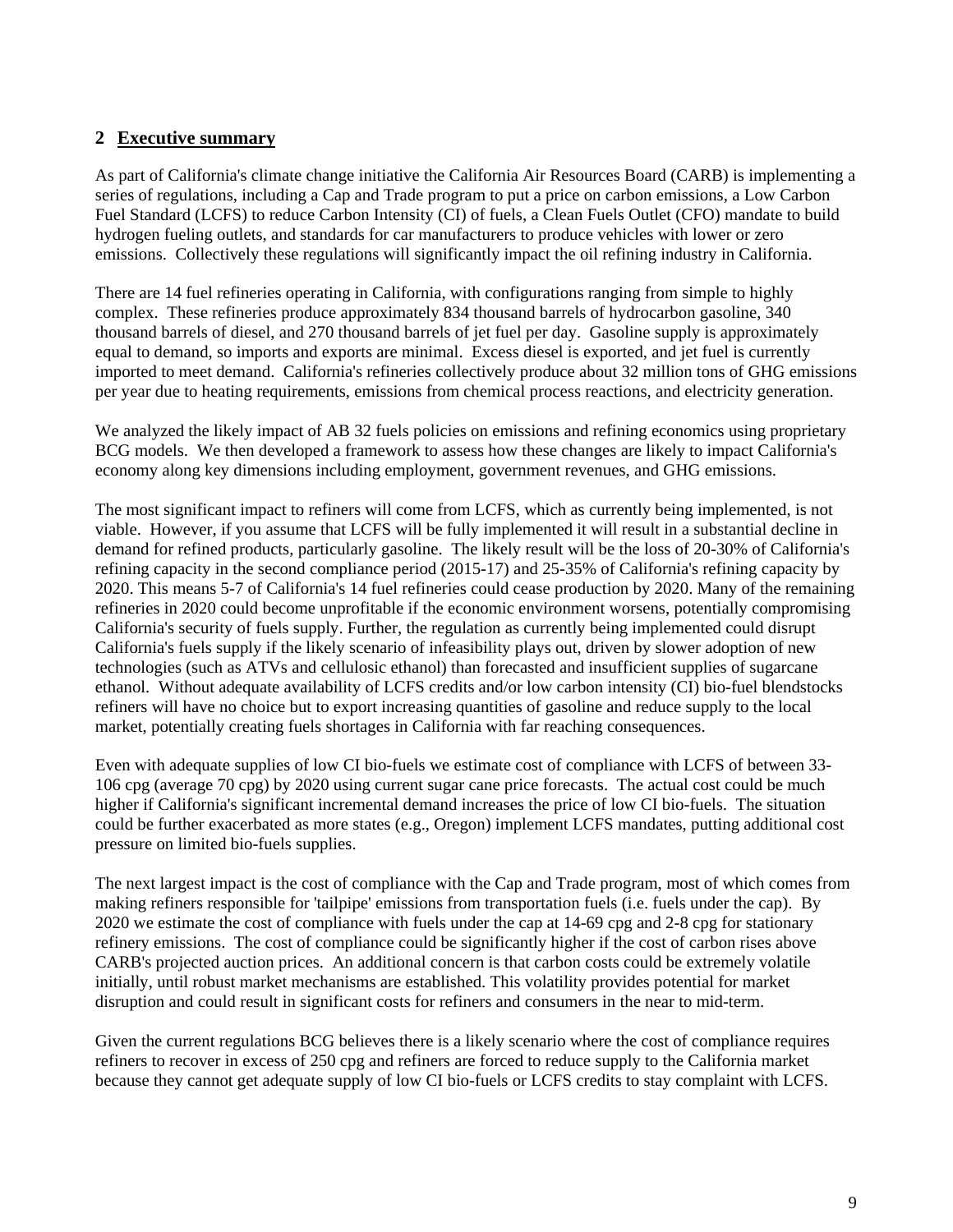This could happen in the 2015-16 timeframe if LCFS regulations are not modified. If the regulations are changed abruptly post 2015, the industry and California consumers will likely incur additional costs.

AB 32 fuels related regulations if fully implemented could result in California losing 28,000-51,000 jobs by 2020. 20-25% of these job losses could come from refineries ceasing production. Many of these will be high paying skilled manufacturing jobs (equipment operators, supervisors, engineers, etc.), with pay-scales ranging from \$80,000 per annum and up. The rest of the job losses are a result of multiplier effects, and will likely be lower paying jobs in the service sector. Only a small number of jobs (2,500 to 5,000 direct and indirect jobs) are expected to be added as a result of energy efficiency projects and even these will be project based, not permanent in nature. Since bio fuels are imported, the majority of green jobs that are created will be outside of California.

Further, California could face up to \$3.1-3.4 Billion per year in net lost tax revenues if AB 32-related regulations are fully implemented by 2020. The vast majority of this (~\$2.9 Billion per year) will come from lost excise taxes on fuels, as fuel consumption will decrease and LCFS shifts consumption to fuels with lower tax rates. This net loss of excise tax could be even higher (up to \$4.4 Billion), if the number of ATVs increase and volume of E-85 consumed is lower than projected. Any loss in excise tax could result in further reduction in employment in certain areas, such as road maintenance. In addition, corporate income taxes, personal income taxes, and sales taxes will all be reduced. Reductions in property taxes are expected to account for only \$15-20 Million per year in tax losses, but could disproportionately impact counties and cities where refining facilities are located. Other implications include the loss of manufacturing related expertise and an increase in the cost of living due to the higher cost of fuels.

AB 32 fuels policies should be able to achieve the goal of reducing emissions in California by 80 million metric tons versus Business As Usual; however, some of this reduction will be at the expense of increased emissions elsewhere. A substantial amount of the emissions reduction will occur from shifting the composition of gasoline consumed in California from hydrocarbons to bio-fuels. However, there will also be unintended consequences that will increase global emissions and not decrease stationary emissions in proportion to the decline in hydrocarbon gasoline consumed in California. The regulations will likely result in crude and bio-fuels shuffling that will *increase* global emissions. Reduced fuel demand, driven by AB 32 fuels policies will force refiners to export fuels, leaving behind the stationary carbon emissions in California. Finally, new infrastructure will be required to accommodate new product imports and exports.

It is estimated that CARB could realize upwards of \$3.7 Billion per year from sales of allowances by 2020 to refineries and other fuels suppliers. This amount could be higher if allowance prices are higher than CARB's minimum auction prices. It is not clear whether CARB has the authority to collect these revenues, nor is it clear how the state would use these funds.

As CARB and other entities contemplate changes to AB 32 fuels policies we believe there is a need and an opportunity to revise the regulations to support California's climate change objectives and economic aspirations while avoiding regulations that hinder economic growth and potentially introduce negative market dynamics (such as those that plagued electricity market deregulation).

### **3 Background and context**

Pursuant to Assembly Bill 32 (AB 32), the California Air Resources Board (CARB) has promulgated regulations to reduce GHG emissions in California. These regulations provide monetary and other disincentives for GHG emissions to a variety of industry sectors. The top 5 sources of GHG emissions are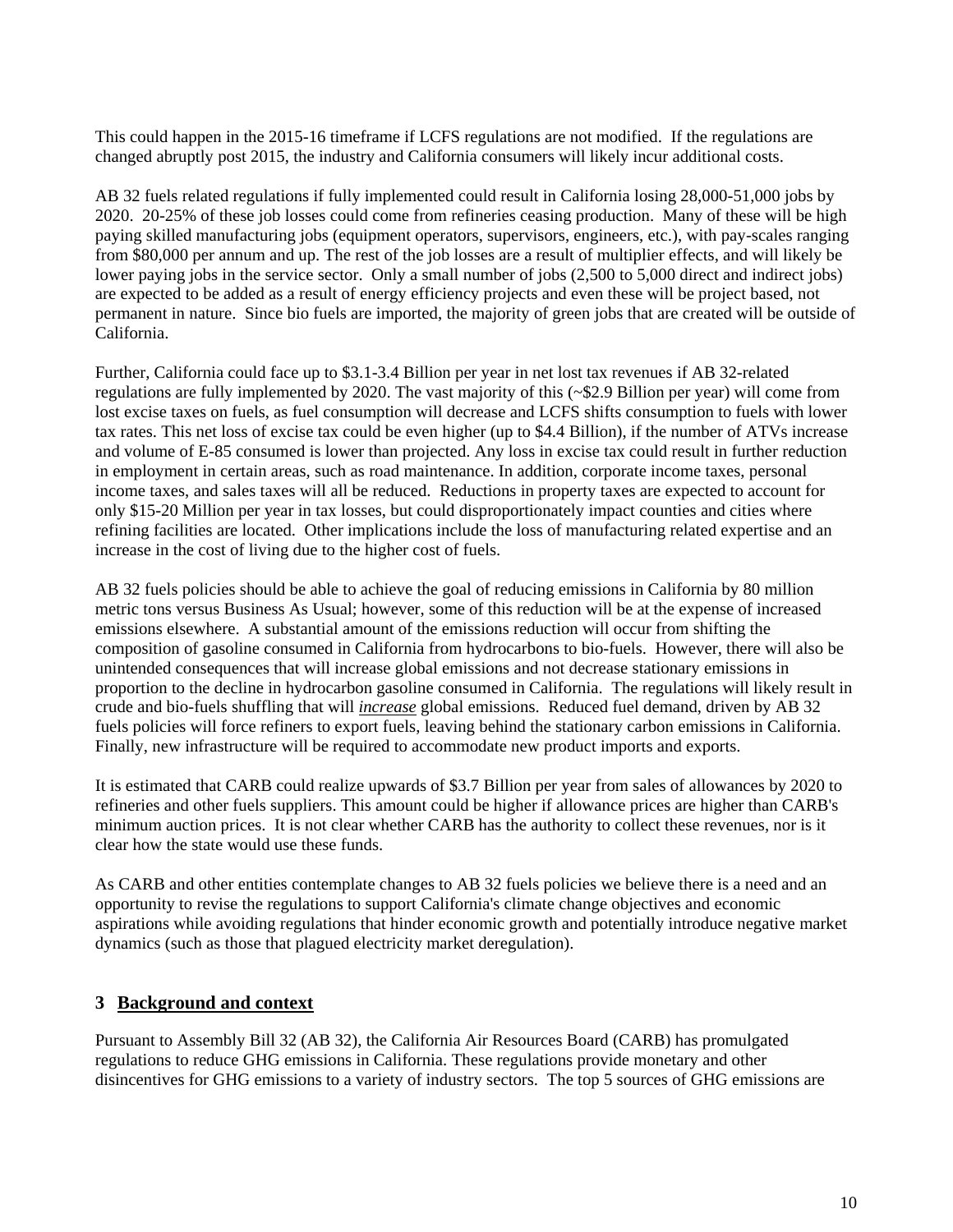road transport, electricity generation, ozone-depleting substances, refining, and residential fuel use. Industries covered under AB 32 include oil and gas (including extraction, refining, and marketing), power generation, manufacturing, public agencies (e.g., hospitals, universities), and other major GHG emitters. The end goal is to reduce emissions to pre-1990 levels by 2020.

Oil refining represents a significant share of total GHG emissions covered under AB 32 (almost 20% during the initial compliance period) and is the primary focus of this report.

### **3.1** *Overview of Climate change regulations*

Key provisions of California's climate change regulations that impact refiners are summarized below:

- *Cap and Trade* The Cap and trade regulation sets an overall limit on the amount of GHG emissions. To stay compliant, companies must submit allowances to cover their GHG emissions each year. Allowances will be allocated to companies at no charge by the state, bought from the state at auctions, and/or traded on the open market. See Exhibit 1 for a summary of Cap and Trade regulations.
- *Low Carbon Fuel Standards (LCFS)* To encourage substitution of transport fuels derived from crude oil with lower CI transport fuels, CARB is mandating reductions in the CI of fuels portfolios for all fuels providers. See Exhibit 2 for a summary of LCFS regulations.
- Clean fuels outlets (CFO) A prerequisite for widespread adoption of new alternative transport fuels is the availability of fueling infrastructure. As such, CARB has decided that refiners and importers of gasoline must install CFOs for clean fuels (i.e., hydrogen).
- *Light/Zero Emission Vehicle (LEV/ZEV) standards* LEV standards require car manufacturers to reduce GHG emissions per mile of their fleet. These are a further extension of previous programs to increase fuel efficiency. Furthermore, the accompanying ZEV standards specify that a certain amount of fleet fuel efficiency must come from the production of ZEVs.

### *Cap and Trade*

AB 32 requires refiners to cap their GHG emissions and, in parallel, secure and submit carbon allowances to cover their emissions. Refiners can meet their commitments by using free allowances provided by the state, by purchasing allowances in auctions or in the open market, by reducing emissions, by acquiring offsets, or through a combination of these efforts. The regulation goes into effect in 2013 and has three phases (compliance periods). The first compliance period is 2013-2014, and the next two compliance periods are three years each, starting in 2015 and 2018, respectively. The regulation gets progressively more stringent and expansive in scope with each subsequent compliance period (see Exhibit 3).

To moderate the cost of compliance, refineries will be given a certain number of allowances at no cost by CARB. The portion of emissions covered by free allowances for the refining industry is determined by the Industry Assistance Factor (IAF), a declining cap factor, and a constant benchmark factor. The IAF varies by industry and, for refining, AB 32 has set an IAF of 100% during the first compliance period (2013-14), 75% in the second compliance period, and 50% in the third compliance period. The cap factor reflects the overall lowering of the cap in emissions and declines to about 85% by the end of the third compliance period. The constant benchmark factor is 90%. Thus, by the end of the third compliance period, only about 38% of refinery emissions are covered by no-cost allowances. CARB has specified the following methodologies for allocating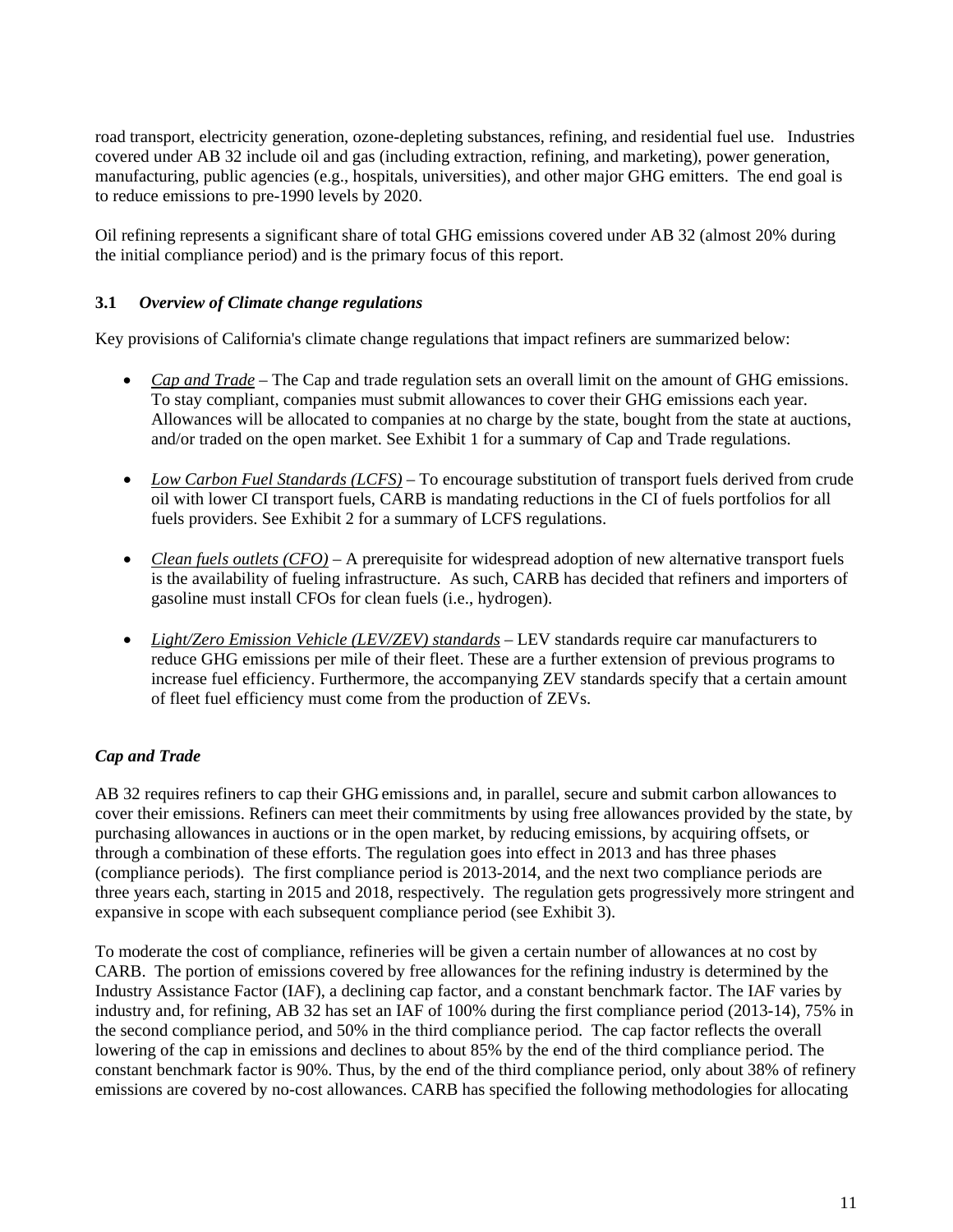free allowances to individual refineries in order to encourage refiners to increase the carbon efficiency of their processes while also mitigating the impact on the industry:

 First compliance period – The method in this compliance period relies on the Solomon Energy Intensity Index (EII). Lower Solomon EIIs indicate higher energy efficiency. Based on its proprietary refining models, BCG estimates that the average California refinery has an EII of approximately 95. Each refinery without a Solomon EII rating receives allowances based on either barrels of output or adjusted average annual GHG emissions, whichever is less. The remaining allowances are distributed among refineries with Solomon EII ratings based on adjusted historic emissions. A distribution factor takes into account the Solomon EII to distribute more credits to more efficient refineries. Two factors can increase or decrease the spread of allowances between the most and least efficient refineries. First, as the Efficiency Spread (measured as the ratio of the average EII to the best EII in the group) increases, the difference in the proportion of allowances allocated to each refinery decreases. Second, CARB calculates the ratio of the allowances allocated for the refineries in the EII group to the predicted emissions of that group. That ratio can range from 0.9 upwards. As the ratio increases, the difference in the proportion of allowances allocated to each refinery decreases, similarly to the Efficiency Spread. See Exhibit 4 for a summary of the allocation method and Exhibit 5 for a description of projected allocation.

A unique aspect of the first compliance period is "true-up" of debits and credits. Because refineries with Solomon EII ratings will be allocated credits based on historic emissions, CARB has included a method to correct for changes in emissions during the first compliance period. If a refinery receives more allowances than its actual emissions (unlikely given the benchmark factor of 90% and the declining cap, but not impossible), they must surrender 80% of the difference (called a "true-up debit") at the end of the first compliance period. A refinery is allowed to keep the remaining 20% as an incentive to make quick wins in efficiency. On the other hand, if a refinery's actual emissions were greater than their baseline predicted emissions, they have the option of having their allocation recalculated at the end of the first compliance period based on their actual emissions and receiving a "true-up credit" for the difference. True-up debits and credits only occur at the end of the first compliance period.

 Second/third compliance periods – From the second compliance period onwards, the distribution of allowances will be allocated based on the carbon-weighted barrel approach. This approach was pioneered by the European Union (EU) and uses an extensive table of benchmark emissions per unit of throughput for each process. Each refinery's throughput for each process unit is used to calculate expected emissions for that process unit, and all the emissions are added up. A refinery's emissions efficiency is calculated by comparing actual to expected emissions. Allowances are then allocated based on a refinery's efficiency relative to the group.

The vast majority of refiners will need to purchase allowances to supplement their free allowance allocation and can do so using one of three options:

- General auction Every quarter CARB will auction allowances. Participation is open to all entities that have registered with CARB and have on deposit the financial resources required to cover purchase of allowances.
- Reserve auction– If covered entities need additional allowances, these can be purchased through the reserve allowance process managed by CARB.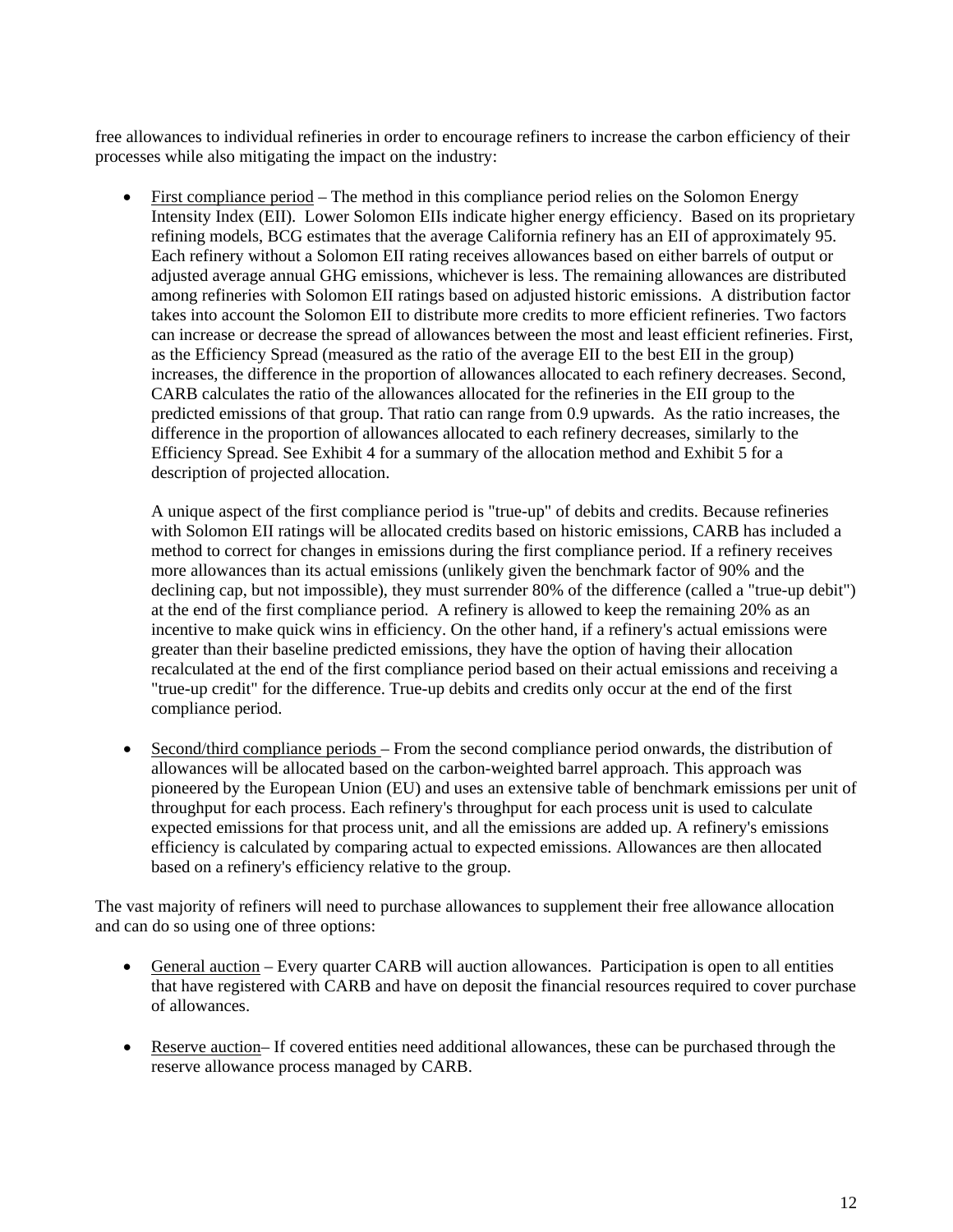Purchase from private entities – Registered participants can sell surplus allowances to other entities that need them either through bilateral transactions or through a commodity exchange (such as the Inter Continental Exchange). Due to limited ability for efficiency improvements and declining IAF, refineries are unlikely to have excess allowances.

Exhibit 6 shows a scenario where aggregate refinery emissions remain at the 2012 baseline of 32 million metric tons of  $CO<sub>2</sub>$ . In this scenario, the refining industry would need to purchase allowances to cover 3.7 million metric tons of  $CO<sub>2</sub>$  emissions in 2013 rising to 19.7 million metric tons in 2020.

CARB provides covered entities with flexibility during each compliance period on the timing of when they submit allowances to ensure compliance. Each covered entity must submit sufficient allowances to cover 30% of its annual reported emissions during the year. At the end of the compliance period, the covered entity must settle its account by submitting sufficient additional allowances to cover its entire reported emissions during the compliance period. This allows a covered entity to run an annual deficit as long as it can settle its account at the end of the compliance period. Exhibit 7 shows how this would work using an example of a covered entity emitting 2 million tons of  $CO<sub>2</sub>$  in the first year, 1.8 million tons during the second year, and 1.5 million tons during the third year.

Offsets provide covered entities an alternative way to meet their compliance obligation by investing in projects that reduce GHG emissions elsewhere. Offsets can be used to meet up to 8% of a covered entity's compliance obligations. CARB has identified four types of projects that can be used to accumulate offsets during the first compliance period:

- Urban forestry
- Prevention of ozone-depleting substances
- Livestock manure projects
- Forest projects

Currently, only U.S. based projects are eligible, with the exception of REDD (Reducing Emissions from Deforestation and Forest Degradation) projects that would be located in developing countries. However, CARB may increase the scope and available geographic locations of eligible projects in subsequent compliance periods, potentially making offsets a cost effective method to achieve compliance. If an offset project is later deemed to be invalid, all offsets resulting from that program will be invalidated, regardless of who owns them or how they have been traded.

To be successful, Cap and Trade must overcome the following challenges:

 *Managing short-term volatility of the carbon market* – because mechanisms for assessing the true cost of carbon are still immature, the cost of carbon on the market could be more volatile in the early stages, resulting in carbon "shocks" (similar to oil "shocks"). CARB has limited options for adjusting the cap for changes in economic activity. When the economy declines, emissions fall naturally, resulting in a significant drop in the cost of carbon (as has recently occurred in the EU). Likewise, when economic activity picks up, emissions increase, which can result in a carbon "shock." Analogous "shocks" to the California economy resulting from regulation can be seen in the electricity prices of the early 2000s (see Exhibit 8). Thomson Reuters has forecasted carbon costs of \$30-35/ton, but previous electricity shocks resulted in sustained electricity prices of 4 to 5 times the previous year's average. If this were to happen with the cost of carbon, the result could be costs of ~\$150/ton of carbon.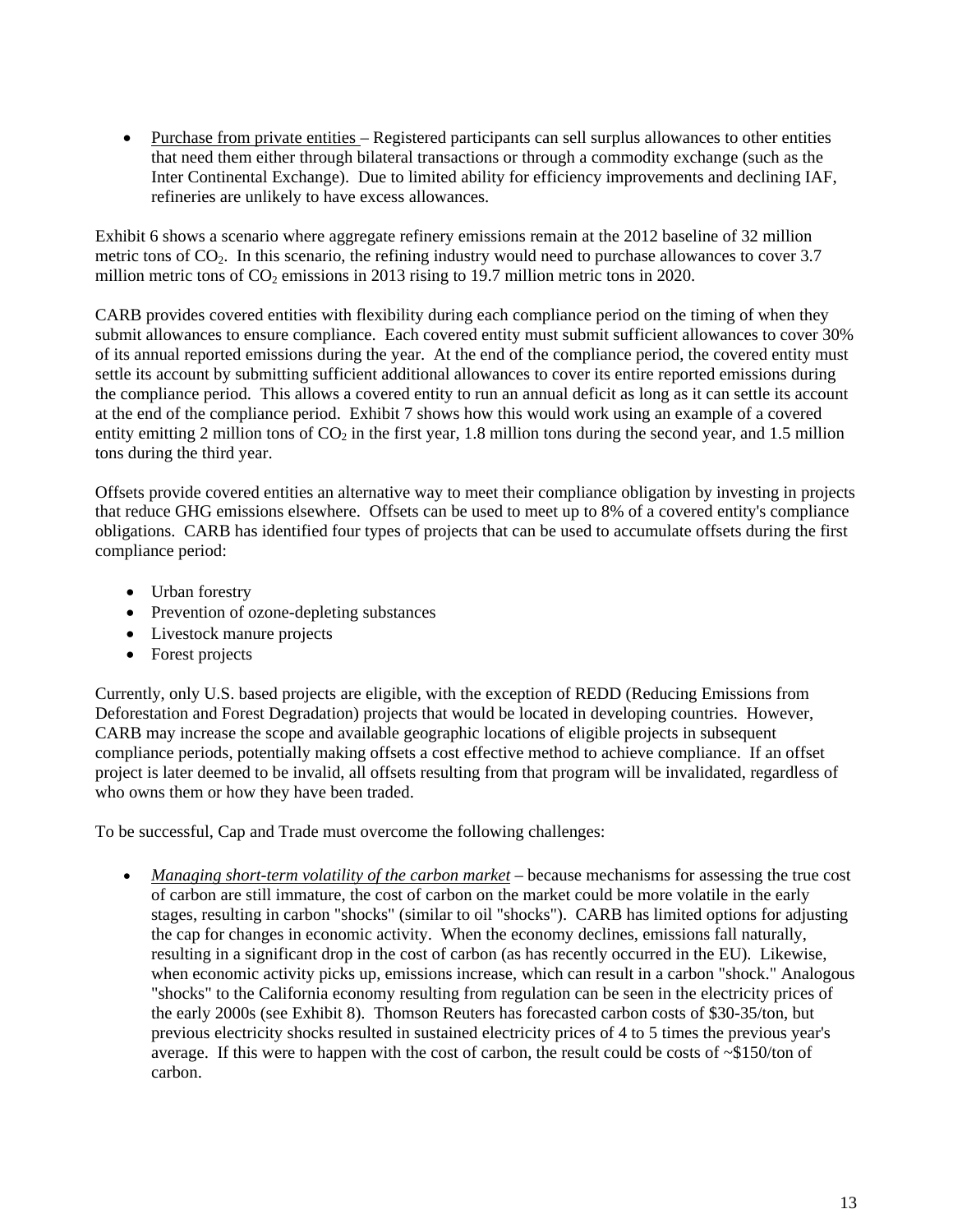*Buyer liability of the offset program* – because offsets can later be invalidated regardless of the culpability of the holder, buyers take on a certain liability when they purchase offsets. In the longterm, this will result in a discount for offsets in the market, but buyer liability could also hinder growth of a strong and liquid market for offsets.

### *Fuels under the cap*

Starting in 2015 (beginning of second compliance period), fuels suppliers, including refiners, will be responsible for emissions resulting from combustion of the fuels they supply ("tailpipe" emissions) under the Cap and Trade program. CARB will calculate the amount of GHG emissions resulting from the final combustion of all fuels sold and will add those emissions to the compliance obligations of refiners with respect to stationary emissions. Fuels suppliers will have to submit allowances to cover their compliance obligations for tailpipe emissions in the same manner as they will for stationary emissions. CARB has projected a large increase in the total number of allowances required in 2015; however, they have not provided official guidance on how these allowances will be allocated. If refiners are held liable for these emissions without any complementary increase in free allowances, as appears likely, our analysis indicates that they would likely need to recover these costs in order to continue meeting California's demand for fuels.

All of the challenges described in the section on Cap and Trade apply to Fuels under the cap as well; however, the scale of challenges is greater due to the significantly larger amount of emissions covered. Because final combustion accounts for the vast majority of the full lifecycle of GHG emissions from fuels, the costs will be significant and they will disproportionately impact lower income members of society, who spend a greater proportion of their income on transport fuels.

#### *Low Carbon Fuels Standards*

LCFS aims to reduce the CI of transportation fuels. Emissions are measured across the full life cycle of transportation fuels, including crude extraction; refining, transporting, and distributing the fuel; and combusting the fuel in vehicles. Exhibit 9 summarizes the sources of CI across the life cycle of transportation fuels. While crude extraction and refining are contributors, accounting for 9% and 14% of CI respectively, end-user combustion of transportation fuels accounts for 77% of total CI.

LCFS mandates that CI of fuels decline by 10% by 2020 with 1% of the decline achieved by 2013, an additional 4% by 2017, and an additional 5% by 2020 (see Exhibit 10). The compliance schedule requires CI for gasoline to go from  $\sim$ 95.8gCO<sub>2</sub>e/MJ in 2011 to  $\sim$ 86gCO<sub>2</sub>e/MJ in 2020 and CI for diesel to go from  $\sim$ 94.7gCO<sub>2</sub>e/MJ in 2011 to  $\sim$ 85gCO<sub>2</sub>e/MJ in 2020. Realizing this 10% reduction in CI is virtually impossible with current fuel technologies. Shifting to biofuels requires taking into account CI from land-use changes (i.e., the effects on carbon emissions if that land had been maintained in its natural state). When these effects are taken into account, only cellulosic ethanol and Brazilian cane ethanol have low enough CI to materially reduce the CI of existing fuels. Cellulosic ethanol cannot be produced in commercial quantities with today's technology, and Brazil does not produce enough cane ethanol to meet California's demand at the specified CI, even if all of it were sent to California. Current Compressed Natural Gas (CNG), Liquefied Natural Gas (LNG), hydrogen fuel cell, and Battery Electric Vehicle (BEV) technologies are not sufficiently advanced for widespread consumer use. Even if they were, it must be noted that hydrogen and electricity have CI values of their own, with current commercially viable hydrogen production techniques having higher CI than gasoline, which could result in a higher net CI impact.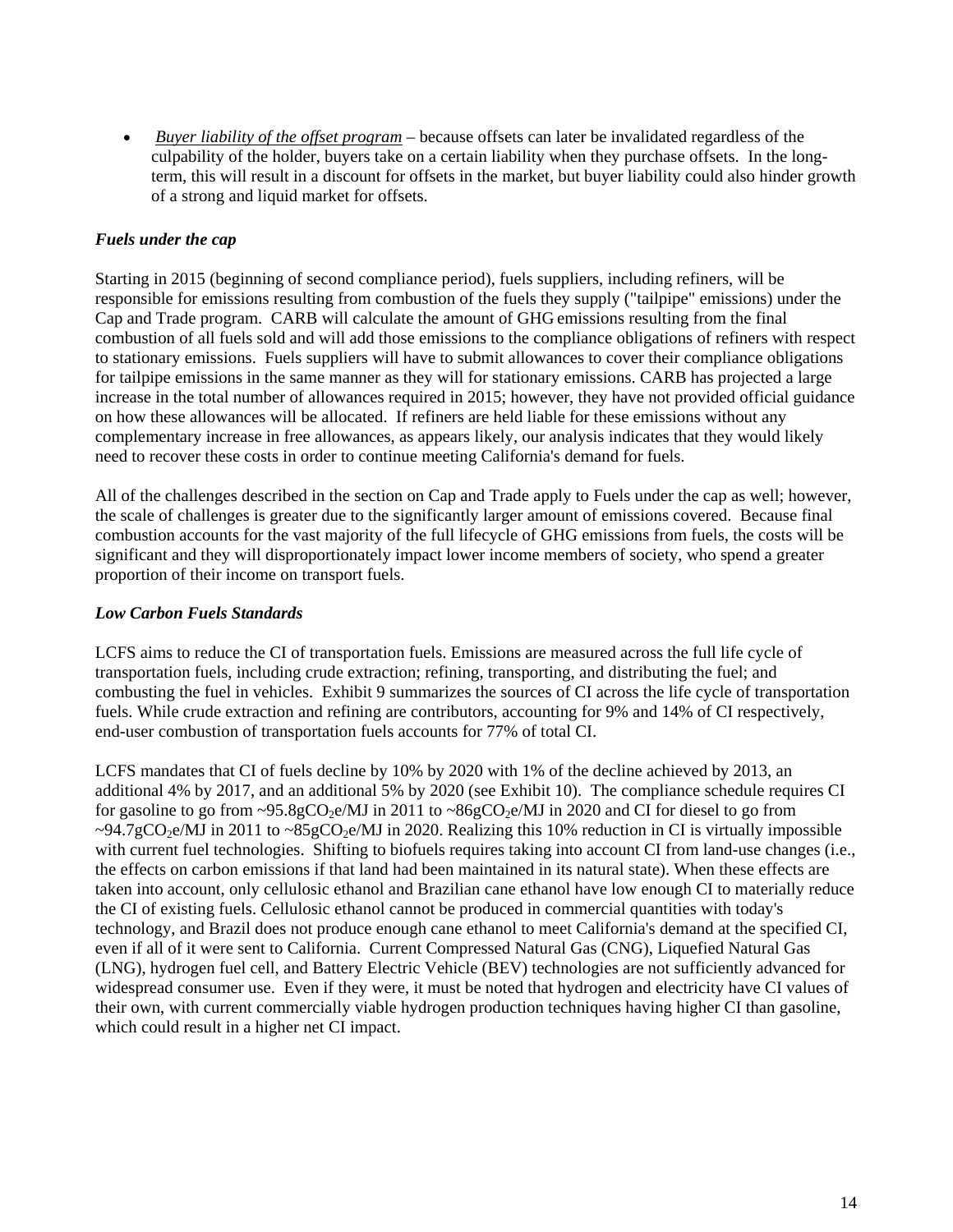CARB has compiled look up tables with standard CI values for fuels. Refiners receive credits if their fuel has lower CI than the standard and deficits if the CI exceeds the standard value. In addition, the following factors govern the amount of credits/ deficits generated for each fuel:

- Energy content of the fuel
- Fuel efficiency of Alternative Fuel Vehicle (AFV), as compared to a conventional gasoline/ diesel vehicle, if an alternative fuel is produced

CARB is developing a model to assess CI of crude oils being processed in California refineries and has a system whereby refiners as a group are penalized if the CI of their collective crude slate exceeds the CI of the baseline crude slate as measured in 2010. CI of crudes will be estimated based on their production characteristics using a model developed at Stanford University. For each unit increase in the CI of a given year's crude slate over the 2010 baseline, that amount of CI will be added to the compliance mandate, for all fuels and blendstocks derived from crude oil that year, further increasing the required CI reduction to be compliant. This could result in changes to the crude slate to minimize the penalty. This shifting of different crudes to different places is known as "crude shuffling" and could result in higher global GHG emissions, due to a net increase in transportation of crude oil (see section 4.4 for more information).

Refiners are not regulated on each fuel they produce, but on their overall fuel mix. To be compliant with LCFS, a refiner has to generate more credits than deficits from all fuels annually. In case a refiner has more deficits than credits, it has the option to buy credits from credit holders, such as suppliers of hydrogen, electricity, CNG, and LNG for transportation. Additionally, in case a refiner's shortfall of credits is less than 10%, these deficits may be carried over for one year with no penalty. Refiners can reduce the CI of their fuels by blending greater quantity of low CI biofuels into their fuels.

LCFS faces several challenges to implementation that are summarized below:

- 77% of total carbon emissions from crude oil based fuels are released during combustion. These emissions reflect the inherent chemistry of the fuel and cannot be changed. Thus, most of the reduction in CI will need to occur from changes in fuels and/or a steep increase in AFVs and Advanced Technology Vehicles (ATVs), rather than from process changes in the manufacture of fuels.
- Widely available substitute fuels such as corn ethanol have a similar CI to crude oil based fuels and do not materially help reduce the CI of fuels.
- Most low CI transport fuels (e.g., renewable hydrogen, renewable electricity) are relatively new and not supported by the current transport fleet. Mass market adoption of these fuels will take a long time and may require significant financial support, especially early in their lifecycle. Exhibits 11 and 12 illustrate scenarios developed by CARB that highlight the increase in number of AFVs required to meet LCFS mandated CI reductions. Under CARB's assumptions in this scenario, ethanol requirements are feasible, but their projections for AFVs are very aggressive. CARB projects that the number of FFVs in the light duty fleet will need to increase from an estimated 30,000 in 2012 to about 3 million by 2020 and over 500,000 new ATVs will join the light duty fleet. Furthermore, they project that 25,000 CNG vehicles and 8,000 Plug-in Hybrid Electric Vehicles (PHEVs) will join the heavy duty fleet. This amounts to an approximately 12% substitution of the light duty vehicle fleet and 4% substitution of the heavy duty fleet by 2020. For reference, it took nine years for gas-electric hybrids to reach 2.8% of the U.S. market, despite the availability of infrastructure (see Exhibit 13). CARB's projected substitution rates are very aggressive, especially when considering that
	- o the technology for these vehicles is not yet developed for commercial use and may not be developed by 2020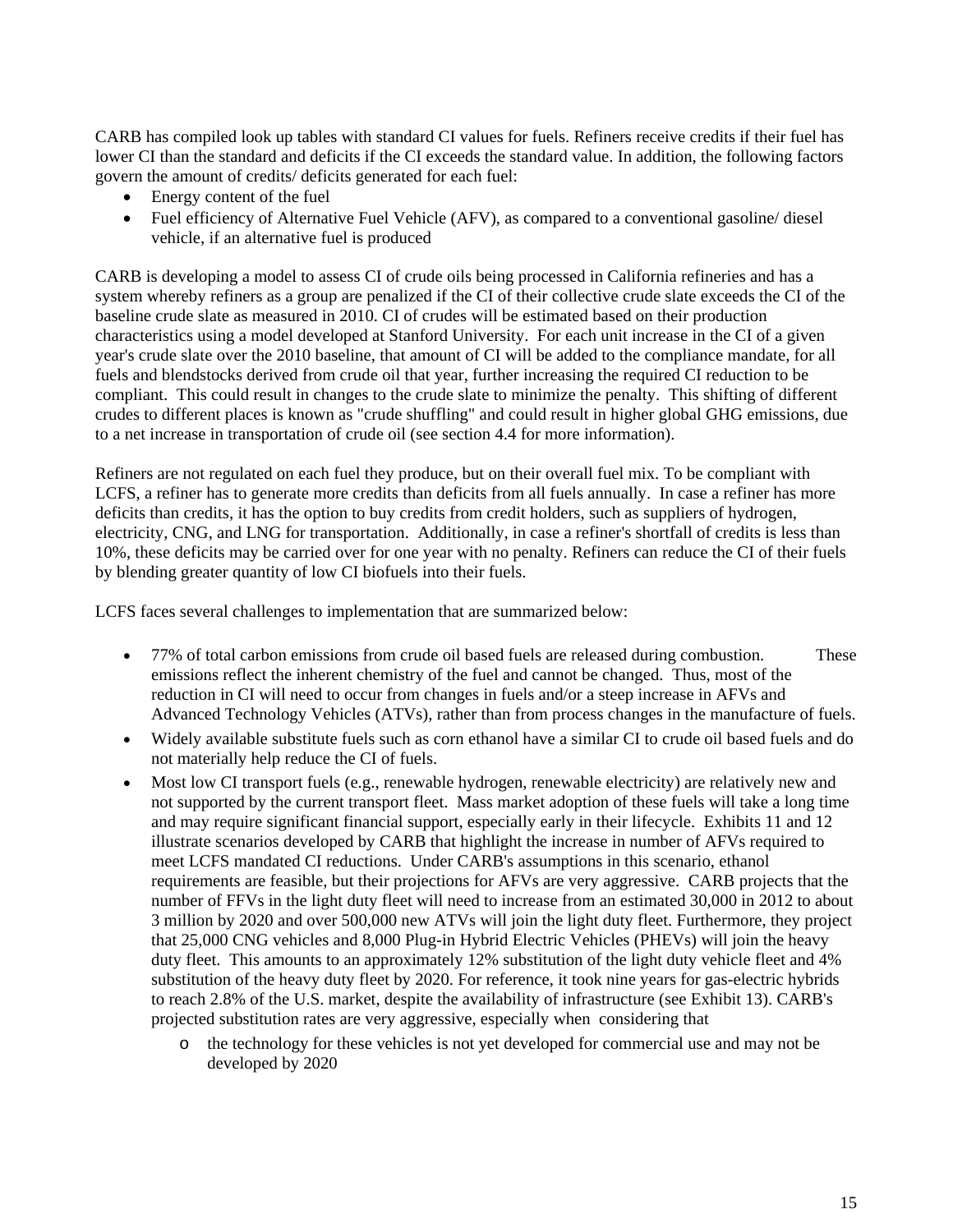- o these vehicles may not be purchased by consumers because they will cost significantly more than conventional vehicles, and lack key performance characteristics (e.g. limited driving range)
- Substitute fuels that have low CI (e.g., Cellulosic ethanol, sugarcane ethanol) are not available in the required quantities. Exhibit 14 shows a scenario that highlights that meeting the LCFS-mandated reduction in CI solely with ethanol is not feasible. The scenario assumes that the ethanol mix is 65% Brazilian sugarcane ethanol (which has a lower CI), that standard gasoline will have E10, and that the rest of the difference in CI will be accomplished by substituting E85 for normal gasoline (i.e., E10). In order to meet LCFS targets, 85% of gasoline will need to be E85 in 2020, requiring approximately 150% of Brazil's current annual production of sugarcane ethanol each year. Infrastructure to transport this ethanol (not just fuels outlets but also terminals, ships, trucks, etc.) will need to be rapidly developed to meet California's demand. Californians will need to buy sufficient Flex Fuel Vehicles (FFVs) to consume significantly higher volumes of E85. Finally, even if consumers purchase FFVs they will only purchase E85 if it is more cost effective than E10.
- The ongoing legal challenge to LCFS is creating uncertainty that will discourage new investments in required technology and infrastructure.

While fuel suppliers can purchase LCFS credits to meet their obligations, trading in LCFS credits has yet to start in any significant manner, primarily due to market uncertainty surrounding legal challenges to LCFS implementation. There is no historic data on cost of LCFS credits and CARB has not defined any market mechanisms for how LCFS credits would be allocated and traded.

### *Clean fuels outlet regulation*

CARB is mandating that major refiners provide the fueling infrastructure required to support new types of vehicles that run on clean fuels. These clean fuels originally included hydrogen, biofuels, and CNG, but newly proposed regulation only applies to hydrogen. CARB has stated that it intends for 87% of vehicles on the roads to be Fuel-Cell Vehicles (FCVs) by 2050 (the vast majority of which are expected to be hydrogenpowered). The regulation will take effect at a trigger level of 20,000 hydrogen vehicles delivered for sale in the state. Newly proposed regulation also includes a regional trigger level of 10,000 vehicles for a given air basin (as designated by California's air quality management districts). CARB has provided guidelines on the number of fueling stations required based on fleet size and expected demand, and they envision between 450- 500 clean fuel outlets being created over time. Responsibility for building CFOs will be allocated based on gasoline market share. CARB has also included a provision to suspend the regulation if gasoline refiners and importers sign a Memorandum of Agreement to build 100 hydrogen outlets. Regardless of whether such a memorandum is signed, CFO regulation will expire when hydrogen outlets equal 5% of all fuel outlets.

CFO presents a number of challenges, and these are summarized below:

- The market for clean fuel vehicles is nascent and current fleet growth projections are speculative. Adoption of any new technology is risky, and, if current growth projections do not materialize, refiners will have been forced to invest significant capital, with very limited certainty around the payback. If clean fuel vehicles do not enjoy market adoption CFOs could represent a significant HES (Health, Environmental, Safety) hazard for refiners and fuels retailers.
- Most refiners do not own and operate retail fueling stations. In order to set up CFOs, refiners would need to work through their dealers or with independent station owners, many of whom may have no interest in pursuing such opportunities. In addition, many refiners do not have existing business relationships with owners of retail fueling stations, further exacerbating the challenge.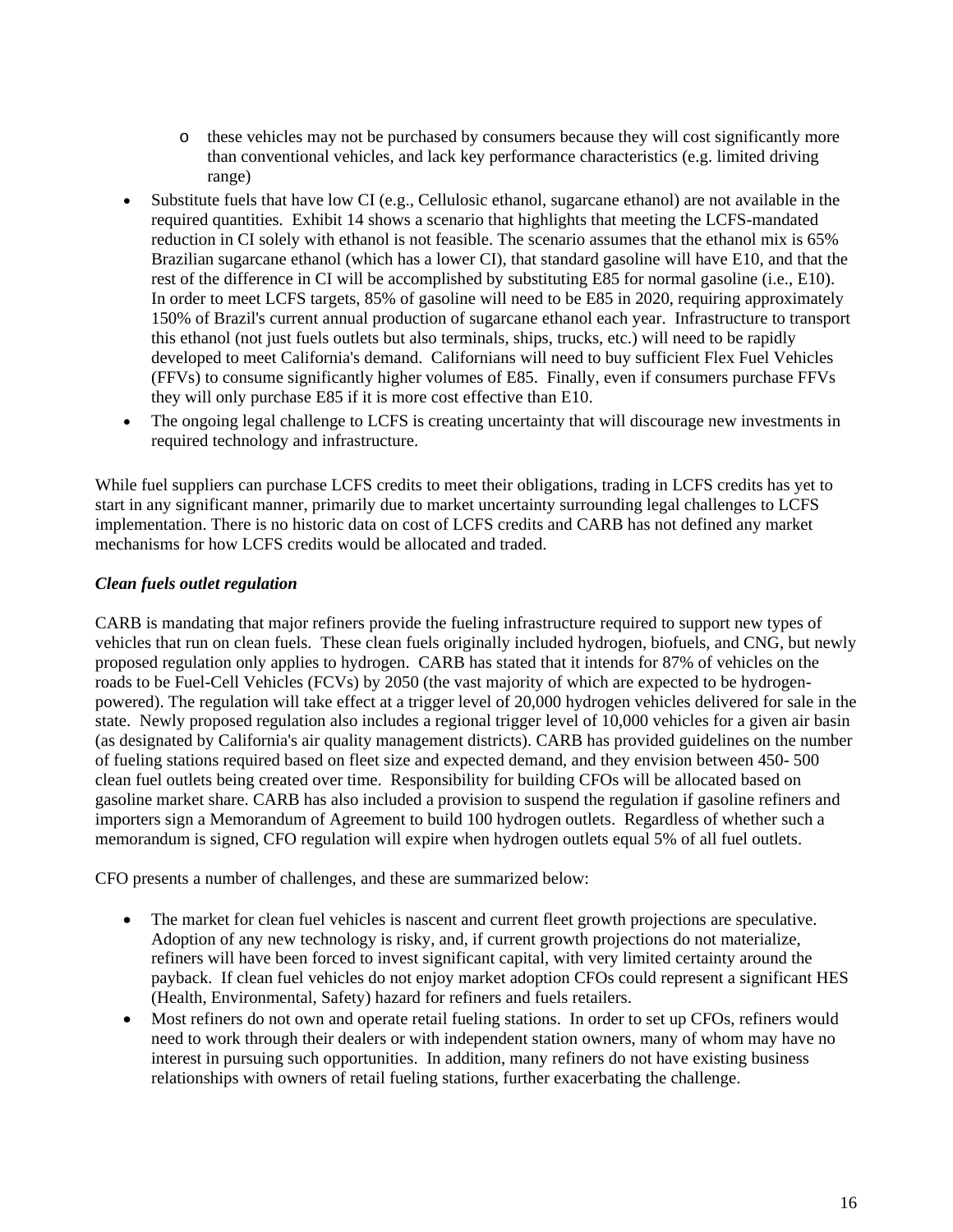- Refiners are being required to fund deployment of technology that would cannibalize sales of their existing products, creating an inherent conflict of interest.
- At least one third of the hydrogen produced and dispensed at fueling stations should be from renewal sources. Technology for this is currently immature and very expensive.
- CFO, in the manner that it is written currently, could get challenged legally.

### *LEV/ZEV standards*

California has adopted targets for LEVs and ZEVs. The LEV mandate aims to reduce emissions from 251  $gCO<sub>2</sub>/mile$  in 2016 to 166  $gCO<sub>2</sub>/mile$  in 2025, consistent with current Environmental Protection Agency (EPA) guidelines. Total vehicle  $CO<sub>2</sub>$  emissions (roughly proportional to total gasoline burned) are projected to decrease by 12% from Business-As-Usual (BAU) levels by 2025 and by 34% from BAU levels by 2050.

CARB has also specified that a certain percentage of this decrease must come from the production of ZEVs. New regulations require that 15.4% of vehicles sold in 2025 be ZEVs (versus 4% under previous regulation). 15.4% of vehicles equates to approximately 1.4 million ZEVs on the road in 2025, including 500,000 BEVs and FCVs (primarily hydrogen). CARB plans for almost all vehicles sold by 2040 to be ZEVs in order to have a fleet of 87% ZEVs by 2050.

These requirements are aggressive, and uncertainty still exists as to how these mandates will be implemented. It is uncertain whether consumers will purchase the vehicles that are mandated to be delivered for sale. Plug-in hybrids and BEVs are expected to become significantly more expensive with each step in reducing GHG emissions. One reason is that the necessary battery technology faces significant hurdles in development. BCG research suggests that most consumers expect a payback time for the extra cost of their vehicle of 2-3 years, but fully electric vehicles are expected to be \$12,000-\$15,000 more expensive to purchase by 2020, even assuming significant technological advances (see Exhibit 15). Secondly, the use of ZEVs does not result in zero emissions. While the vehicle itself may not emit  $CO<sub>2</sub>$ , the production of its energy source does. For example, current methods of producing hydrogen for FCVs are either more carbon-intensive than gasoline (i.e., steam methane reforming) or expensive and technologically not yet developed for commercial scale (i.e., photocatalytic water-splitting). Also, electricity is predominantly generated from burning fossil fuels such as coal and natural gas (though California has mandated 33% of its electricity to be generated from renewable sources by 2020).

CARB should use key indicators, such as its own scenarios, with year on year projections, to estimate if the legislation is having the desired impact (e.g. adoption of ATVs). If not, rapid, decisive action may be required to avoid unintended consequences.

### **3.2** *Current emissions from refineries in CA*

There are 14 fuels refineries operating in CA that range from world-class, highly sophisticated ("complex") refineries to simple, often subscale, refineries that may only operate seasonally. The refining market in California is very competitive, with a large number of complex refineries that maximize the production of refined fuels (gasoline, jet fuel, and diesel). Complex refineries have a greater number of process units and generate more GHG emissions per barrel of crude throughput relative to simple refineries.

Refining represents 8% of California GHG emissions at a total of 32 million metric tons of  $CO<sub>2</sub>$  in 2011. Refinery emissions come from three sources: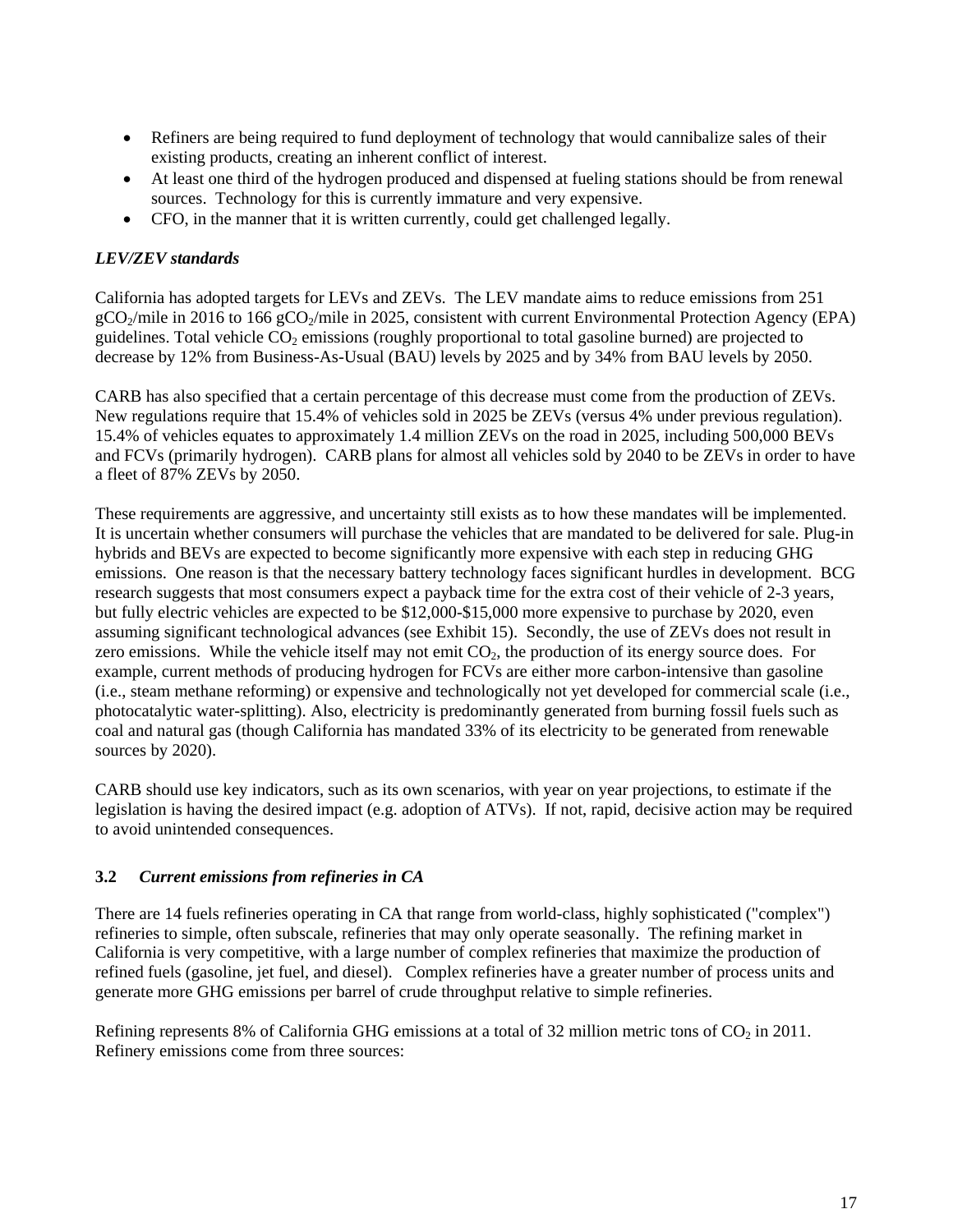- Stationary emissions, which result from burning fuel to generate energy for the different process units of the refinery
- Process emissions, which come from the chemical reactions necessary to regenerate catalysts (i.e., burning of coke)
- Emissions from cogeneration, which is the simultaneous generation of heat for processes and electricity that can be used by the refinery or sold elsewhere

The BCG emissions model (discussed in Section 3.1) predicts that in 2011, approximately 14 million metric tons of CO<sub>2</sub> were generated from stationary combustion, about 11 million metric tons were generated from chemical processes, and the remaining 7 million metric tons were generated from cogeneration.

### **3.3** *Current market situation for refined fuels in CA*

The U.S. Department of Energy (D.O.E.) divides the country into five PADDs (Petroleum Administration for Defense Districts) to aggregate refining supply and demand figures. California is part of the West Coast PADD (PADD 5) which also includes Alaska, Hawaii, Oregon, and Washington. California accounts for about 2/3 of PADD 5 crude capacity and refined product consumption.

Exhibit 16 shows the trend of imports and exports in PADD 5. Gasoline supply is approximately equal to demand, while excess diesel supply is being exported, and jet fuel is being imported to meet demand.

California's 14 operating fuels refineries have produced a consistent yet steadily declining volume of refined fuels over the last few years, as can be seen in Exhibit 17. Currently, production of fuels (2011 average) is:

- Total gasoline (including blendstocks and ethanol): 1,039 thousand barrels per day (MBD)
- Distillates: 344 MBD
- Jet Fuel/Kerosene:  $271 \text{ MBD}^1$

As illustrated in Exhibit 18, the California market is both an importer and exporter of petroleum products. Jet fuel is imported from Southeast Asia to meet California demand. California was traditionally a net importer of diesel but has recently become a net exporter and diesel is exported to U.S. and overseas destinations. California refineries produce fuels for neighboring states like Arizona and Nevada. Gasoline has minimal imports and exports. The supply of gasoline from California refiners and blenders traditionally has matched the demand for gasoline in the state. Exhibit 19 shows the current supply/demand balance in California for gasoline.

### **4 Methodology used to analyze AB 32**

BCG has developed a robust methodology to analyze the impact of AB 32 on the supply/demand for refined fuels in California, on refineries in PADD 5, and on California's economy and citizens.

### **4.1** *BCG methodology for emissions modeling*

BCG has developed a model for estimating emissions from both stationary combustion and chemical processes. Cogeneration is adjusted for in most CARB formulae, and it is not included in the model. A

<sup>&</sup>lt;sup>1</sup> Refinery production numbers from California Energy Commission Weekly Fuels Watch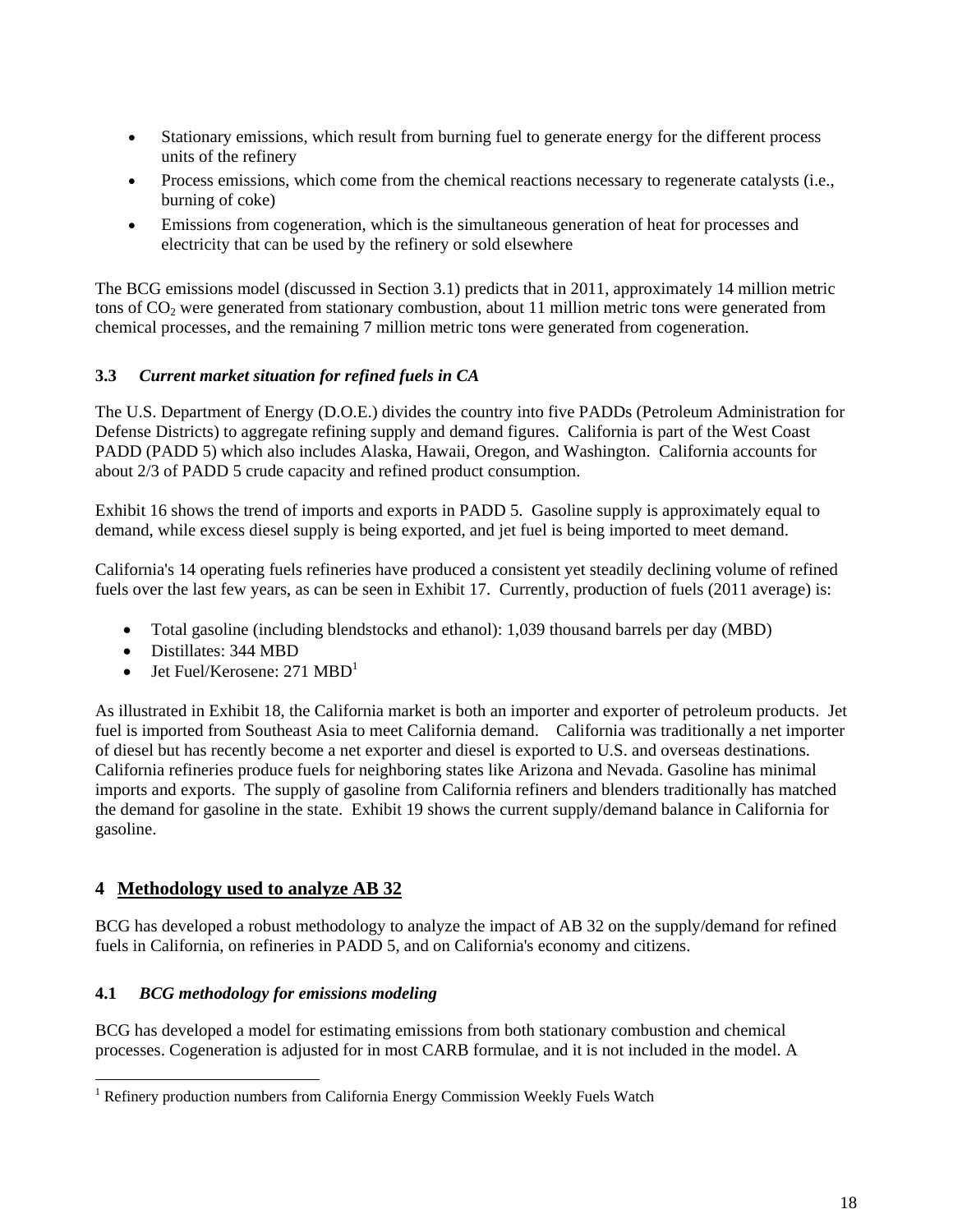flowchart depicting our model can be seen in Exhibit 20. We start with raw data from publicly available sources and BCG's experience. The data from publically available sources includes:

- Energy required by each process unit (academic studies)
- Refinery process unit capacities (Oil and Gas Journal)
- Capacity utilizations (Energy Information Administration [EIA] data and company 10-Ks)

BCG has worked with at least 10 different oil majors and national oil companies, completing over 70 refining projects in the last 5 years. We have developed significant knowledge of refinery operations that we have leveraged in developing our emissions model. Data from BCG experience includes:

- Split between natural gas and fuel gas
- Emissions density per unit of energy
- Process emissions per unit of throughput

The process unit capacities and percent utilization are multiplied to get the throughput for each process unit, which is then multiplied by the energy intensity of each process unit to determine the total energy requirement. The energy requirements are apportioned between fuel gas and natural gas and multiplied by their respective emissions densities to determine emissions from each source. These two values are added to get total emissions from stationary combustion.

Multiplying the throughput calculated earlier for each process unit by the process emissions intensity yields the total emissions from chemical processes. We also use the energy requirements from our model to estimate the emissions efficiency of each refinery.

We calibrated our model by comparing the emissions predicted by our model to the actual emissions as reported to CARB. Total actual emissions for all refineries were only 7% higher than total predicted emissions. The model was further calibrated against the subset of highly emissions-intense refineries and refineries with low emissions intensity. To do this, we estimated the EII of each refinery and grouped them into three categories: most efficient refineries, average refineries, and less efficient refineries. We then compared the total predicted emissions to the total reported emissions of refineries in each group.

### **4.2** *BCG methodology for economic modeling*

Measuring the economic impact of AB 32 is a complex process due to expected changes in a number of market forces – most importantly the change in supply and demand for refined fuels. To estimate the impact of AB 32 on the California refining industry, BCG followed a five-step approach, illustrated in Exhibit 21. The methodology we took to model the industry is outlined below.

- Step 1: Evaluate the impact of regulations on demand
- Step 2: Establish supply/demand mechanisms and refinery economics
- Step 3: Sequentially take refinery production out of the region
- Step 4: Determine regional refining capacity at equilibrium
- Step 5: Conduct sensitivity analyses to test breakpoints

#### Step 1: Evaluated impact of regulations on demand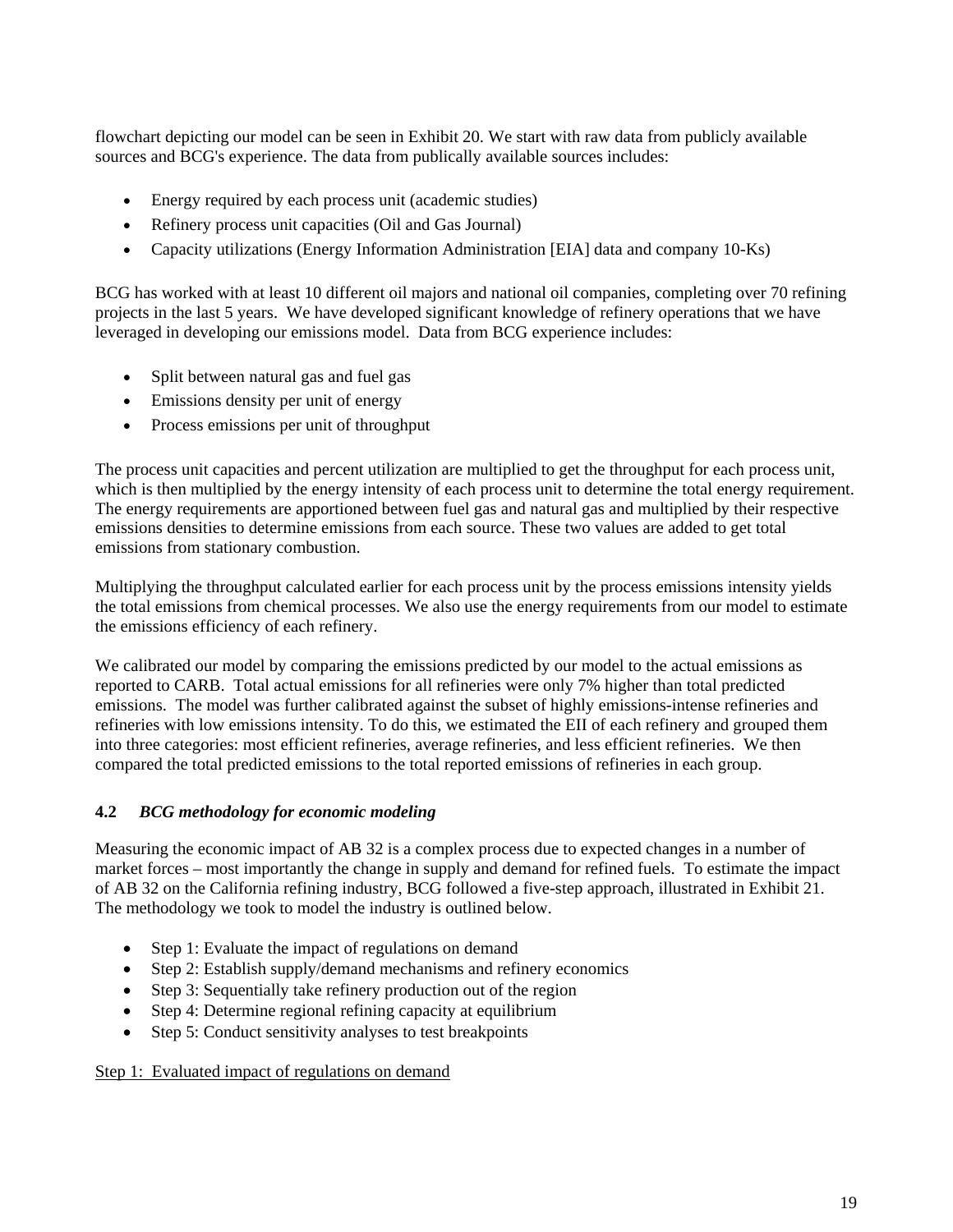The first step in the process was to evaluate the impact of AB 32 on demand for refined fuels. While multiple components of AB 32 impact refiners, LCFS implementation has the most significant impact on demand for transportation fuels. In order to forecast the change in demand versus 2011, we determined the cumulative impact of alternative vehicles and ethanol blending year by year through 2020. The base demand forecast published in the *Transportation Energy Forecasts and Analyses for the 2011 Integrated Energy Policy Report,* published by the California Energy Commission (CEC) in August 2011, served as the base forecasted demand for the state. Adding the expected LCFS impacts to the base demand forecast created an updated demand profile incorporating the effects of AB 32.

#### Step 2: Established supply/demand mechanisms and refinery economics

Having established an understanding of how demand will shift during the three compliance periods, the second step was to establish supply/demand mechanisms and refinery economics. This step has three sub-steps:

2a. Created representative market environment (status quo) using BCG equilibrium pricing model

2b. Determined profitability of refineries in status quo using BCG refinery segmentation model

2c. Created regional supply/demand matrix for potential gasoline and diesel outlets

Exhibit 22 gives an overview of the overarching BCG refinery economics model which includes the BCG equilibrium pricing and refinery segmentation models.

### *Step 2a: Created representative market environment (status quo) using BCG equilibrium pricing model*

Rather than use a single point estimate (e.g., average prices from the current month), which could include temporary market inefficiencies or seasonal effects, we used the BCG equilibrium pricing model to create a representative market environment to estimate the future state of a market. The primary output of this step is to generate a set of refined product and crude oil prices for use in the refinery segmentation model (further detailed in Step 2b).

The equilibrium pricing model estimates the relationship between crude and product prices in equilibrium. We believe that, at equilibrium, crude price equals the resulting product prices less variable operating costs in the marginal configuration. The marginal configuration is a refinery configuration in which the variable margin is at, or near, zero. In effect, the last barrel of crude to be run in a given region would be run in the marginal configuration. The marginal configuration varies over time depending on refinery throughput.

For California, different refined fuels have different market dynamics, depending on whether they are imported or exported. To account for this, we took monthly snapshots for the last twelve months to determine the likely marginal configuration at that point in time. We used a weighted average of these monthly marginal configurations to help create the price set to be used in the status quo environment.

The model uses the following inputs:

- Prices of refined products defined in relation to the price of regular unleaded gasoline
- Crude oil prices
- Cost of natural gas used for refinery processing
- Other variable costs of production (e.g., catalyst costs)
- Yields for selected process units such as FCC and Reformer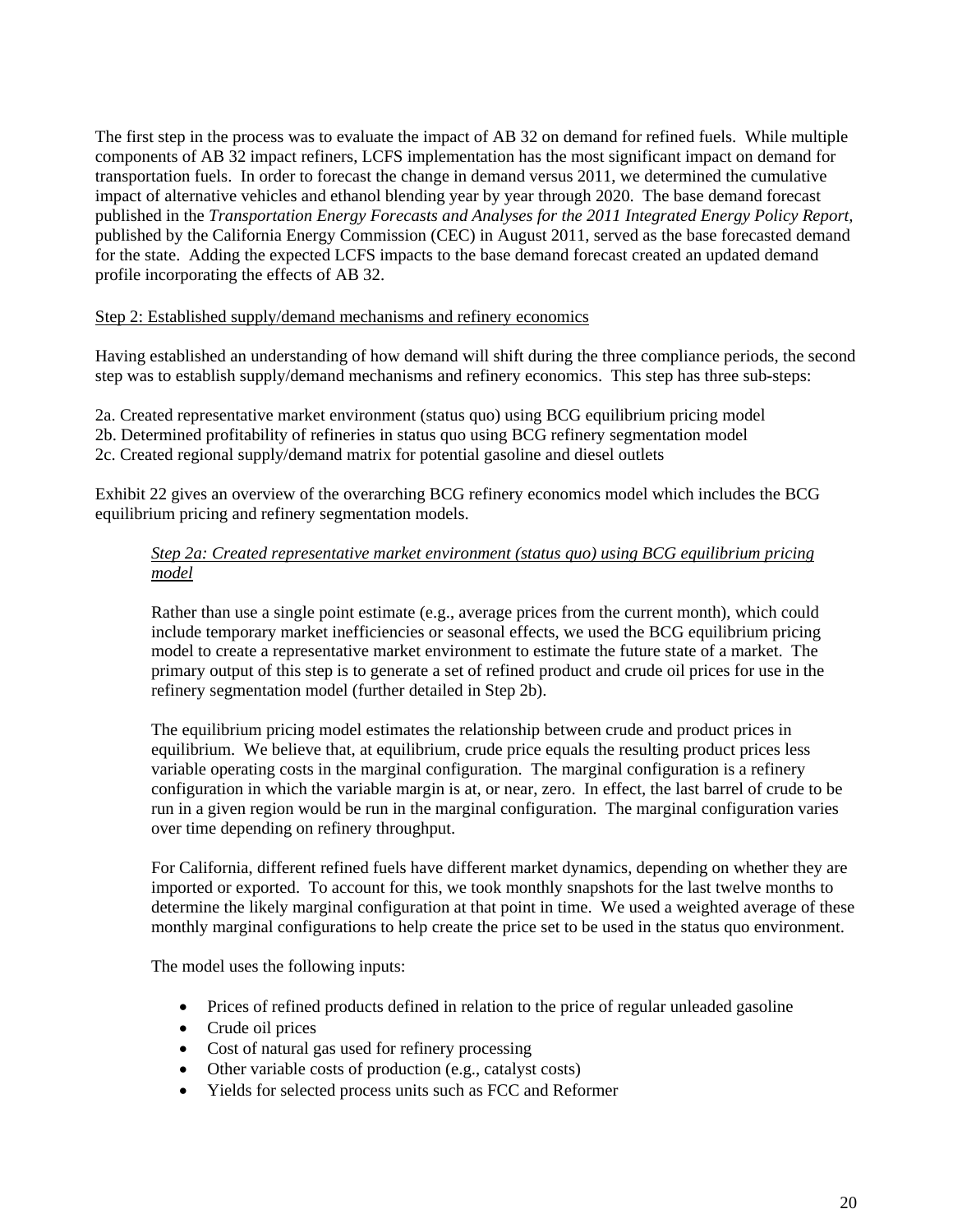• The marginal refinery configuration

The equilibrium pricing model uses these inputs along with a comprehensive set of reference data to determine the marginal configuration at different points in time. Alternatively, the model can use a given set of crude prices and a marginal configuration to predict refined product prices. The model is calibrated to account for different product specifications (such as viscosity and sulfur in fuel oil) that can impact refining economics.

For studying the impact of AB 32, we used the following inputs to estimate equilibrium crude and product prices:

- Arab Light as reference crude with a FOB cost of \$110/bbl.
- 2011 relationship of product prices (e.g., the price relationship between Regular and Premium gasoline, the relationship between diesel and gasoline, etc.)
- A Light/Heavy (L/H) differential of \$25

The L/H differential is an approximate measure of profitability for refineries. It measures the difference between the price of light refined products and fuel oil. The more complex a refinery's configuration, the greater proportion of each barrel of crude oil it can convert into light refined products. Consequently, complex refineries are more profitable at higher L/H differentials. The differential is typically calculated as: [(Regular Unleaded Gasoline [RUL] + Ultra Low Sulfur Diesel [ULSD])/2] – High Sulfur Fuel Oil (HSFO).

Exhibit 23 shows that the average annual L/H differential based on West Coast product prices has settled in the \$16-22 range over the last few years from a range of \$33-36 during 2005-2008. The period from 2005-08 is widely considered the apex of refinery profitability in recent times. The monthly values for 2011 ranged from \$13 to \$34.

While \$25 was selected to represent the status quo, we consider it likely that differentials will stay the same or decrease over the next few years. Hence, we included the impact of lower L/H differentials as one of our sensitivity analyses.

In addition to establishing a status quo market environment, the equilibrium pricing model is used in Step 3 to determine the new market price for gasoline and/or diesel as the supply available in the market changes.

#### *Step 2b. Determined profitability of refineries in status quo using BCG refinery segmentation model*

With an equilibrium price set established, we used those prices in the refinery segmentation model to estimate the profitability of each refinery on the West Coast (California and Washington). Refineries have different process units of varying relative sizes and process crudes with different characteristics. This results in each refinery having multiple configurations (or tranches) with each tranche producing a unique combination of refined products that collectively determine the profitability of the tranche. Profitability is highest for the most complex tranches since they produce the highest ratio of light refined fuels per barrel of crude oil. Profitability is generally lowest for simple tranches that produce a greater proportion of fuel oil for every barrel of crude oil.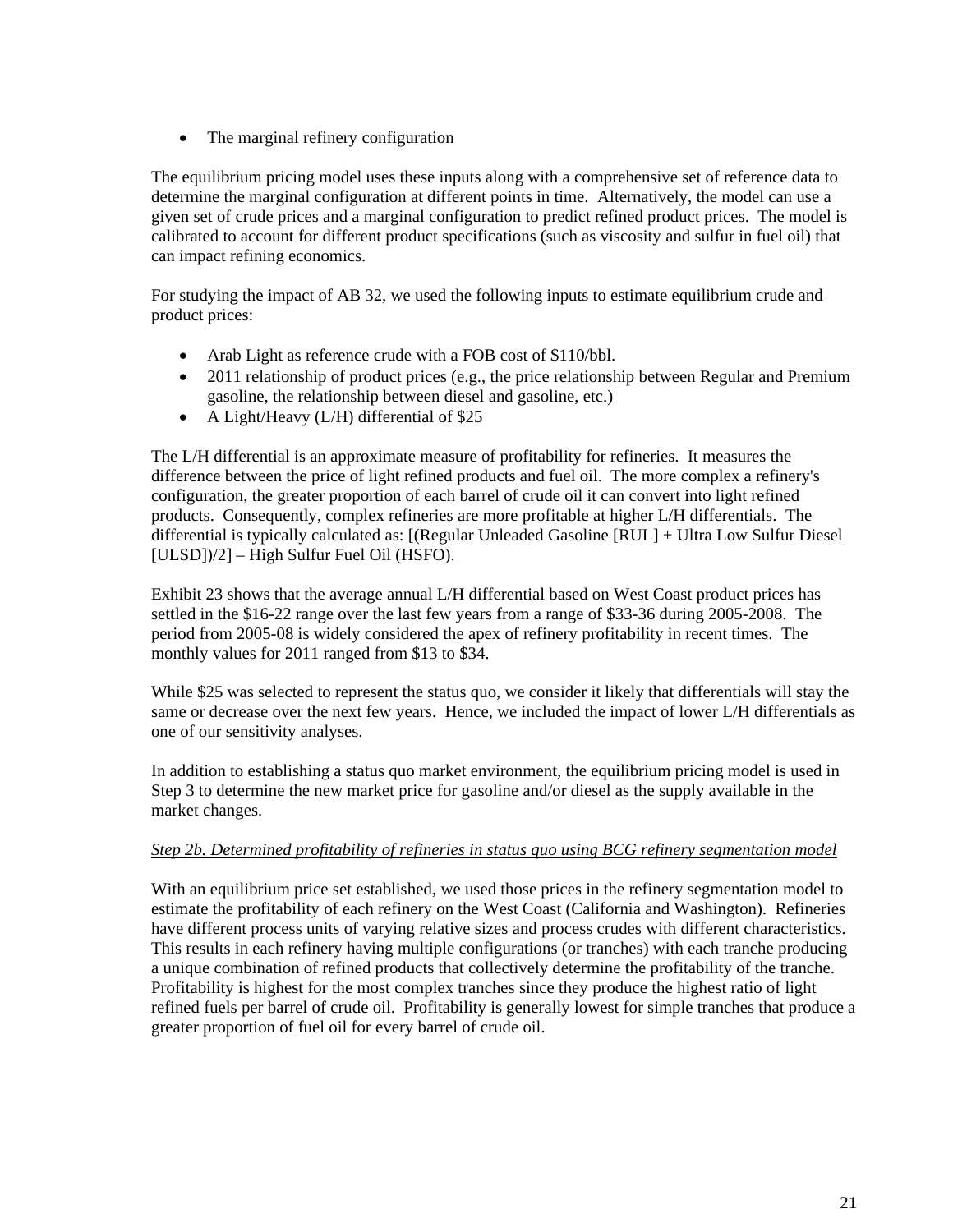Topping is an example of a simple tranche (crude oil is fractionated in a crude distillation unit [CDU] but no further processing takes place) and produces approximately 17% naphtha<sup>2</sup>, 16% Jet fuel, 15% Diesel, 51% Fuel Oil, and 1% Liquefied Petroleum Gas (LPG), depending on the quality of the crude being processed. In contrast, a very complex tranche such as Coking/Hydrocracking<sup>3</sup>/Catalytic Cracking<sup>4</sup>/Alkylation<sup>5</sup>/Reforming<sup>6</sup> is shown in Exhibit 24 and includes the following steps:

- Crude oil is fractionated in an atmospheric crude still to make light products (e.g., naphtha, jet, diesel) and heavy products (gas oils and residuum)
- Residuum from the atmospheric crude still are further fractionated in a vacuum still
- Gas oils from the atmospheric crude still and vacuum crude still are cracked in a Hydrocracker to make light products
- Gas oils from the vacuum still are cracked in a Fluid Catalytic Cracker (FCC) to make light products
- Bottoms from the vacuum still are thermally cracked in the Coker to produce light products
- Light products are Hydrotreated to remove sulfur and then processed and blended to make saleable finished products.

Typical yields in the Coking/Hydrocracking/Catalytic Cracking/Alkylation/Reforming tranche are 4% LPG, 56% Gasoline, 23% Jet fuel, 19% Diesel, 6% Coke/Heavy Fuel Oil.

The refinery segmentation model takes a number of inputs:

- Refinery configuration (from Oil and Gas Journal)
- Process unit capacities and operating parameters
- Crude information including volumes and quality of crude processed
- Crude and product prices (from equilibrium pricing model)
- Natural gas prices
- Variable cost estimates

Key outputs of the model include:

- How much crude a refinery runs in each refining configuration
- Volume of refined products by product type (gasoline, diesel, jet, etc.)
- Key refinery constraints
- Variable margin for each refinery

To calibrate the segmentation model, we used a number of data points:

- D.O.E. company level imports for imported crudes
- Company and/or refinery level production data from public sources
- CEC state refinery output data
- EIA PADD 5 crude input qualities

<sup>&</sup>lt;sup>2</sup> Naphtha is a hydrocarbon mixture that is used primarily as a feedstock for producing gasoline and manufacturing petrochemicals<br><sup>3</sup> Hydrographine

Hydrocracking is the process of breaking down "long chain" hydrocarbon chains into shorter ones with the assistance of hydrogen

<sup>&</sup>lt;sup>4</sup> Cracking process with the aid of a catalyst

<sup>&</sup>lt;sup>5</sup> The process of upgrading chemical compounds (olefins) with isobutane to provide a high octane gasoline feedstock

<sup>&</sup>lt;sup>6</sup> The process of converting naphtha to reformate, a high-octane gasoline blendstock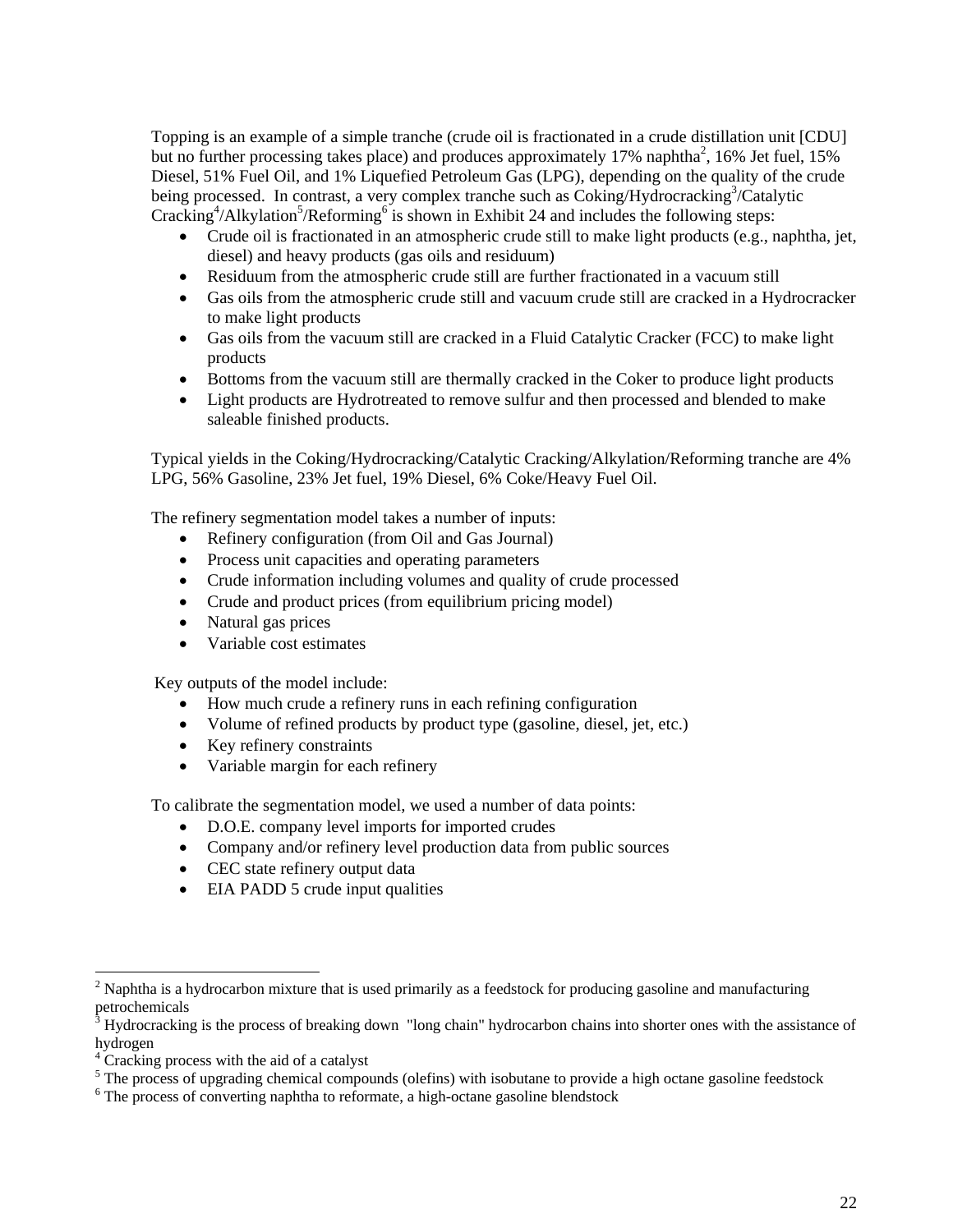By calibrating against these sources, we ensure that the model accurately represents the California market. The resulting difference in predicted transportation fuel production vs. actual production for 2011 is less than 1%.

To include the cost of compliance with AB 32 (including Cap and Trade and Fuels under the cap), our methodology takes the following approach:

- Calculate emissions for each refinery through 2020, assuming a 5% decrease in emissions through energy efficiency improvements.
- Subtract allowances to be allocated for free (according to CARB's formula)
- Multiply the remaining emissions by the expected cost of carbon (weighted average of general auction and reserve auction prices)
- Assume that fuels will be sold in a market place where climate change regulations will not apply, preventing refiners from recovering the higher manufacturing costs resulting from climate change regulations

These variable margins, along with the compliance costs from the emissions model, established a baseline economic environment (status quo) for each refinery in California. It is worth nothing that the cost of key inputs into refining (e.g. electricity) might increase due to impact of AB 32 on other industries (like power generation); such impacts have not been considered in our financial modeling.

### *Step 2c: Created regional supply/demand matrix for potential mogas and diesel outlets*

We next determined the balance of supply and demand for gasoline and diesel in California in 2017 and 2020 (to represent the second and third compliance periods). The supply of fuel was taken from the refinery segmentation model assuming that refineries consistently produce at PADD 5 average utilization levels.

In years where the forecasted supply exceeded demand, we considered the likely markets where refiners would economically export gasoline and the volume needed for meeting California's demand. Finally, we measured the relative attractiveness of these export markets to determine the order in which refiners would sell their fuel to maximize their profitability. The last market to receive fuel at a given point in time is the "least favorable" destination, and it determines the profitability of gasoline and diesel sales for the industry as a whole.

#### Step 3: Financially challenged refineries sequentially cease production

With refinery-level profitability and the supply/demand balance determined in Step 2, we use the refinery economics model to estimate the financial health of each refinery for a given period of time using the output of the refinery segmentation model (specifically the weighted average variable margin of each refinery). We performed this analysis for the status quo as well as for 2017 (end of second compliance period) and 2020 (end of third compliance period).

The primary output of the refinery economic model is the free cash flow for each refinery. To calculate free cash flow we used the following equations:

(Variable margin [from segmentation model] – fixed costs – depreciation) \* (1-tax rate) = operating cash flow

Free cash flow  $=$  Operating cash flow  $+$  depreciation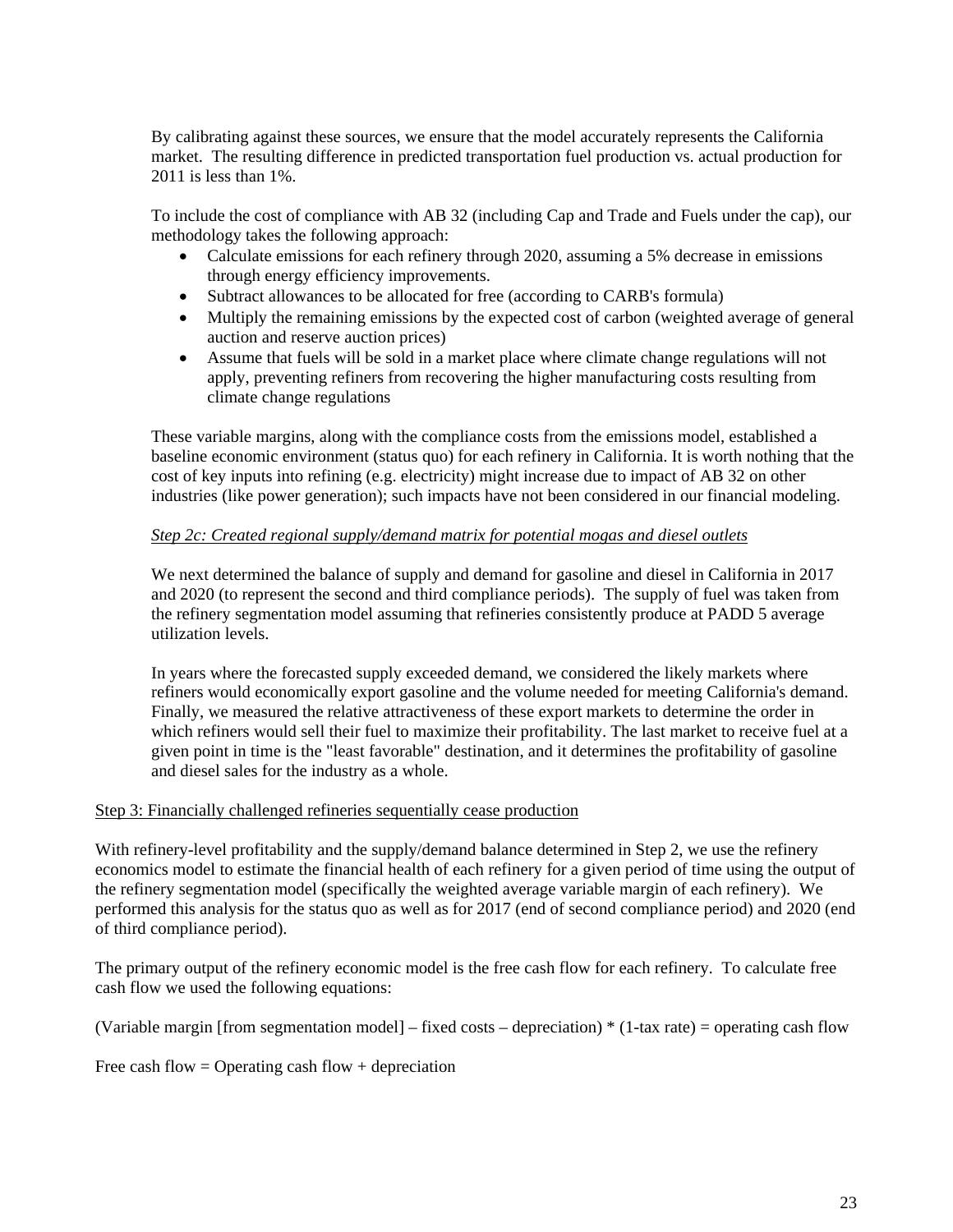The following was used to estimate the components of cash flow:

- Variable margin weighted average of all profitable segments within the refinery (from the segmentation model), multiplied by productive capacity assuming an average PADD 5 utilization rate
- Fixed costs based on publicly available financials and BCG case experience
- Depreciation used a 20 year depreciation schedule; assumed 75% of depreciation is Property, Plant, & Equipment
- Taxes used 36% corporate income tax rate

We went through an iterative process to determine which refiners would stop producing fuels due to the unfavorable export economics in 2017. Starting with the largest negative cash flow (adjusted for size of company – smaller companies would be less likely to sustain a negative cash flow of the same size as a significantly larger company), each refinery is assumed to cease production and convert to a terminal.

After each refinery conversion, we re-ran the economic model (including recalculating the cost of compliance) to review the fiscal health of each refinery and see if there are still refiners that cannot survive given the new supply/demand balance. The balance changes each time because, as refineries shut down, there is less supply available in the market. In some cases this would shift the "last barrel" of gasoline export to a more favorable export market, improving profitability for the remaining refiners.

### Step 4: Determine PADD 5 refining capacity at equilibrium

Closely linked to Step 3, Step 4 takes the results from the previous step and creates a matrix for each scenario (status quo, 2017, 2020) showing the health of each refinery, including which would be shut down. This is the result of a final check that refineries that have ceased production remain non-producing at the new equilibrium pricing.

#### Step 5: Conduct sensitivity analyses to test breakpoints

In addition to analyzing the health of the industry using our initial assumptions, we tested key breakpoints (cost of carbon and L/H differential) to determine how they would further impact the industry. We based our analyses of breakpoints on the new 2017 equilibrium created in Step 4.

The first breakpoint studied was the impact of change in the cost of carbon allowances. First, we studied the effects of changing the price of carbon allowances from the weighted average of the general and reserve auction price to 80% of the reserve auction price. Second, we studied the effects on refiners if a majority of carbon allowances were purchased on the open market at substantially higher costs than the reserve auction costs. To determine the allowances needed on the open market we used the following assumptions:

- Refinery emissions from 2011 CARB data
- Fuels under the cap based on the CI and volume of fuels consumed in California
- Free allowances based on CARB formula
- General and reserve auction volumes based on carbon-weighted proportions of available allowances as specified by CARB
- Open market assumed to account for the remaining volume

The second breakpoint studied was how a change in light/heavy (L/H) differentials changes the outlook for the remaining refineries in the 2017 baseline scenario. We did this by utilizing the equilibrium pricing model to come up with a set of prices for products and crudes based on L/H differentials of \$20/bbl, \$16/bbl, and \$13/bbl to test what L/H differentials would be required to cause any further capacity rationalization.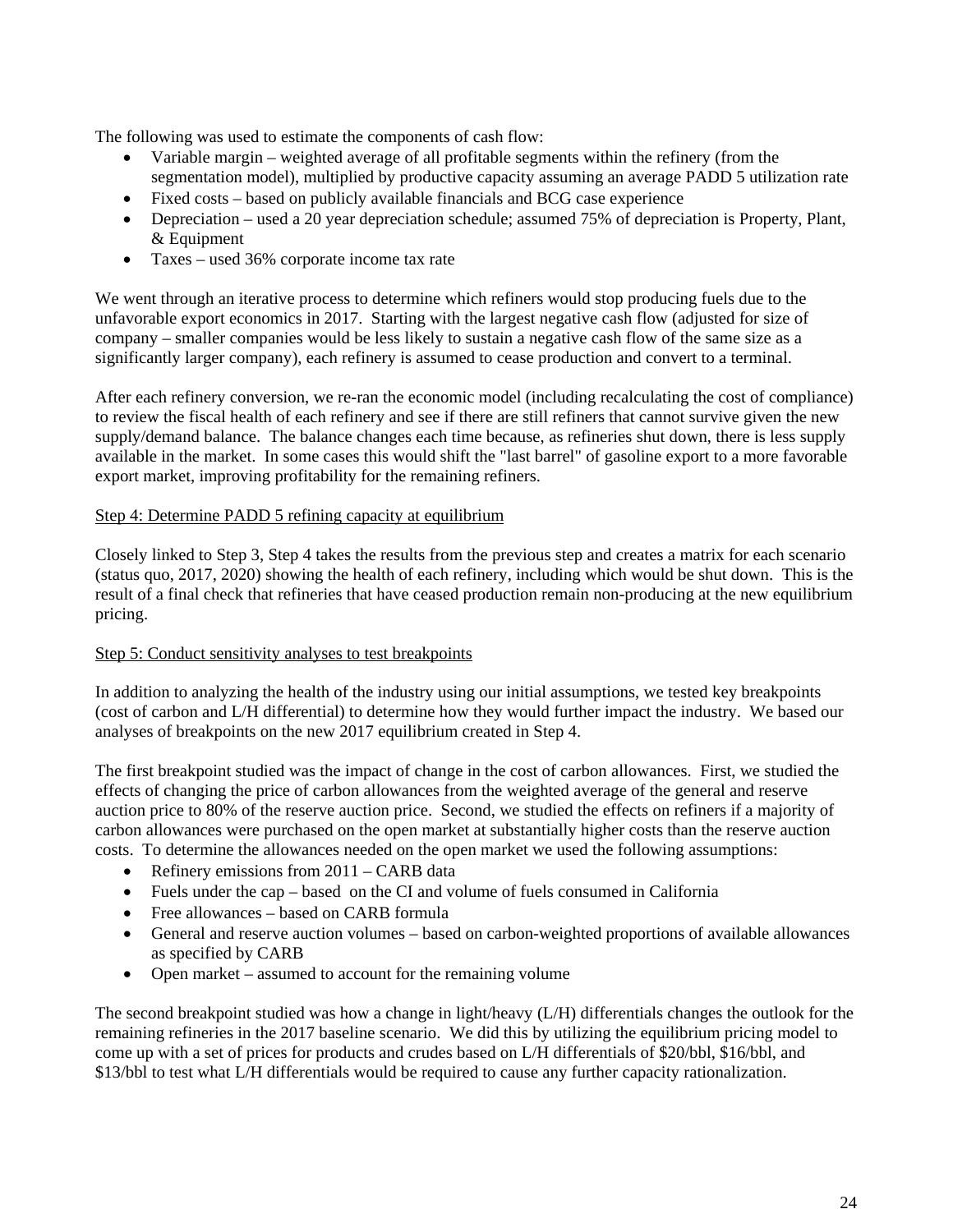### **4.3** *BCG methodology for assessing AB 32 impact on California*

We assessed the impact of AB 32 on California along three major dimensions: effects on jobs, effects on taxes, and other effects. A flowchart of our methodology is shown in Exhibit 25.

### *Effect on jobs in California*

Direct impact on jobs - The first category of jobs we considered is the direct number of jobs gained or lost. From our previous analyses, we predicted how many refineries are expected to cease production. Using our knowledge of refinery operations, we calculated how many employees and contractors would be out of work. In addition to lost jobs from refineries' ceasing production, there will also be reduced capital projects in the refining industry, and we estimated the number of employees and contractors who will lose their jobs from reduced capital expenditures. Offsetting these job losses will be the job gains from the implementation of energy efficiency projects.

Indirect impact on jobs - The second category of jobs we considered is jobs impacted by indirect effects. Using multipliers from government publications and previous studies, we estimated how many jobs will be gained or lost through indirect means for every job gained or lost directly. We used the total number of jobs lost through refinery capacity rationalization, reduced capital expenditures, and energy efficiency projects as the baseline to which we applied our multiplier.

### *Effect on taxes*

Corporate taxes - California will receive lower corporate taxes from companies owning refineries that cease production. Additionally, other businesses will shut down or lose income, resulting in a further decrease in corporate taxes. Treating refinery expenses in a similar manner to reduced government spending allowed us to use the most recent multiplier numbers from the Congressional Budget Office (CBO) to calculate the negative effect on California's GDP. Using a regression of U.S. business income against U.S. GDP, we were able to determine how much business income will drop for each lost dollar of GDP. The lost business income was then used to calculate indirect lost corporate taxes.

Personal income taxes - Using our estimates of direct and indirect lost jobs as well as average salaries from the section on jobs, we were able to calculate lost income taxes.

Property taxes - We assumed that refineries that cease production will be converted to terminals and remain that way. Using the difference in property values between the refineries and the terminals yielded an estimate of lost property taxes.

Excise taxes - Using our LCFS scenario, we estimated excise tax loss as the projected reduction in gasoline and diesel consumption multiplied by their respective tax rates and excise tax gained as the projected increase in ethanol consumption multiplied by the California Use Fuel Tax for ethanol.

Sales taxes - Using our previously calculated change in GDP, we estimated sales tax loss as 80% of the reduction in GDP (assuming that 80% of GDP is taxable) multiplied by the average sales tax rate of California's districts. This is conservative because districts with more people tend to have both higher economic activity and higher sales tax rates

### *Other*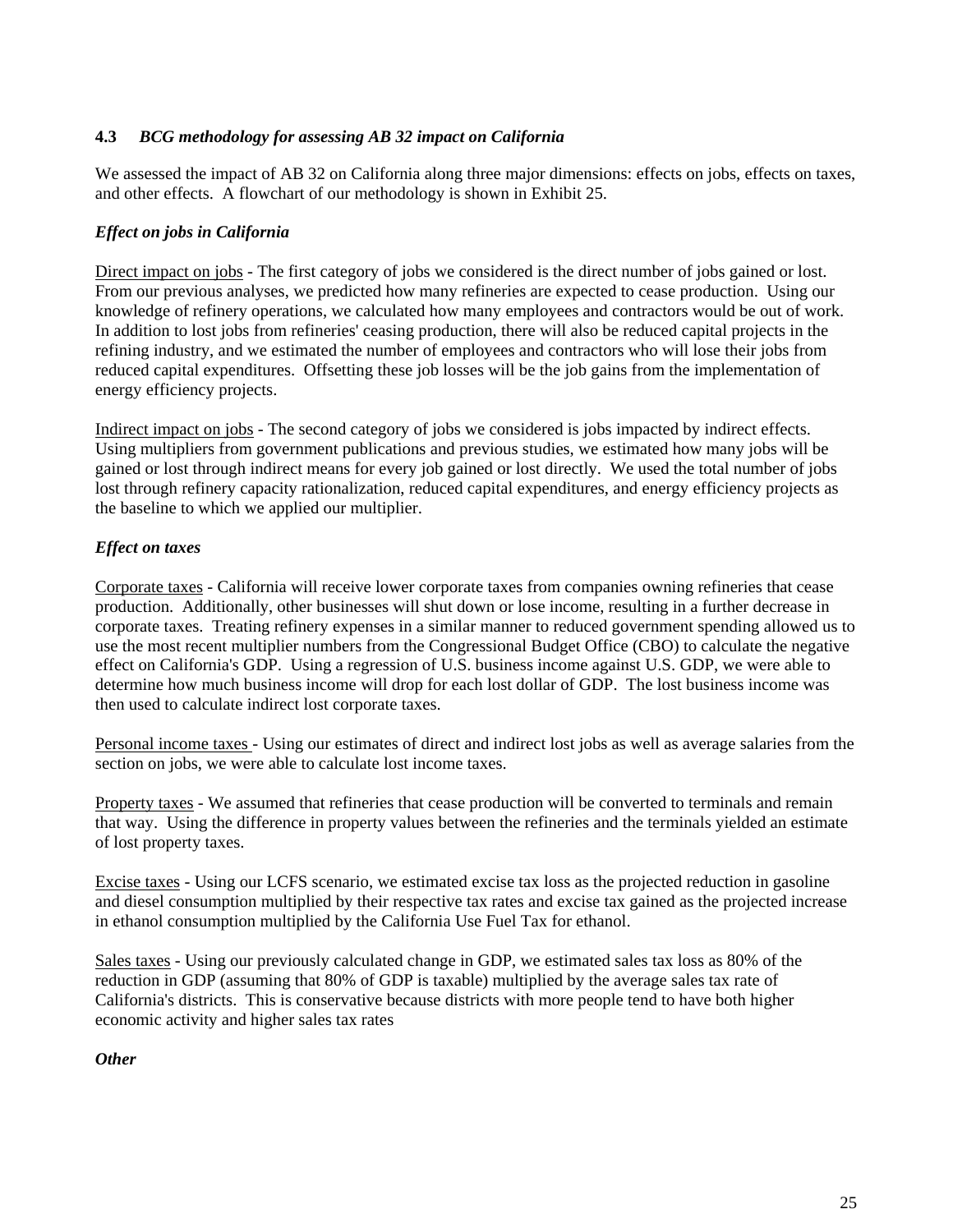Several other factors were considered. First, we determined the amount of revenue that California is expected to gain from the auction of allowances under the Cap and Trade program using known auction volumes and the cost of carbon in each auction. Second, we qualitatively considered the loss of manufacturing expertise to the state of California. Third, we considered the increase of fuels costs and the expected effect on cost of living in California. Fourth, we noted what amount of remaining emissions are "stranded" emissions; that is, the emissions resulting from producing refined products that will be exported as a result of LCFS. Finally, we noted the emissions to be reduced in the state of California per CARB's published cap.

### **5 Impact of AB 32 and related legislation on oil refiners**

AB 32 is a far reaching legislative mandate that includes multiple components designed to reduce carbon emissions, create a market for trading carbon allowances, and encourage the adoption of vehicles powered by clean fuels. The key impacts of AB 32 are summarized in this section.

### **5.1** *Summary of the impact of individual regulations*

Each of the regulations stemming from AB 32 will impact refiners in different ways. In this section, the impact of each regulation is analyzed. Where appropriate, we support our analyses with analogs of how past regulatory changes have impacted industries, companies, and consumers.

### *Cap and trade (including Fuels under the cap)*

The primary means by which Cap and Trade will impact refiners is through the cost of purchasing allowances, which will rise markedly in 2015 when refiners will be held responsible for the tailpipe emissions from transport fuels. As discussed earlier, refiners will have to buy any allowances that are not allocated to them for free; these purchases can be made in the general auction, the reserve auction, or on the open market. In order for California refining capacity to survive, we believe that the costs of purchasing these allowances would ultimately likely have to be recovered through sales of fuel. We estimate the level of such cost recovery from the Cap and Trade program in 2020 to be at least 16-77 cents per gallon (cpg).

To support our assumption that costs stemming from the implementation of Cap and Trade would need to be recovered through fuels sales, Exhibit 26 shows two cases of similar situations in which regulation was passed and the variable costs of compliance were recovered upon sale: the low-sulfur fuels legislation in Europe and North America that came into effect in 2006 and the CaRFG2 pollution emissions reductions for reformulated gasoline in California that came into effect in 1996. Also of note is the increased volatility in cost differentials around the time the regulations were implemented. This stems from uncertainty as to regulatory implementation, enforcement, and costs. It is likely that there will be volatility in the carbon market until it fully matures.

Exhibit 27 summarizes the estimated increase in necessary cost recovery from purchasing allowances for refinery emissions under different price forecasts and Industry Assistance Factors (IAFs). The following simplifying assumptions underlie this analysis:

- Production remains constant at 2012 levels
- Emissions are consistent with 2009 reported data
- IAF goes from 100% in first compliance period to 75% in second compliance period and to 50% in the third compliance period.
- Refinery achieves compliance exclusively by purchasing allowances.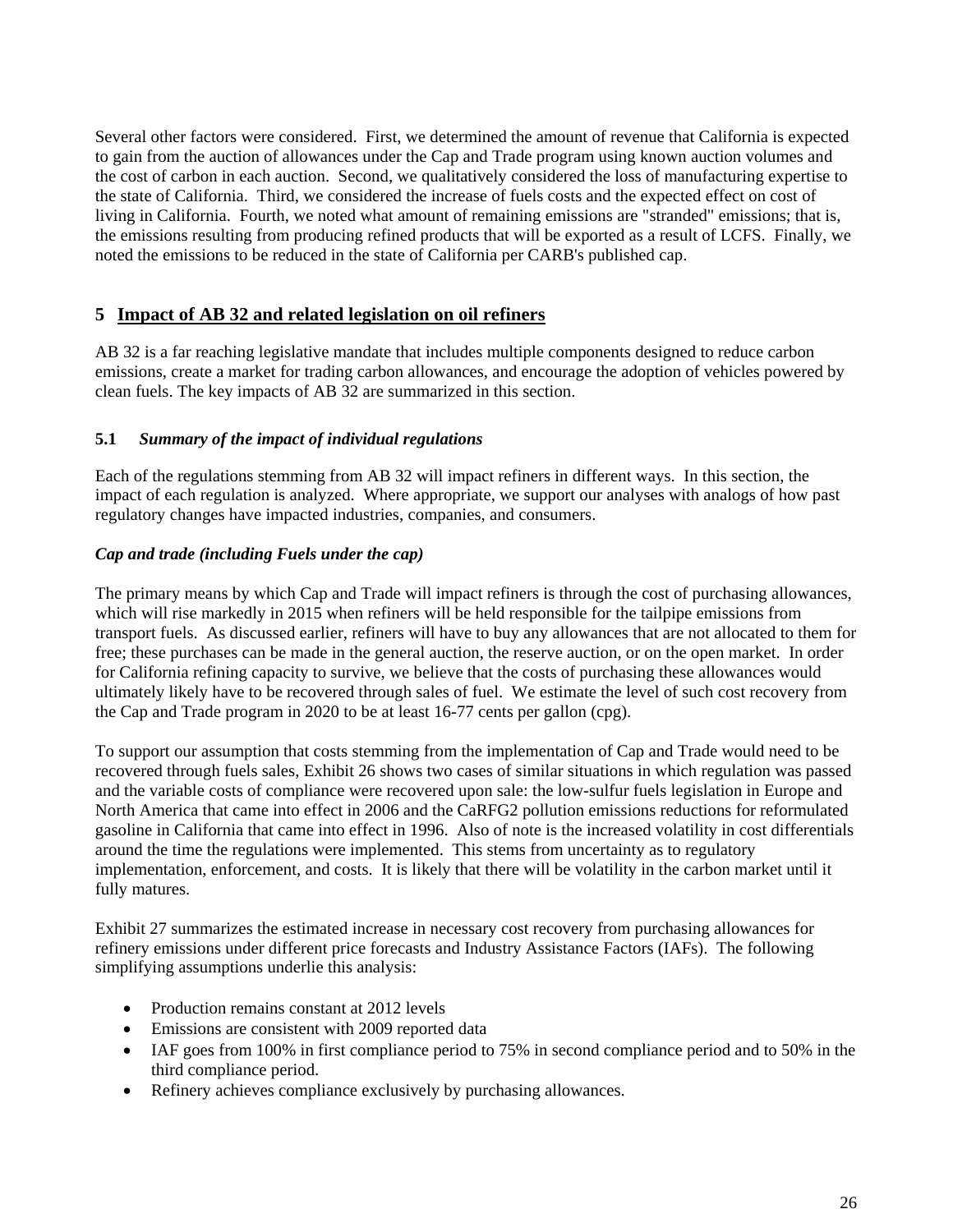Allowances are sold between general auction and reserve auction prices

During the first compliance period, the estimated likely cost recovery required to meet California demand would amount to 0.3-1.2 cents per gallon, rising to 1-4 cents per gallon by the end of the second compliance period and from 2 cents per gallon up to almost 8 cents per gallon by the end of the third compliance period.

Exhibit 28 summarizes the estimated likely impact on the cost recovery required to meet California demand, when fuels under the cap are considered without refinery emissions, modeled with the following simplifying assumptions:

- Refinery production is constant from 2012 to 2020
- Refiners are charged for full combustion of fuels produced
- Refiners achieve compliance exclusively though purchase of allowances
- Allowances are sold between general auction and reserve auction prices

During the second compliance period, the estimated cost recovery required to meet California demand would increase to 12-60 cents per gallon versus the status quo, rising to 14-69 cents per gallon versus status quo by the end of the third compliance period. Thus, the total estimated likely cost recovery required by the end of the third compliance period would be 16-77 cpg. It is worth noting that the cost of allowances can exceed the reserve auction price, which would increase the total cost of compliance. See Exhibit 29 for the total estimated cost recovery we believe would be required to meet California demand resulting from the Cap and Trade program.

A second effect of the Cap and Trade program is that investments in energy efficiency that were previously not profitable or had an unacceptably long payback period could become more attractive. Some of these projects, their costs, and their effects on emissions are discussed in Section 4.3.

### *Low Carbon Fuels Standard (LCFS)*

The primary effect of LCFS is destruction of demand for hydrocarbon fuels. This demand destruction results in changes in the economics of producing fuels, which is detailed in Section 4.2. Because of external market forces, it is not possible for all of these losses to be recovered, which will result in rationalization of California refining capacity. It is worth noting that 25-30% reduction in demand for gasoline in California will cause 4-6 California refineries (representing 20-30% of capacity) to shut down.

A second effect of LCFS is the current uncertainty concerning its legality. As of the publication of this report, LCFS had been declared unconstitutional by a federal district court, had an injunction issued against its implementation, been denied a stay of the injunction by that same district court, and had the stay granted by the Ninth Circuit Court of Appeals. As long as LCFS remains under legal challenge, market players (everyone from refiners to producers of alternative fuels) will not be able to assess the impact of these regulations on their business. Analysis of significant regulatory changes in the California power industry in the late 1990s (Exhibit 30) shows that the effect of uncertainty is a delay in new investment even when there is clear market demand. A similar result can be expected from the ongoing legal challenges surrounding LCFS.

Finally, if we accept the the highly optimistic assumption that Brazil can supply sufficient ethanol to meet California's demand we estimate that the level of cost recovery required by the industry to comply with LCFS would be in the range of 33-106 cpg (average 70 cpg) in 2010. This estimate is based on USDA forecasted prices for raw sugarcane and full reinvestment economics for the infrastructure required to make ethanol, transport it to California and store and distribute it to retailers.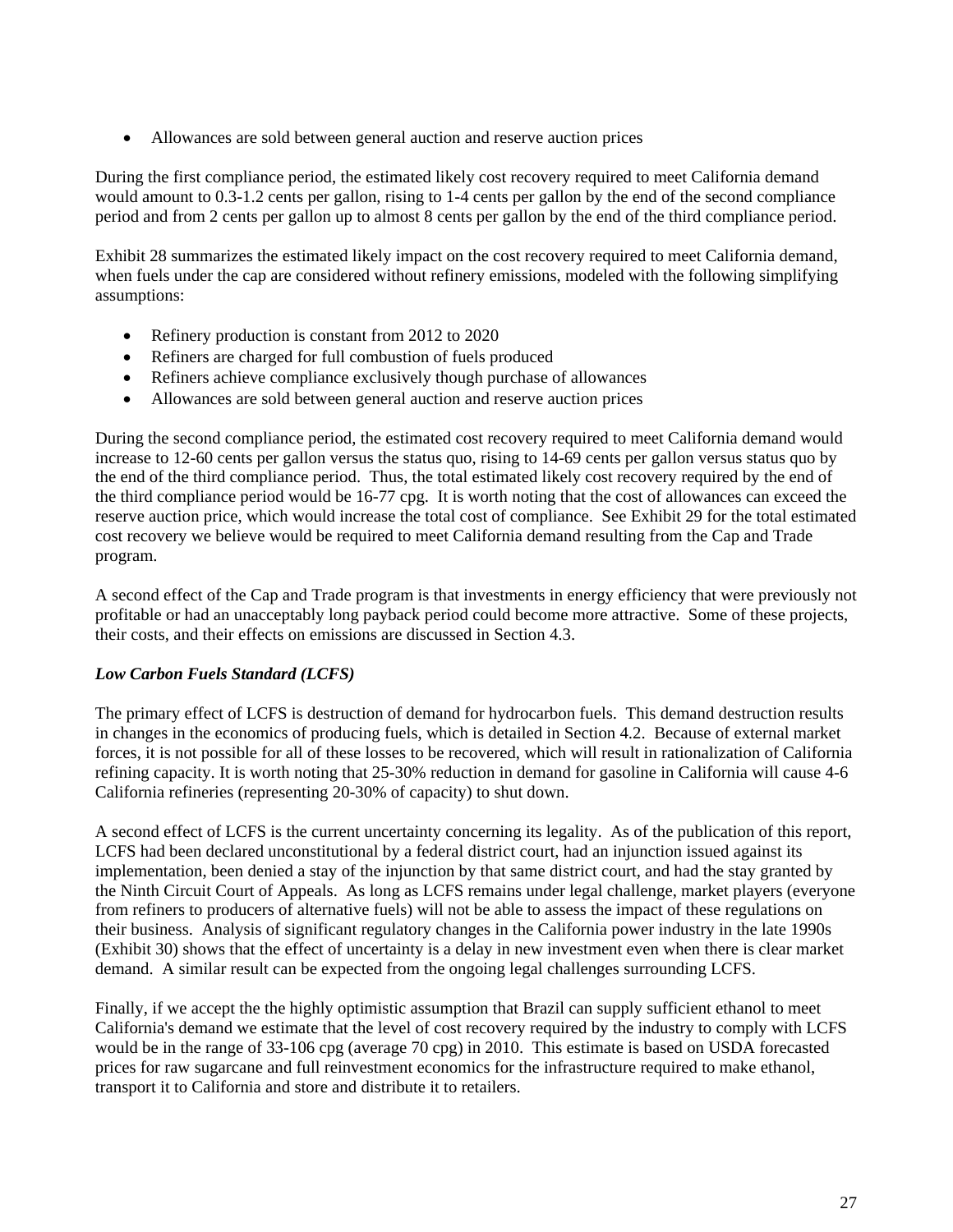In addition to the significant cost impact, there are several key uncertainties associated with LCFS that we have summarized below:

- Will legal challenge to LCFS result in uncertainty that stifles new investment?
- Is there sufficient sugarcane production capacity to meet rising global demand?
- Can industry participants overcome local challenges (e.g., construction permits) to develop logistical and other required infrastructure?
- Can refineries and other covered entities persuade non-covered entities (e.g., gasoline retailers) to support LCFS mandates like CFO?
- Is there a risk that distribution infrastructure gets fragmented across multiple fuel types resulting in fuels shortages?
- Unclear if the optimal bio-fuel is sugarcane ethanol, cellulosic ethanol or some other technology.
- Have robust market mechanics been fully thought through to avoid unintended consequences and market dynamics?
- Is there a risk of significant volatility, especially during the nascent stage of evolution of these markets?

### *Clean Fuels Outlets regulation*

The primary effect of CFO regulation is a short-term increase in capital expenditures for refiners and importers of gasoline. This cost will likely be absorbed by refiners and importers, but depreciation on the investment will have to be recovered in order to replace the CFOs when their useful life is over. Using very conservative assumptions, the cost recovery is calculated to be in the range of 1 cpg assuming a 20 year depreciation schedule.

Refiners are also charged with maintaining the CFOs that they are responsible for building, which will result in some amount of operating expenses. It is unknown whether refiners will be able to derive any revenue from CFOs. There is the possibility of entering into revenue-sharing agreements with owners/lessors of retail stations or supplying hydrogen (though refinery hydrogen has very high CI, which will entail other costs). For our analysis, we have assumed that operating expenditures are offset by revenue; this is an optimistic assumption, and refiners and fuel retailers, many of who are small businesses, may have to bear incremental operating expenses and complexity. These costs would then need to be recovered much like the costs from Cap and Trade.

Finally, the CFO regulation imposes significant legal issues on refiners. CFO mandates would make refiners/importers legally responsible for installing and maintaining CFOs on the property of owners/lessors who may or may not welcome such a development, potentially resulting in legal challenges.

### *LEV/ZEV Standards*

California LEV/ZEV standards are expected to have a minimal impact on refiners. There are no direct costs incurred, and the fuel efficiency of California's car fleet is unchanged compared to federal standards, though the current federal standards will result in reduced demand for refined products. The primary effect of ZEV standards is that it could accelerate the timeline for CFO requirements by mandating greater manufacture of ZEVs. See Exhibit 31 for implications of LEV/ZEV standards.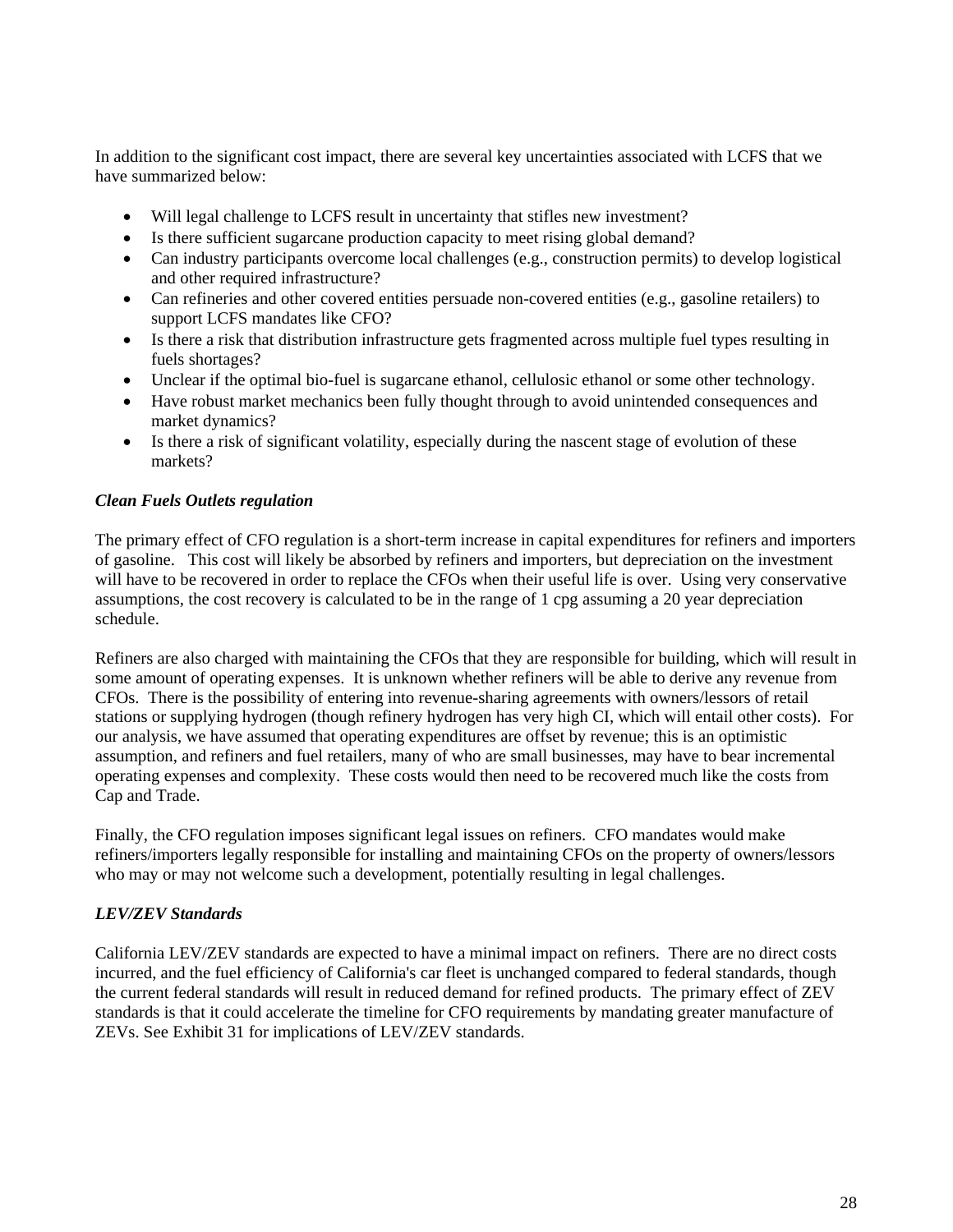### **5.2** *Impact on refining capacity and utilization*

AB 32, specifically LCFS, is expected to fundamentally change the outlook for the refining industry in CA. Implementing LCFS in its current state will cause significant gasoline demand destruction, resulting in closures of several CA refineries. Results of our analyses are summarized below:

- CA refineries will be forced to export gasoline (currently expected to be to Mexico), by the end of the second compliance period (2017). As a result:
	- o 4-6 refineries are expected to cease production and convert to terminals
	- o CA will lose 20-30% of its refining capacity
	- o Imports of jet fuel are expected to grow from Asia Pacific
	- o CA will become a net importer of diesel from Asia Pacific

It must be noted that gasoline export to Mexico is a temporary phenomenon. Once the 4-6 worse performing refineries cease production, supply and demand re-balance, which results in the marginal barrel of gasoline being sold in Phoenix, not in Mexico (based on current expectations). These refinery closures are projected to occur if there is gasoline demand destruction of 25-30% or higher.

- By the end of the third compliance period, driven by further reduction in gasoline demand, California refineries will continue exporting increasing quantities of gasoline, currently expected to be to Mexico. Following are the key impacts on the refining industry during the third compliance period:
	- o 1-3 additional refineries are likely to cease production, bringing the total number of refineries expected to convert to terminals to between 5 and 7
	- o An additional 5-10% of refined fuels production capacity is lost, resulting in a cumulative loss of 25-30% during all compliance periods
	- o Imports of jet fuels will continue from Asia Pacific
	- o Diesel imports are expected to more than double from 2017 levels by 2020

It is key to note that LCFS implementation during the third compliance period (2018-20) depends on assumptions that are likely to be infeasible:

- o Significant increase in the number of Advanced Technology Vehicles (ATVs)
- o Majority adoption of E85 that requires massive volumes of sugarcane ethanol
- o Significant increase in Cellulosic ethanol blending

In addition to the regulatory impacts, BCG also evaluated the impact of key changes in the global oil industry, in particular narrowing of L/H differentials. It is estimated that L/H differentials at reasonable levels do not pose any additional threat to California's refining capacity.

In order to analyze the profitability of CA refineries, we used the five step evaluation process introduced in section 3.2 and grouped refineries into three categories, based on profitability (see Exhibit 32):

- 1. "Distressed" refineries generating free cash flow of negative \$30 million/year or worse. Refineries in this category are expected to cease production
- 2. "May survive" refineries generating free cash flow of between +/- \$30 million/year. Refineries in this category would continue producing, but would be at risk of ceasing production if economic conditions deteriorate
- 3. "Will survive" refineries that are the strongest performers in the region and have significant positive free cash flow, in excess of \$30 million/year. Refineries in this category would continue to produce and have the ability to withstand temporary economic downturns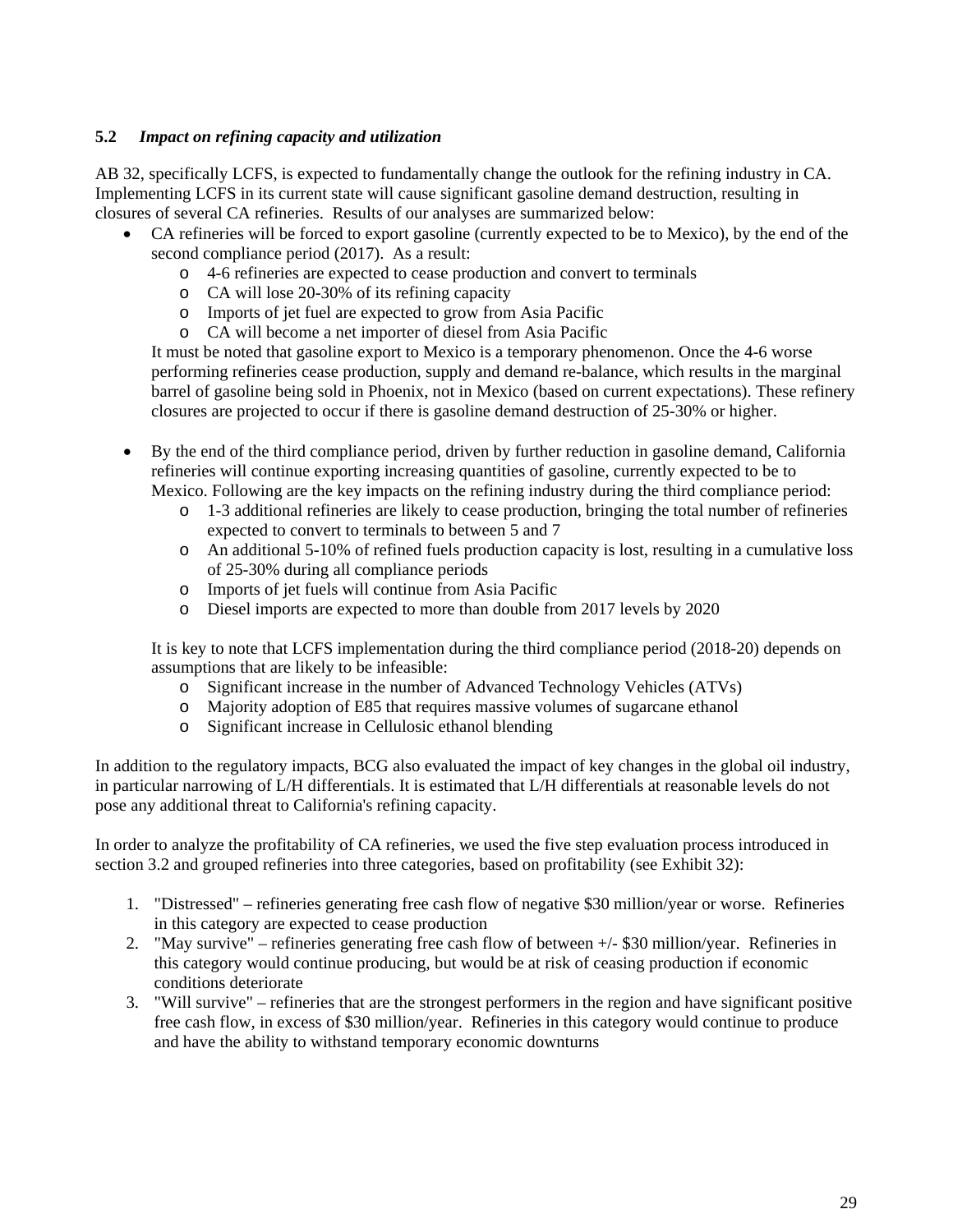In general, the CA refining industry features relatively complex refineries that have historically had above average levels of profitability relative to the U.S. in general. The recent decrease in L/H differentials since 2008, however, has put some of the existing refining capacity at risk. Exhibit 33 shows that in the current equilibrium, 10-20% of the refining capacity in California is considered at risk, with 3-5 refineries in the "may survive" category.

#### Step 1: Evaluate impact of regulations on demand

Given this status quo, we studied how demand destruction caused by LCFS might impact refining capacity and utilization in CA. Usually when the refining industry is stressed, refiners have the option of cutting crude runs, running only enough crude to fill the process units in the refinery that generate a positive variable margin. In the case of U.S. West Coast refiners in 2012, utilization is near 30-year lows as shown in Exhibit 34. The refiners currently in the "may survive" category have already reduced runs. Given the current environment, it is unlikely that an industry response to any sustained change in product demand would be to reduce utilization any further. The next step would be for marginal refiners to cease production. In our analysis, we assume that the industry continues to have an average throughput equal to the PADD 5 average for 2011 (i.e., 81.9%).

Exhibit 35 shows our demand forecast considering the impact of LCFS. We believe that there will be a significant excess supply of gasoline in CA in the second and third compliance periods if all refineries were to continue to operate.

Exhibit 36 illustrates the new trade flows that would potentially occur starting in the second compliance period. Post-regulation, California becomes a larger importer of jet fuel and a very large exporter of gasoline. It is important to note that refiners have limited ability to correct this supply/demand imbalance (i.e., produce more jet fuel and less gasoline) by making operational changes. The relative quantity of each fuel produced (e.g., gasoline, jet fuel, diesel) when a refinery processes a barrel of crude is pre-determined based on the characteristics of the crude (such as its API gravity) and the refinery configuration (such as the amount of conversion capacity). Refineries can make some operating changes to decrease gasoline production and increase diesel/ jet fuel production but within very narrow bounds. They cannot accommodate the projected steep decrease in gasoline demand simply by changing their operating parameters.

#### Step 2: Establish supply/demand mechanisms and refinery economics

In order to determine the health of refiners who are now required to export gasoline, we looked at the attractiveness of export markets for gasoline given 2011 average prices. We found that, in decreasing order of attractiveness, product would be shipped to Seattle, Hawaii, Phoenix, and Mexico/Latin America (based on current expectations). Exhibit 37 shows the relative attractiveness of each market and the export volume available. To determine the relative attractiveness of each market, we started by considering the next best alternative exporter for each market (e.g. Gulf of Mexico/ Singapore etc.), factored in costs of transporting the fuel and costs of making quality adjustments in order to get to the final price for fuel in the market. The difference between that price and the price realized by selling products locally in CA, determines the relative attractiveness of each market. Volumes that could be exported to each market were estimated based on data from pipeline companies and other public domain data. Once attractiveness and available export volumes were determined for each market, volumes were sequentially placed in each market, in decreasing order of attractiveness, until each market was saturated, and all excess CA gasoline was placed.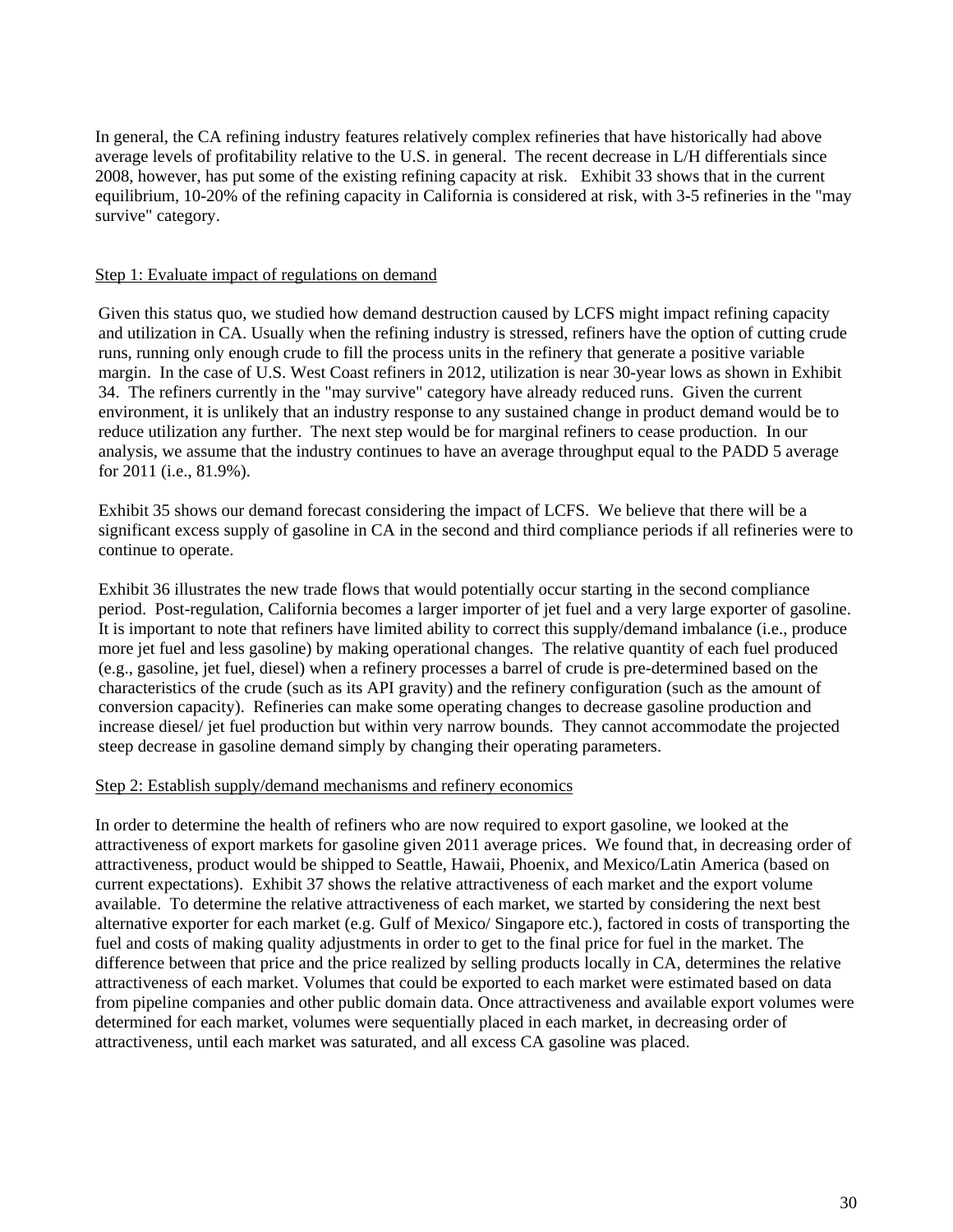In 2017 (the second compliance period), the volume of gasoline produced is enough to saturate the local California market as well as other U.S. export markets (Seattle, Hawaii, Phoenix), forcing refiners to export gasoline to Mexico (based on current expectations). As refiners export gasoline to Mexico, the netback<sup>7</sup> on gasoline decreases significantly, impacting the profitability of all refiners. Exhibit 37 shows a representation of the potential export markets and volumes using 2011 average prices. These relationships change over time, but markets outside of the U.S. (e.g., Mexico) always deliver a significantly lower netback than U.S. markets, primarily driven by transportation and quality adjustment costs.

#### Step 3: Sequentially take refinery production out of the region

Under this market environment (i.e., refiners exporting gasoline to Mexico), 25-35% of California's refining capacity would be "distressed", as shown in Exhibit 38. Going through the evaluation/shutdown process described in Section 2.3, we predict that 4-6 refineries with the worst cash flow estimate would cease production changing the supply/demand balance (shown in Exhibit 39). This would bring down gasoline supply by 165 mbpd, resulting in the marginal barrel being exported to the financially more attractive Phoenix market than to Mexico (based on current expectations). Further, the new equilibrium shifts the trade balance for diesel as well, driving the need for 26 mbpd in imports.

### Step 4: Determine regional refining capacity at equilibrium

Given the change in refinery supply due to refineries shutting down, gasoline would no longer be exported outside of the U.S. and refineries would be operating at a Phoenix netback (based on current expectations). In addition, diesel would switch from being an exported product to being an imported product.

In this new equilibrium during the second compliance period, with diesel imports and gasoline exports to U.S. markets, 4-6 refineries representing 20-30% of the CA refining capacity would remain shut, but the remainder of the industry shifts to the "Will survive" category as shown in Exhibit 40. Compared with the initial prospect of exporting product to Mexico, the industry as a whole improves as gasoline production decreases driven by 4-6 refineries stopping production permanently in the second compliance period. Exhibit 40 represents the new equilibrium in 2017. Exhibit 41 shows a supply/demand balance of gasoline in California in 2017 after projected shutdowns.

If regulations in the third compliance period are implemented as currently designed, the effects on California's refining industry would deepen. As demand destruction accelerates after 2017, the refineries that were previously in the "distressed" and "may survive" categories in Exhibit 38 have no remedy as the exports outside of the U.S. continue even after the initial shutdowns. Because of this, refining margins will be determined by netbacks to lower netback destinations of Mexico and Central America (based on current expectations) (see Exhibit 42). In this scenario, the refining capacity that is shut down increases to 25-35% of California capacity (5-7 refineries) and an additional 35-45% of capacity is at risk (see Exhibit 43). This means that at least 60% of 2012 refining capacity will be either in the "distressed" or "may survive" categories in the third compliance period. Exhibit 44 shows a supply/demand balance of gasoline in California in 2020.

#### Step 5: Conduct sensitivity analyses to test breakpoints

After evaluating the impact of demand destruction on the status quo for CA refiners, we evaluated the impact of a change in the cost of carbon and L/H differentials.

 $\overline{a}$  Netback is equal to revenue less transport cost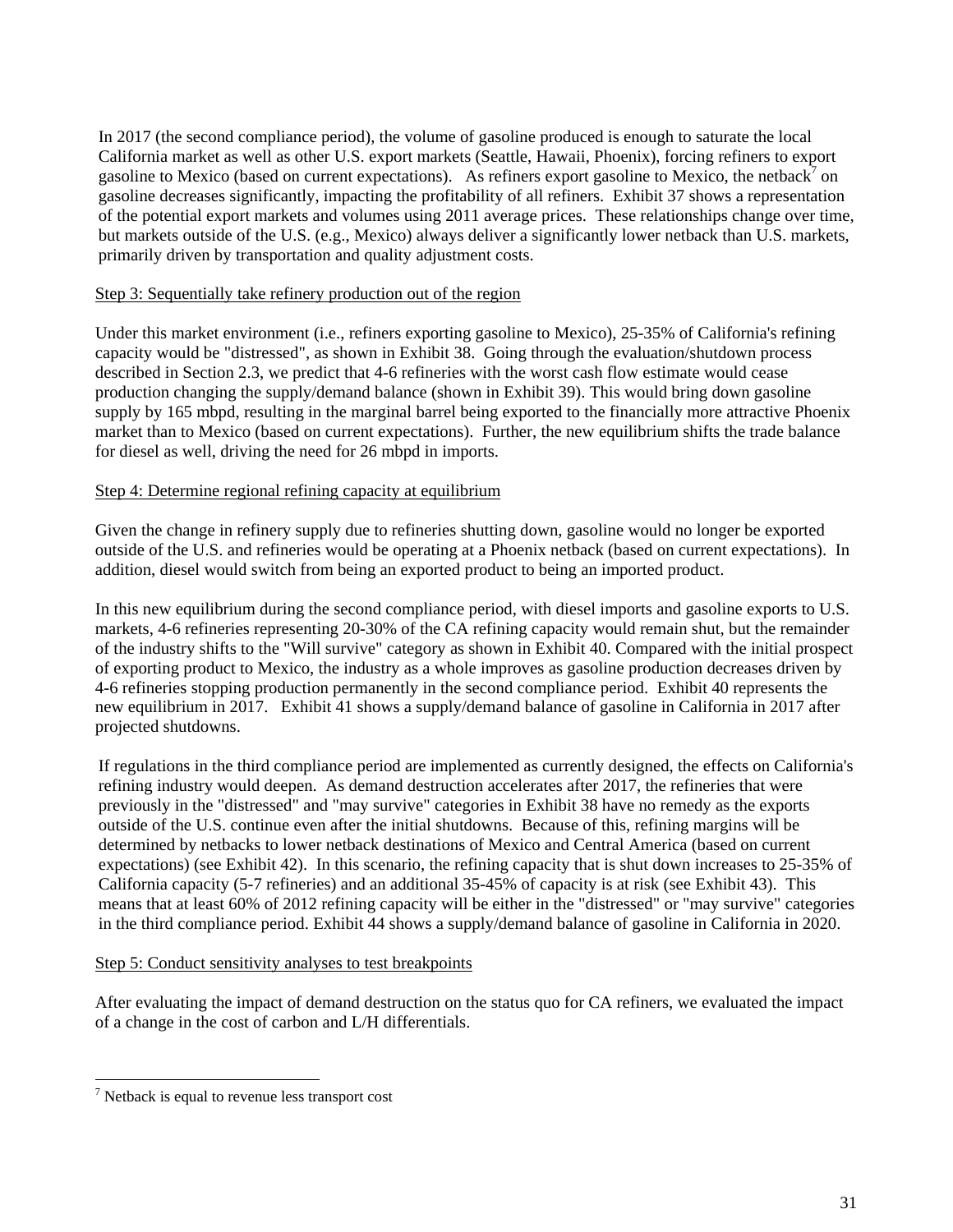We found that changing the cost of carbon will not alter the amount of refining capacity rationalized, although significant increases in the cost of carbon would increase the cost recovery required by the industry, as detailed in Section 4.5

Changes in L/H differentials have a significant impact on the refining industry. When looking at the effect of changes in the L/H differential versus the 2017 "new status quo", the effect is minimal. The remaining refineries are strong enough to weather L/H differential changes within a reasonable band (as low as \$16). Though L/H differentials have narrowed significantly in recent years, \$16 is the lowest annual average that the industry has seen during that time period (as shown earlier in Exhibit 23). Exhibit 45 shows the increase in refineries considered "distressed" as the L/H differential decreases. L/H differentials as low as \$16 put a number of additional refineries at risk but do not result in any additional loss of capacity (relative to the 2017 equilibrium). If the differential were to approach \$13, an additional loss of 30-40% of refining capacity could occur. However, \$13 L/H differentials represents historical lows and has not been sustained for more than a few months (see Exhibit 23).

### **5.3** *Impact of GHG abatement options*

Most refineries in California are already very energy efficient, and energy efficiency projects that have a positive return on investment will reduce refinery emissions by only small, incremental amounts. Based on our experience, we estimate that California refineries could reduce emissions by approximately 5% by implementing energy efficiency projects.

### **5.4** *Changes in crude slate*

In order to avoid the LCFS penalty for higher CI, refiners might re-optimize their crude slates. In order to balance out the CI of the crude slate, refiners may seek to replace their crude slate with the lowest CI crudes that are economically suitable. Locally available high CI crudes will trade at a discount and could be exported to locations with no LCFS regulation, while low CI crudes could be imported into California. This process is called "crude shuffling," and it can result in higher global GHG emissions than the status quo due to incremental crude transportation. For example, San Joaquin Valley (SJV) crude is a high-CI crude that is consumed primarily in California. In order to minimize LCFS penalties, SJV could be exported from California to refineries elsewhere resulting in incremental emissions from transporting the crude. Further, SJV value will decline to reflect the incremental transport costs, resulting in lower revenues for state of California.

### **5.5** *Estimate of the likely range of cost recovery required in cents/gallon to meet CA demand*

Overall, we believe that refiners would need to recover compliance costs of at least 49-183 cpg in 2020 in order to meet California demand, 2-8 cpg of which would be due to the refinery emissions component of the Cap and Trade program. 14-69 cpg would be due to Fuels under the cap and 33-106 cpg would be due to LCFS. We expect required cost recovery for the CFO program to be nominal if spread out over the lifetime of the outlets, assuming minimal or offset operating costs. LEV/ZEV mandates are expected to have a minimal impact.

This cost recovery analysis assumes that sugarcane ethanol is available in sufficient quantities (mainly from Brazil) to achieve LCFS compliance. As noted earlier, this assumption is highly optimistic for a number of reasons: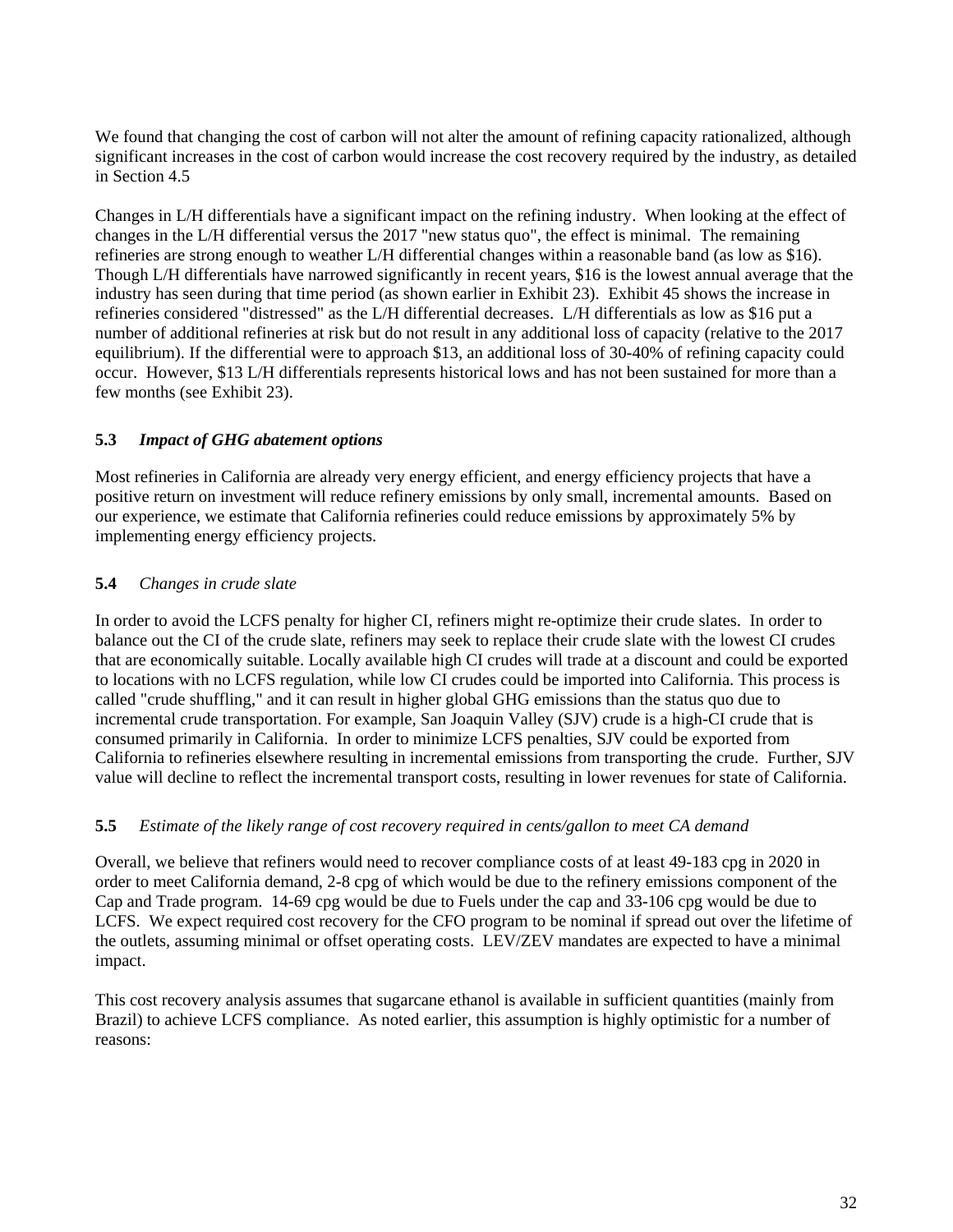- Brazil is the by far the largest producer of sugarcane ethanol and its total production is less than California's demand in 2020 (assuming LCFS compliance were to be achieved solely through ethanol blending).
- Brazil already exports a significant amount of ethanol to the US to meet existing demand.
- Brazil relies on its sugarcane ethanol to meet a large portion of its domestic demand for fuels.
- Other countries, notably the European Union import sugarcane ethanol from Brazil to meet their demand for fuels.

Additionally, it is highly likely that there will be some increase in the cost of Brazilian sugarcane ethanol in order to stimulate the increased investment necessary to meet California demand; however, the magnitude of the potential increase is difficult to predict and not included in our analysis.

CARB's assumptions for development of low CI hydrogen or electric vehicles at prices that would spur widespread consumer adoption, are equally aggressive as are the projections for availability of cellulosic ethanol. Without such development, there will be no supply of LCFS credits; therefore, it is difficult to predict the price of LCFS credits with any degree of accuracy. Without sufficient sugarcane or cellulosic ethanol or adequate LCFS credits, refiners will be unable to meet the LCFS and will be forced to cease production or export even more fuel, potentially resulting in disruption of fuels supply throughout California. While it is difficult to quantify the financial impact, we believe that this potential for disruption of California's fuels supply is sufficient to make LCFS unviable. Further, more states such as Oregon are considering implementing LCFS policies, which will put additional cost pressure on limited biofuels supplies and increase the cost of implementing LCFS.

As discussed in Section 4.1, LEV/ZEV standards are unlikely to have a significant impact on refiners. Thus, the regulations likely to impact estimated total cost recovery requirements the most are Cap and Trade, LCFS, and CFO. The CFO regulations require the construction of anywhere from 100 to over 450 CFOs by 2020. At \$2 million per outlet, this totals \$200 million to \$900 million dollars of capital expenditures spread across the industry. Assuming a depreciation schedule of 20 years yields a cost recovery estimate of less than 1 cpg for the entire range in 2020 (assuming breakeven operating costs). If clean fuel vehicles do not enjoy market adoption CFOs could represent a long term HES risk for refiners and fuel retailers, the cost of which has not been quantified.

To estimate the level of cost recovery that would be required as a result of Cap and Trade, we multiplied the projected emissions of refineries and their obligations under Fuels under the cap by a range of carbon cost of \$14-\$70 in 2020 to yield a total estimate of 45-170 cpg. Exhibit 46 shows a chart of the estimated cost recovery needs by regulation with accompanying assumptions.

Perhaps the most critical assumption in our calculation of total cost recovery needs is the cost of carbon. In 2015, when Fuels under the cap comes into effect, the annual supply of allowances will roughly double. While it is not yet clear how those allowances will be allocated, a comparison of refineries' obligations at the end of the second compliance period (2017) to the amount of free allowances they can expect to receive, their carbon-weighted share of the general auction, and their carbon-weighted share of the reserve auction shows a substantial gap that must be purchased on the open market unless CARB allocates the new allowances to either refineries or to fuels consumers. This gap, assuming refiners receive allowances from CARB at current allocations and can purchase allowances in each auction at the minimum price in proportion to their fraction of total emissions, is shown in Exhibit 47, left panel.

Sensitivity analysis on the cost of carbon shows that higher carbon costs have large effects on the estimated required cost recovery: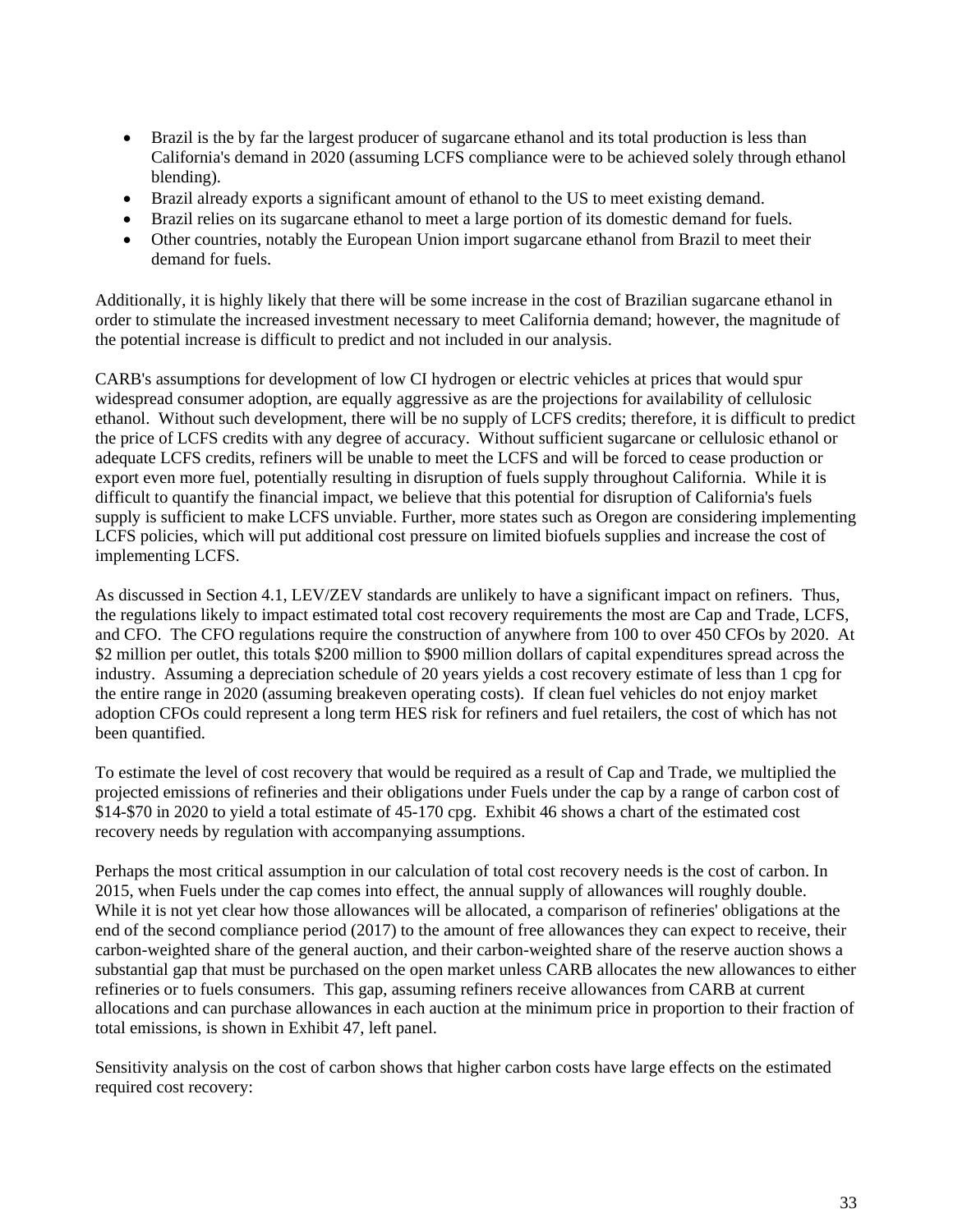- Estimated cost recovery in 2017 for Cap and Trade would be 157 cpg at \$150/metric ton of  $CO<sub>2</sub>$  (see chart on Exhibit 47, right panel).
- Estimated cost recovery in 2020 for Cap and Trade would be at  $$150/m$ etric ton of CO<sub>2</sub>.

While we have attempted to estimate the level of cost recovery that would theoretically be required by the industry in order to continue to meet California demand, individual company decisions regarding what level of costs need to be recovered and can be recovered are, and will of course be, influenced by a broad range of factors and are therefore likely to differ from and could be outside the ranges of cost recovery that have been estimated in our analysis.

### **6 Implications of AB 32 for California**

AB 32 related regulation will have significant impact on California. Some important things to consider are the effects of these regulations on employment, tax revenue, revenue from selling allowances, GHG emission reductions, cost of living increases, etc. In this section, we detail these effects in three categories: employment impacts, tax revenue impacts, and other impacts. It should be noted that the impacts considered are limited to refining and related industries only. The overall impact, once all covered entities are considered, will be much greater than what is discussed in this section.

### **6.1** *Impact on employment in California*

California could lose between 28,000 to 51,000 jobs by 2020 as a result of AB 32-related regulation and its collective impact on the refining sector. These job losses will result from a combination of both direct and indirect effects. Direct impacts include job losses due to conversion of unprofitable refineries to terminals and job losses from reduced capital expenditures from refineries that are no longer processing crude. These job losses would be partially offset by jobs driven by energy efficiency projects. Indirect impacts are the result of lost jobs from sectors that serve the refining sector and its employees. For example, refineries buy large quantities of steel pipes. This creates jobs in pipe manufacturing, metal mining, imports/ exports, trucking, etc. for which there will no longer be demand. Also, refinery employees eat at local restaurants, go on vacation, and take their families to the movies. Reduced disposable income will reduce demand for these services resulting in job losses in these businesses. These employment figures are summarized in Exhibit 48.

California could lose 600-700 MBD of refining capacity by 2020. As a result, the state could lose between 4,000 and 4,900 jobs by 2020 (see Exhibit 49). Of these, 2,400-2,900 will likely be hourly workers or contractors, 1,300-1,600 will likely be of "supervisor" rank (non-exempt employees who may have direct reports but frequently do hands-on work), and the remainder will be support staff or managers. On average, these are jobs pay approximately \$100,000 to \$150,000 per year.

Additionally, reduced capital expenditures by refineries that are expected to cease production could drive an additional 1,000-2,000 job losses by 2020 (see Exhibit 50). This will be only partially offset by the 400-600 jobs that could be created by increased investment in energy efficiency projects (see Exhibit 51). These jobs can be expected to be of similar pay to the direct employment at refineries.

The majority of job losses for California are a result of indirect impacts. The state could lose between 23,000 and 45,000 jobs by 2020 on account of indirect impacts. While these jobs do not include contractors, they do include suppliers as well as jobs in various goods/services sectors supported by the employees and contractors of the refineries. In order to estimate these numbers, BCG used multipliers that were generated by prior studies, Bureau of Economic Analysis (BEA) data, and the U.S. Census Bureau, as shown in Exhibit 52.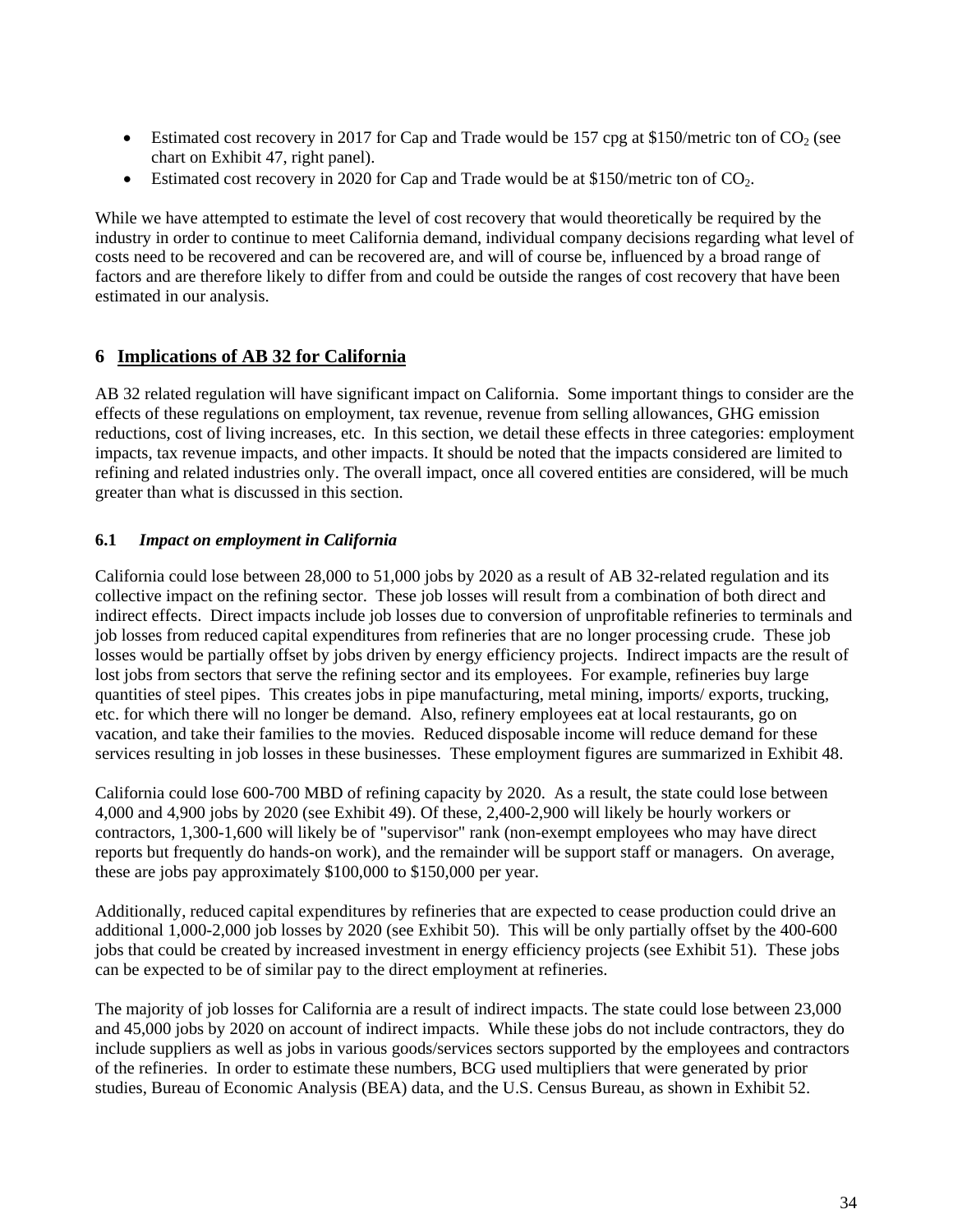Based on this data, we assumed a jobs multiplier range of 5-7. These jobs are expected to pay approximately \$40,000 to \$60,000 per year. See Exhibit 53 for a summary of jobs gained and lost due to multipliers.

It should also be noted that the mandate to build CFOs could create 1,000-11,000 jobs as a result of building CFOs and the indirect effects stemming from that activity (assuming an additional multiplier of 0.5-1.5 based on a U.S. Census Bureau additional multiplier for gas stations of 0.6). However, these jobs will be temporary rather than long-term and are not expected to produce economic value without much more rapid adoption of hydrogen FCVs than we project. Thus, they were not included in our total jobs count.

### **6.2** *Changes in tax revenue*

Overall, California's state and local governments could lose \$3.1 – 3.4 Billion per year due to AB 32. The largest impact will come from changes in excise taxes, which will result in annual reductions of \$2.9B annually. Other significant impacts include corporate tax losses of \$80-230M annually, personal income tax losses of \$70-115M annually, and sales tax losses of \$50-140M annually. Property taxes have a small impact of \$15-20M in revenue losses annually. These numbers are summarized in Exhibit 54.

### *Corporate Tax*

California could lose \$80-230 M per year in corporate tax revenues by 2020 (see Exhibit 55). Only a small portion of this (<\$10 M per year) comes from refineries themselves; refineries that are expected to cease production currently have small or no taxable income. However, the reduction in refinery spending will propagate throughout the economy, reducing GDP and business income. The ratio of refinery spending losses to taxable business income was estimated to be 0.27-0.68. This is the product of a spending to GDP multiplier of 1 to 2.5 (derived from analysis carried out by the Congressional Budget Office) and a GDP to taxable business income ratio of 0.27 (determined by linear regression). Thus, we concluded that with estimated lost refinery spending of \$750-900M per year, multiplier effects could result in a decrease in taxable business income of \$200-610M per year, resulting in \$70-220M of lost corporate taxes.

#### *Personal Income Tax*

Personal income taxes make up the majority of the state government's tax receipts, and the loss of jobs throughout the state will result in a commensurate loss of tax receipts. Applying California's tax brackets to the expected earnings of employees projected to lose their jobs indicates that the state government could lose \$70-115M per year in personal income taxes (see Exhibit 56). This does not include impact on federal income tax receipts or the possible effect on the federal budget, some of which flows to California, because historical federal spending has reacted minimally to changes in receipts. However, due to budget realities, it is possible that this reduced income could eventually impact federal projects in California.

### *Property Tax*

When refineries convert to terminals, it is likely that their property values will be reappraised. As a result, California localities could collect lower property taxes. We estimated the value of refineries by multiplying an average value factor from recent refinery sales by capacity in barrels per day by the Nelson complexity factor. Terminals were assumed to have an average value of \$20M. Based on this analysis, we project that California localities will lose between \$15M and \$20M annually by 2020 (see Exhibit 57). Because these taxes go to local rather than state governments, the effects will be distributed disproportionately across localities.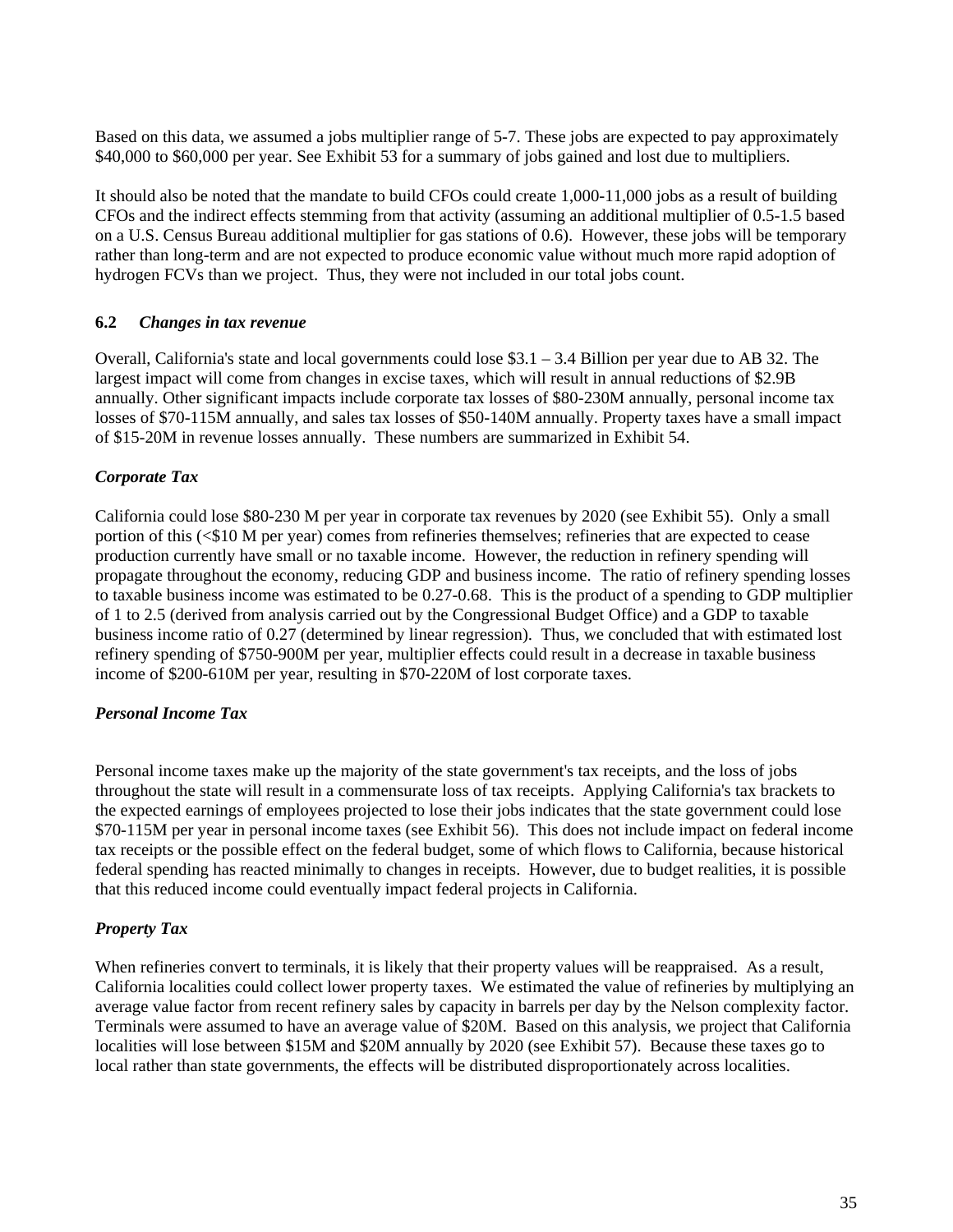### *General Sales and Use Tax*

The general use and sales tax is the state's second largest source of income. As discussed in the section on corporate taxes, California will likely experience reduced GDP as a result of reduced refinery spending. Using reduced refinery spending and the aforementioned spending multiplier of 1 to 2.5 from CBO analysis, we project reduced annual sales tax of \$50-140M to California's state and local governments because of reduced refinery spending (see Exhibit 58). This assumes that 80% of GDP is taxed and that the cumulative state and local sales tax is an average of 7.8%. This sales tax rate is the average of all localities, which is conservative because more populated localities tend to have higher tax rates.

### *Excise Taxes for Fuels*

AB 32-related measures, specifically LCFS, will result in a change in the composition of fuels. In addition, fuel consumption will be lower in the future, resulting in reduced excise taxes. Ethanol is also taxed differently than gasoline. Because of these two effects, California can expect to lose \$2.9B per year in excise tax on fuels (Exhibit 59). This analysis takes into consideration expected gains from excise tax on E85.

### **6.3** *Other impacts on California*

In addition to effecting jobs and taxes, AB 32 will impact California on multiple additional dimensions. These include positive impacts, such as revenue generation from the sales of allowances and reduced GHG emissions, as well as negative impacts, such as loss of professional expertise and increased cost of living. See Exhibit 60 for a summary

Based on CARB's projected allowance budget and minimum auction prices, CARB can expect to earn at least \$3.7 B annually by 2020 from the sales of allowances (see Exhibit 61). Most of this will be driven by a large increase in allowances in 2015 to account for fuels under the cap. However, it is possible that CARB will allocate some or all of these allowances for free, which would reduce expected earnings. It is also possible that the general auction settlement price could be much higher than the minimum, greatly increasing the amount of revenue CARB can expect to generate. It is uncertain whether CARB has the authority to collect this scale of revenues or how it intends to spend the money.

As described in Exhibit 62, loss of economic activity in the refining sector (as well as other industrial sectors) will result in fewer job opportunities or projects of interest for engineers, specialized mechanics and tradesmen, and supporting professional services (e.g., project management). As a result, more people with experience in these areas are likely to leave the state, and fewer Californians might seek training in such areas in the first place. This loss of supply of qualified people in these fields will have an effect on California's business environment that is difficult to quantify, but is definitely negative.

Transportation dependent industries are likely to see the highest increases in costs, which will need to be recovered upon sale of products and services. Example industries that are expected to have particularly high cost inflation are trucking, railroads, airlines, taxis, bus service, logistics (e.g., FedEx or UPS), marine transportation, and independent workers (e.g., plumbers, furniture movers, maids). There are other industries that will face cost pressure for reasons other than transportation dependence, and they will be affected similarly. Other industries that are likely to experience high cost inflation include farming (farm equipment uses diesel), manufacturing facilities with diesel turbines, and construction. The products of these industries are more widely distributed throughout the economy, and increased costs in these industries may therefore have a more significant impact. Public transportation will also face budgetary pressures due to higher fuels costs. Ultimately, almost every business relies on transport or fuels consumption at some point in the value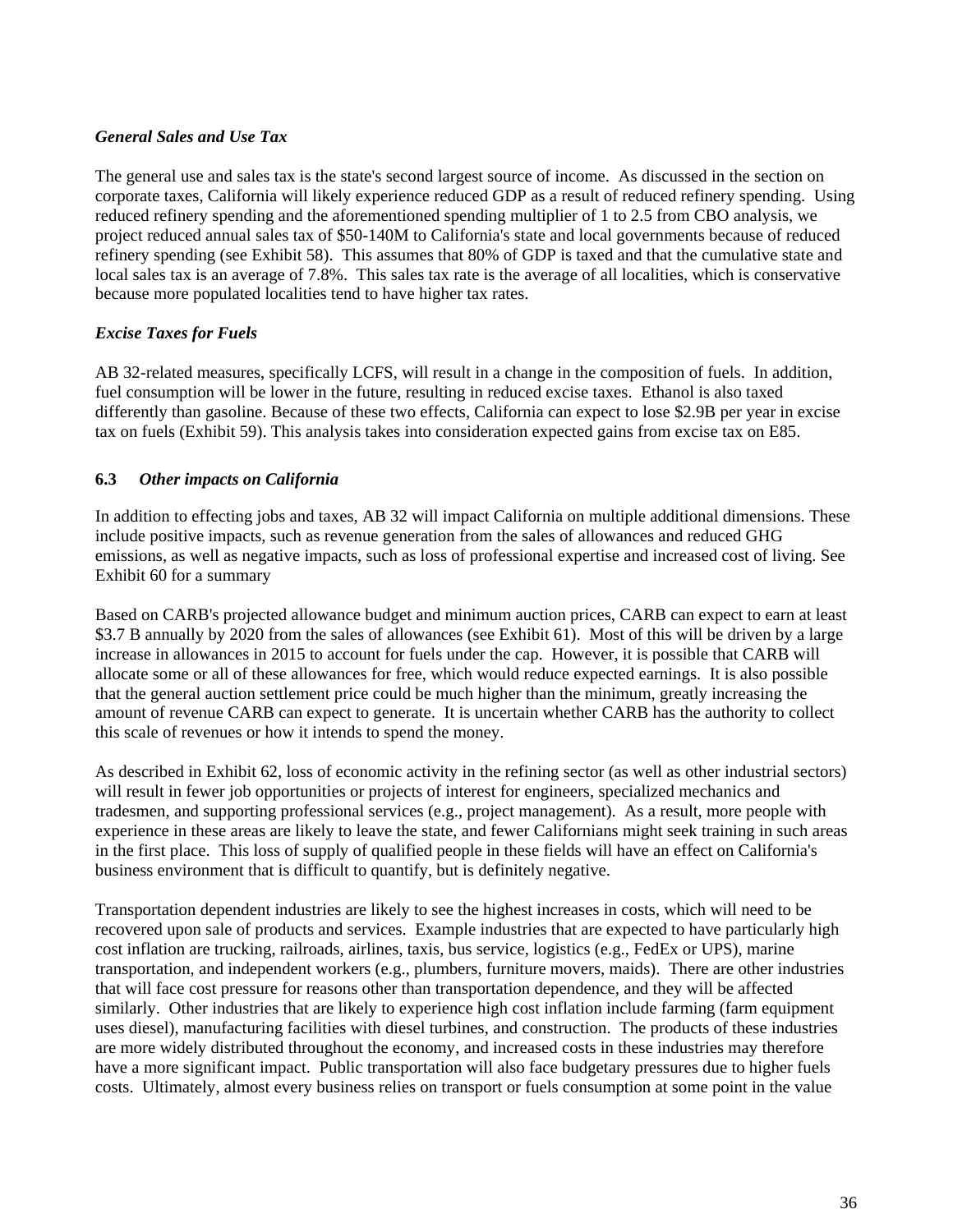chain, resulting in a general increase in the cost of living in California. See Exhibit 63 for a description of cost of living increases.

In 2008, as AB 32-relevant measures were being developed, CARB originally forecasted GHG emissions of 596 million tons  $CO_2e$  for 2020. To get to the goal of 1990 levels (427 million tons  $CO_2e$ ) would require reductions of 169 million tons  $CO<sub>2</sub>e$ . Revised economic forecasts in 2010 indicate that GHG emissions will be 507 million tons  $CO<sub>2</sub>e$  for 2020, reducing the required emissions reductions by over 50% to 80 million tons CO<sub>2</sub>e. Thus, we attribute 80 million tons of CO<sub>2</sub>e emissions reduction to the AB 32-related measures planned by CARB. However, it should also be borne in mind that many California refineries will continue producing fuels for export. Thus, two effects must be further considered: 1) up to 12 million additional metric tons per year of emissions remaining in California will be the result of producing fuels for export due to LCFS (see Exhibit 64) and 2) a substantial amount of GHG reductions ( $\sim$ 72 million tons CO<sub>2</sub>e) will occur from transporting end-use of fuels produced in California to locations outside of California without any reduction in global emissions.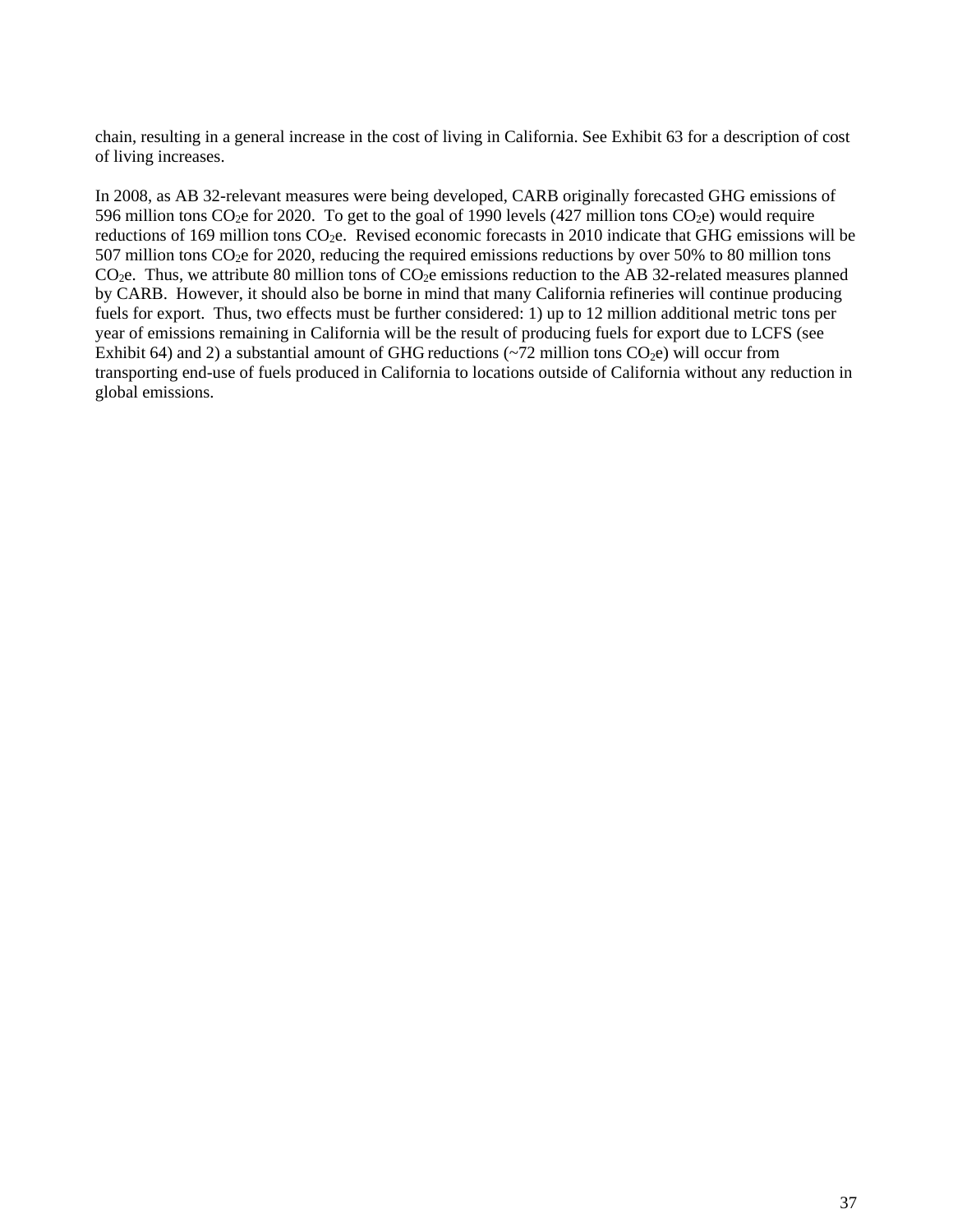#### **7 Glossary**

AB 32 – Assembly Bill 32 AFV – Alternative Fuel Vehicle ATV – Advanced Technology Vehicle BAU – Business-As-Usual Bbl – Barrel BEV – Battery Electric Vehicles CA – California CARB – California Air Resources Board CCA – California Carbon Allowances CDU – Crude Distillation Unit CFO – Clean Fuels Outlets CI – Carbon Intensity CNG – Compressed Natural Gas  $CO<sub>2</sub> - Carbon dioxide$ CPG – Cents Per Gallon D.O.E. – Department of Energy EIA – Energy Information Administration EII – Energy Intensity Index EPA – Environmental Protection Agency FCC – Fluid Catalytic Cracker FCV – Fuel Cell Vehicles FFV – Flexible Fuel Vehicle GHG – Greenhouse Gas H2 - Hydrogen HSFO – High Sulfur Fuel Oil IAF – Industry Assistance Factor L/H – Light/ Heavy LCFS – Low Caron Fuel Standards LEV – Light Emission Vehicles LNG – Liquefied Natural Gas LPG – Liquefied Petroleum Gas MBD – Thousands of barrels per day MJ – Megajoules MM – Million PADD – Petroleum Administration for Defense District PHEV - Plug in Hybrid Electric Vehicle REDD – Reducing Emissions from Deforestation and Forest Degradation RUL – Regular Unleaded Gasoline ULSD – Ultra Low Sulfur Diesel ZEV – Zero Emission Vehicles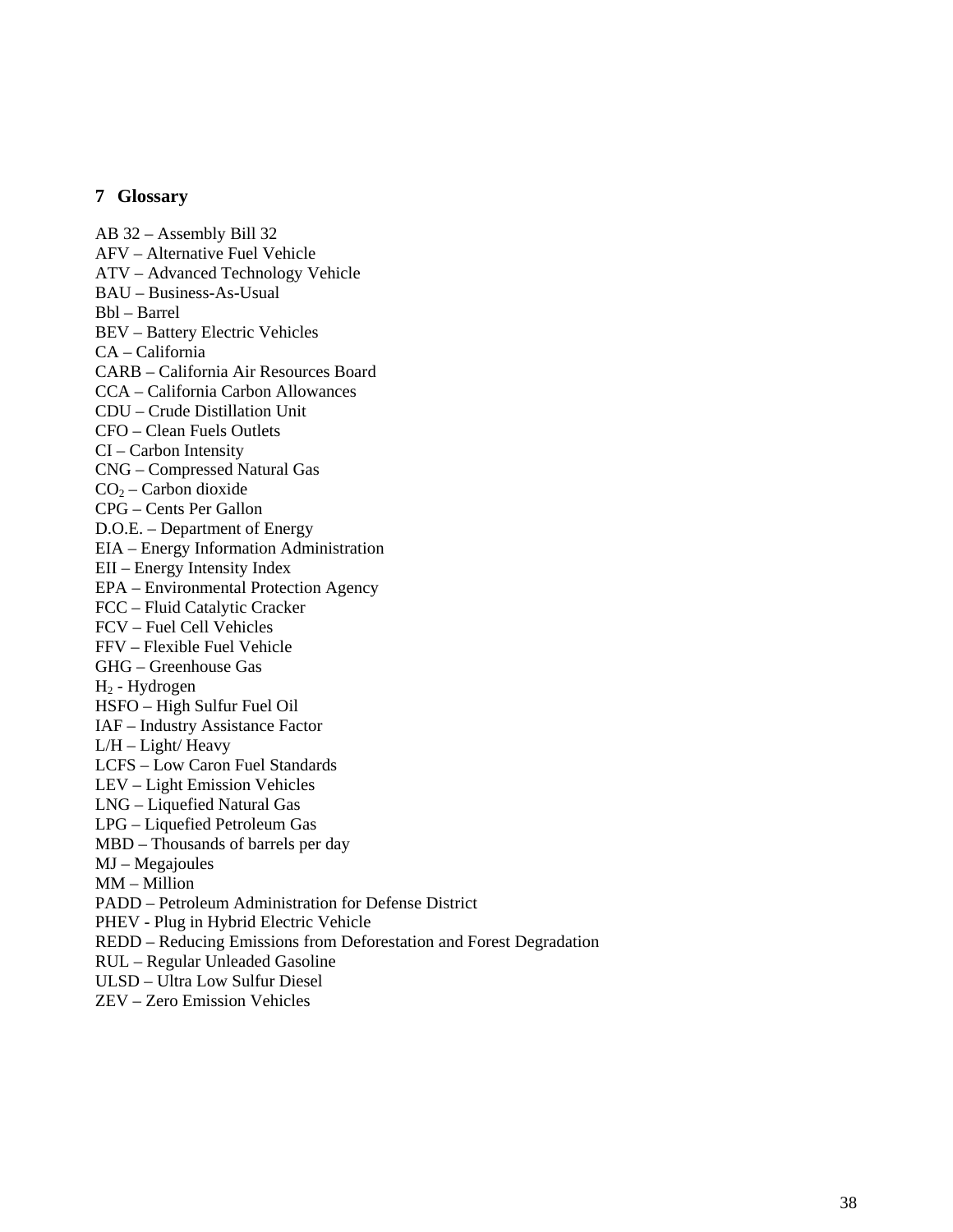### **8 Sources**

AB 32 Proposed Regulation Order American Society for Testing and Materials (ASTM) Auto News BCG economics model BCG report: "The Comeback of the Electric Car" BCG Segmentation Model Bloomberg Bureau of Economic Analysis (BEA) California Board of Equalization California Energy Commission (CEC) California Energy Commission (CEC) demand forecasts California Franchise Tax Board CARB data and estimates CARB emissions reports (2010) CARB website Congressional Budget Office (CBO) Congressional testimony by Dr. Margo Thorning (2/9/2011) Energy Information Administration (EIA) Expert interviews including original equipment manufacturers and other suppliers FERC Form 6 Fisher International Global Insight HybridCars.com Internal Revenue Service (IRS) Kinder Morgan Magellan Nelson New York Harbor NYMEX Oil & Gas Journal PowerDAT NP15 prices Renewable Fuels Association Solomon Thomson Reuters U.S. Census Bureau US Department of Energy Wood Mackenzie World Bank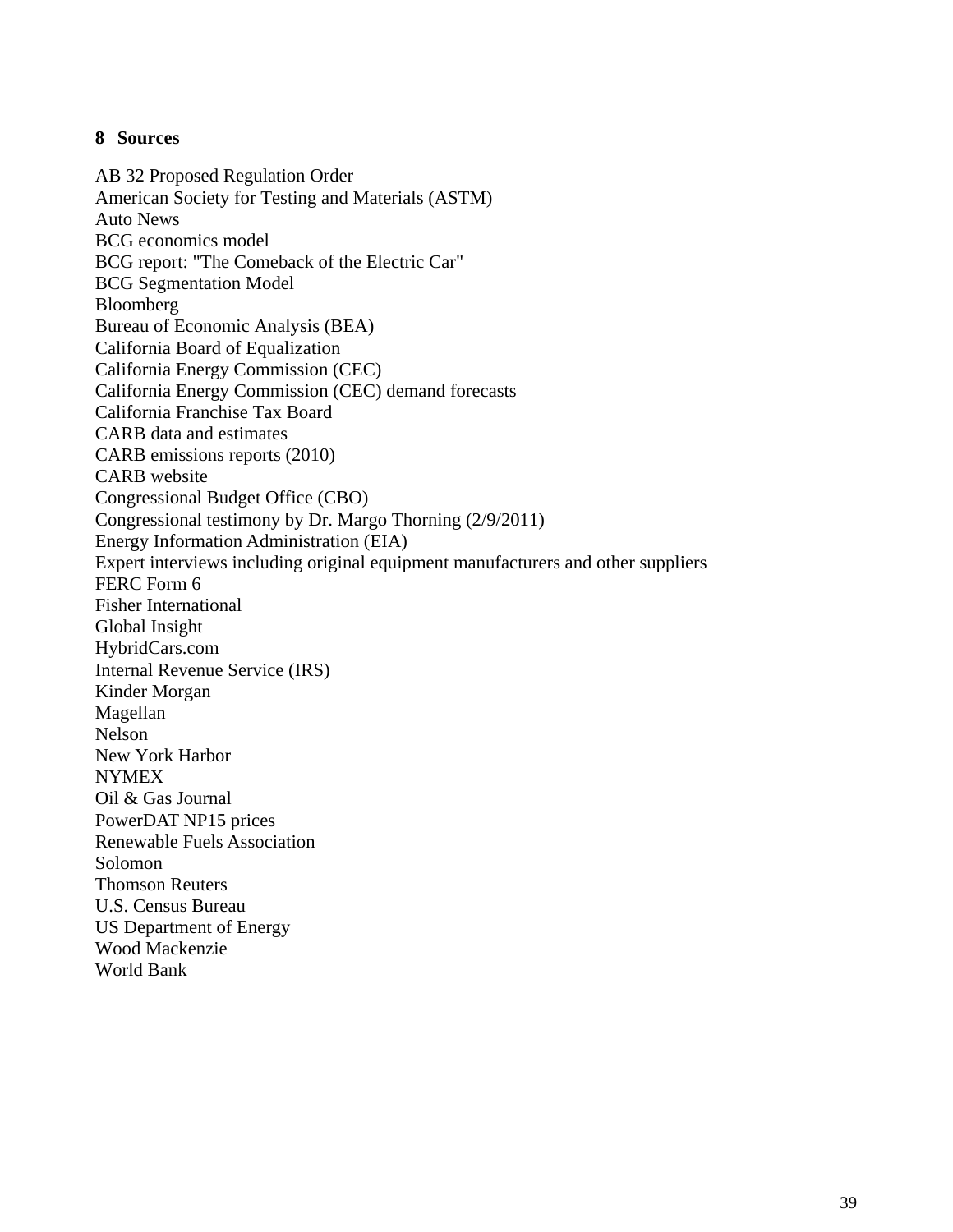#### **Cap regulates industrial actors for emissions along the whole value chain**



#### **CO2 emissions must be balanced by offsets or purchase of allowances**

**Regulated entities must surrender one allowance or offset credit for each metric**  ton of CO<sub>2</sub> produced

**In order to moderate impact of cost of compliance of producing fuels, industry players are allocated free allowances each year based on output**

- Industries are allocated allowances differently based on different measures of output
- IAF is used to vary allocation of free allowances over time
- Refineries are allocated extra allowances for more efficient production

#### **Allowances that are not allocated for free will be put into pools for auction**

- General auction contains a large number of allowances at a relatively low cost
- Reserve auction contains a small number of allowances at a "soft" cost ceiling
- Percentage of allowances in each pool varies by compliance period

# **Exhibit 2**

| <b>Carbon intensity measures emissions</b><br>on a "well-to-wheels" approach |  |
|------------------------------------------------------------------------------|--|
| Crude<br>extraction                                                          |  |
| Refining                                                                     |  |
| <b>Transportation</b><br>and<br><b>Distribution</b>                          |  |
| <b>Combustion</b><br>in vehicles                                             |  |

**Standard values need to be adjusted if processes are different from average**

#### **CARB look up tables for standard carbon intensity values for each fuel**

|             |                                                                                                                               | Carbon Intensity Values<br>(LMA-020) |                                                |        |
|-------------|-------------------------------------------------------------------------------------------------------------------------------|--------------------------------------|------------------------------------------------|--------|
| <b>Puel</b> | Pathway Description                                                                                                           | Direct<br><b>Emissions</b>           | Land Use or<br>Other Indirect<br><b>Effect</b> | Total  |
| Gasoline    | CARBOB - based on the average crude oil delivered to<br>California refineries and average California refinery<br>efficiencies | 95.96                                | $\circ$                                        | 95.86  |
|             | Mid-well average: 80% Dry Mill: 20% Wet Mill: Dry<br>DGS                                                                      | 69.40                                | 30 <sub>o</sub>                                | 99.40  |
|             | California average: 80% Mid-rest Average: 20%<br>California: Dr., Mill: Wet DGS: NG                                           | 65.66                                | 30 <sub>o</sub>                                | 95.65  |
|             | California: Dry Mill: Wet DGS: NG                                                                                             | 50.70                                | 30 <sub>o</sub>                                | 80.70  |
|             | Midwest Dry Milt Dry DGS, NG                                                                                                  | 68.40                                | 30 <sub>o</sub>                                | 08.40  |
|             | Mid-est Wet Mil. 60% NG, 40% coal                                                                                             | 75.10                                | 30                                             | 105.10 |
| Ethanol     | Mid-est Wet Mil. 100% NG                                                                                                      | 64.52                                | 30 <sup>°</sup>                                | 64.52  |
| from Corn   | Mid-wat Wet Mit. 100% coal                                                                                                    | 90.99                                | 30 <sub>o</sub>                                | 120.99 |

#### **Adjust for deviations from standards in production, refining, etc.**

- Prove to CARB that crude extraction or refining process is significantly different from average
- Calculate change in carbon intensity as a result of differences

**Calculate final carbon intensity of produced fuel in gCO2e/MJ of fuel**

#### Source: CARB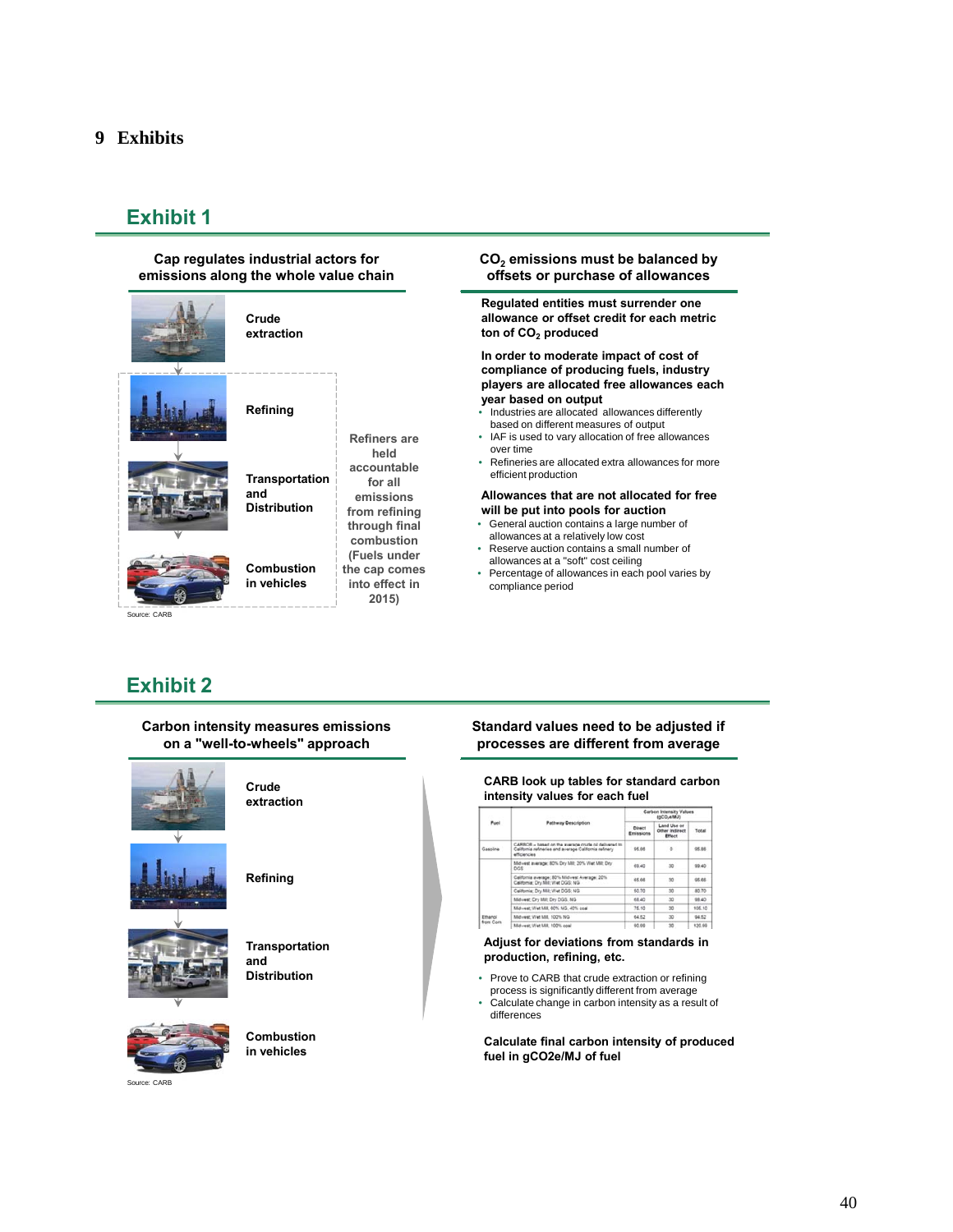|                         | <b>Compliance Period 1</b><br>$(2013 - 2014)$                                                                    | <b>Compliance Period 2</b><br>$(2015 - 2017)$                                                                | <b>Compliance Period 3</b><br>$(2018 - 2020)$                                                                |
|-------------------------|------------------------------------------------------------------------------------------------------------------|--------------------------------------------------------------------------------------------------------------|--------------------------------------------------------------------------------------------------------------|
|                         | Buy allowances for carbon emitted<br>beyond Cap                                                                  | <b>Reduced Cap</b>                                                                                           | <b>Reduced Cap</b>                                                                                           |
|                         | 100% Industry Assistance Factor<br>(IAF)                                                                         | <b>75% IAF</b>                                                                                               | 50% IAF                                                                                                      |
|                         | Refining sector allocation based on<br>simple barrel approach                                                    | All allocations based on carbon-<br>weighted barrel approach <sup>3</sup>                                    | All allocations continue to be based<br>on carbon-weighted barrel approach                                   |
|                         | Individual allocation by combining                                                                               | Fuels under the cap comes into<br>effect                                                                     | Fuels under the cap continues to<br>stay in effect                                                           |
| Cap and<br><b>Trade</b> | Ell <sup>1</sup> values and simple barrel<br>approach                                                            | No penalty for excess allocated<br>credits and no recalculation of                                           | No penalty for excess allocated<br>credits; no recalculation of                                              |
|                         | Refiners with calculated Solomon<br>Ell values surrender 80% of excess                                           | allowances                                                                                                   | allowances                                                                                                   |
|                         | allocated credits; can get<br>allowances recalculated based on<br>actual emissions at the end of first<br>period | Up to 8% of obligations can be from<br>offsets of which up to 2% may come<br>from REDD <sup>2</sup> programs | Up to 8% of obligations can be from<br>offsets of which up to 4% may come<br>from REDD <sup>2</sup> programs |
|                         | Up to 8% of obligations can be from<br>offsets of which up to 2% may come<br>from REDD <sup>2</sup> programs     |                                                                                                              |                                                                                                              |
|                         |                                                                                                                  | Mild impact                                                                                                  | Significant impact<br>Severe impact                                                                          |

1. Solomon Energy Intensity Index; 2. Reducing Emissions from Deforestation and Forest Degradation (REDD) 3. The carbon-weighted barrel approach specifies a benchmark of emissions for each<br>barrel of throughput for each pro

# **Exhibit 4**



Source: CARB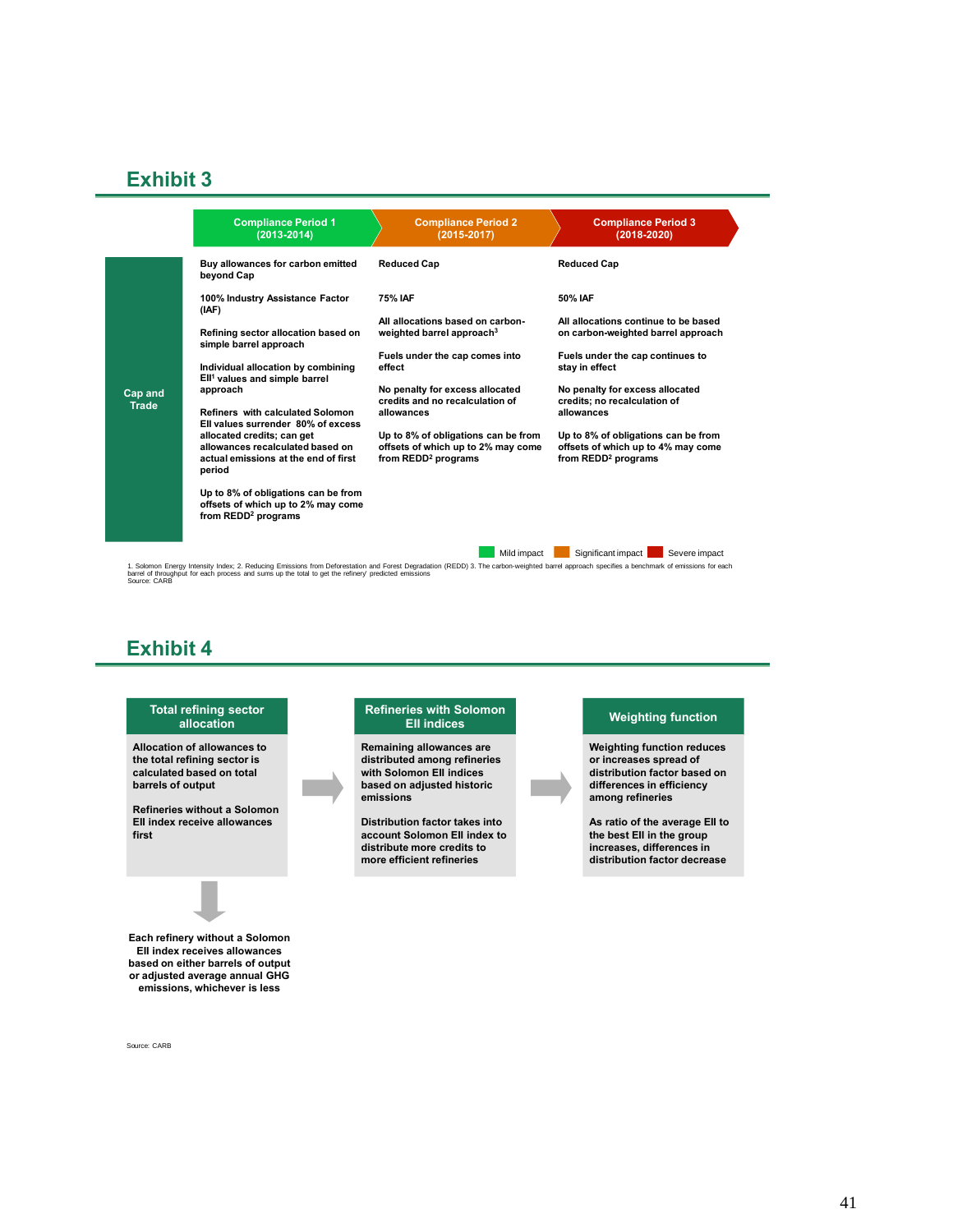#### **Differences from average driven by differences in efficiency amongst the Solomon EII refinery group**

**The average refinery will receive 85-90% of the required allowances in 2013 (assuming 5% reduction in emissions from energy efficiency projects), and this will become more onerous for refineries as time goes on**

**More efficient refineries, as measured by relative efficiency vs the group, will always receive a greater share of allowances**

**The distribution of no-cost allowances among refineries becomes narrower when the Efficiency Spread1 (ES) between the average refinery and best refinery increases**

#### **Efficient refiners can receive surplus allowances when ES is low**



1.Measured as ratio of weighted average Ell value in group to best Ell value in group 2.Measured as ratio of average Ell value in group to refinery's Ell value<br>Note: Assumes allocations to Ell group are 92.5% of the group'

**Exhibit 6**



1. Industry Assistance Factor will determine number of free allowances that are allocated to each industry<br>Note: 2012 cap is set at Busines As Usual (BAU) emissions for that year. Assumed that 2012 emissions for refineries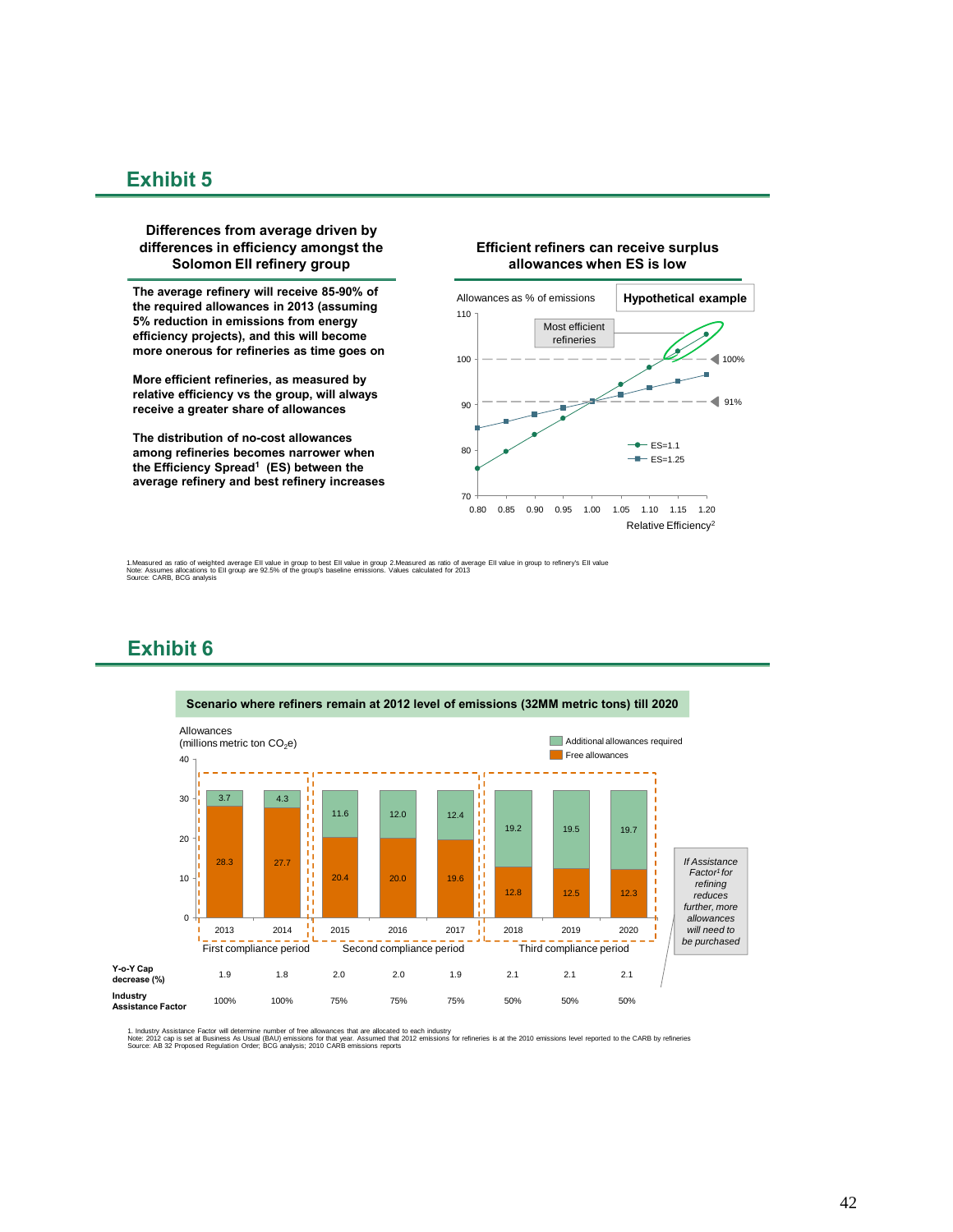#### **Example: Refiner generating 2M, 1.8M, and 1.5M tons of CO2 emissions in 2015, 2016, and 2017, respectively**

Hypothetical example



Source: CARB; BCG analysis

### **Exhibit 8**



#### **Cost of carbon could see similar volatility**

Total

2017

2017

450

1,400

 $.260$ 

3,710

1,050

5,300

**Spikes in California electricity prices were caused my market uncertainty and speculation**

**As the carbon market develops, uncertainty will decrease; however, uncertainty will exist at the outset**

**Thomson Reuters has forecasted carbon prices of \$30-35/ton; however, in order to account for a 4-5x spike in carbon prices, similar to electricity prices in the analog, we considered carbon costs of up to \$150/ton as an unlikely but plausible scenario**

Source: PowerDAT NP15 prices, BCG analysis, Thomson Reuters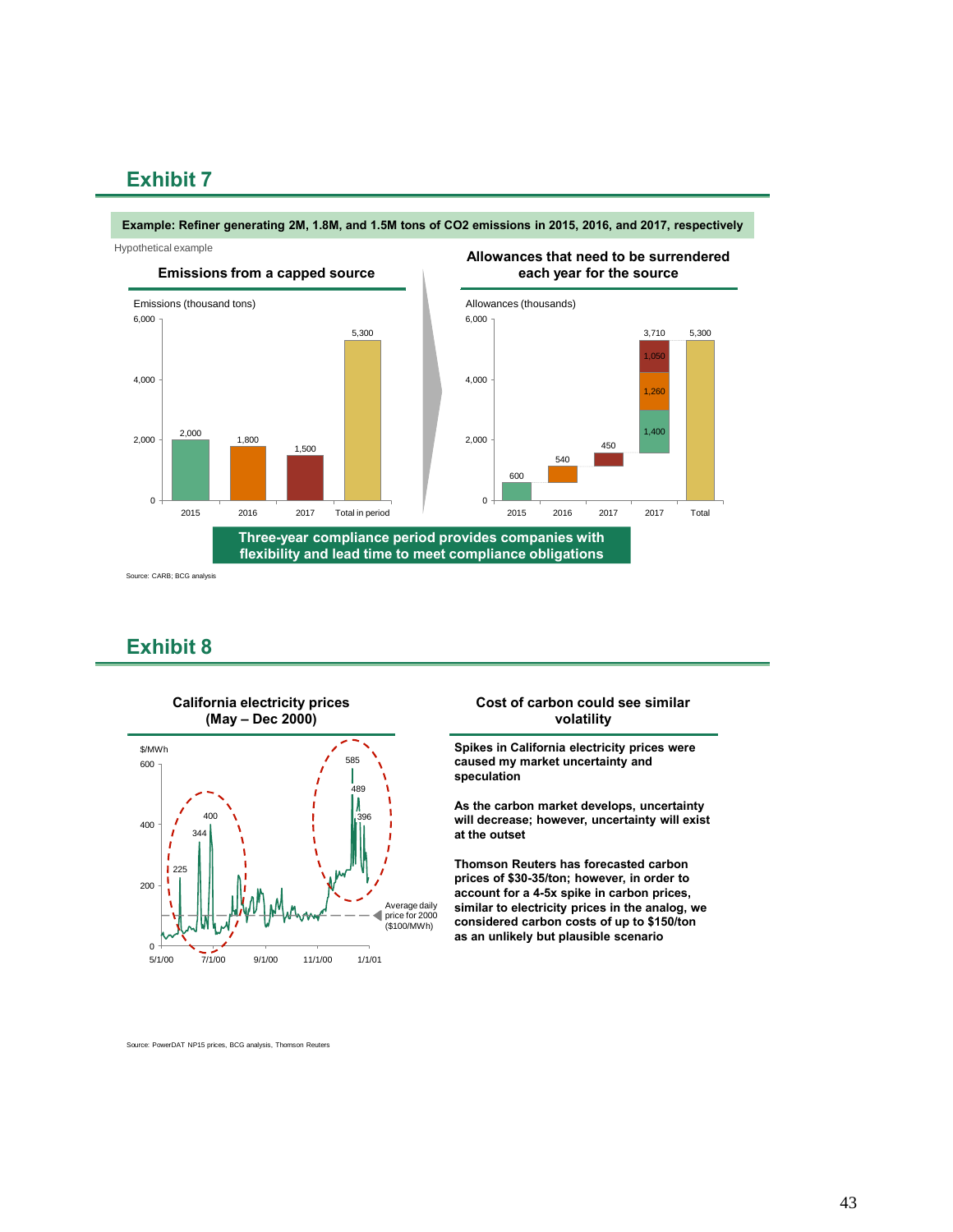

Source: CARB website; BCG analysis

### **Exhibit 10**





Source: CARB; BCG analysis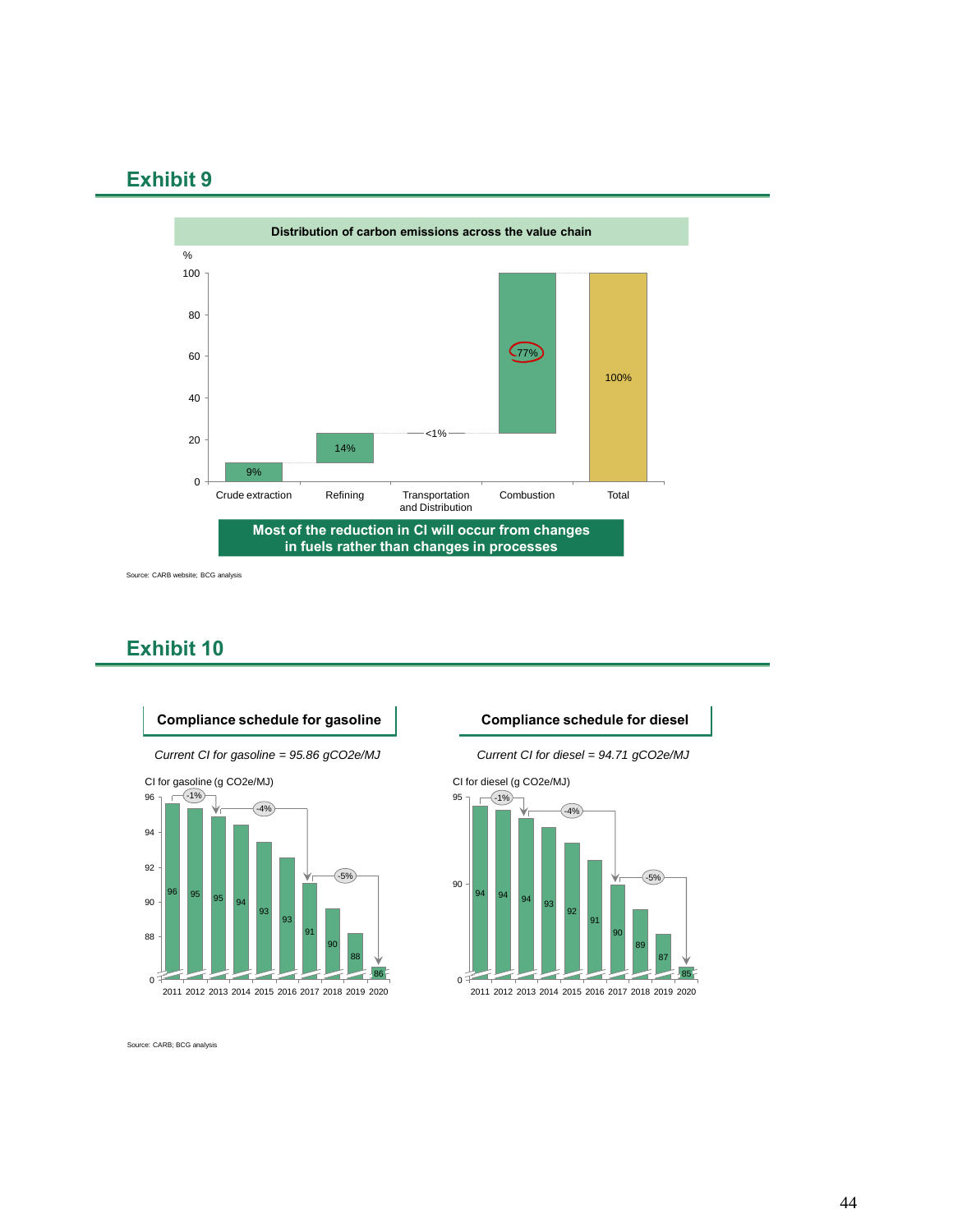

### **Exhibit 12**

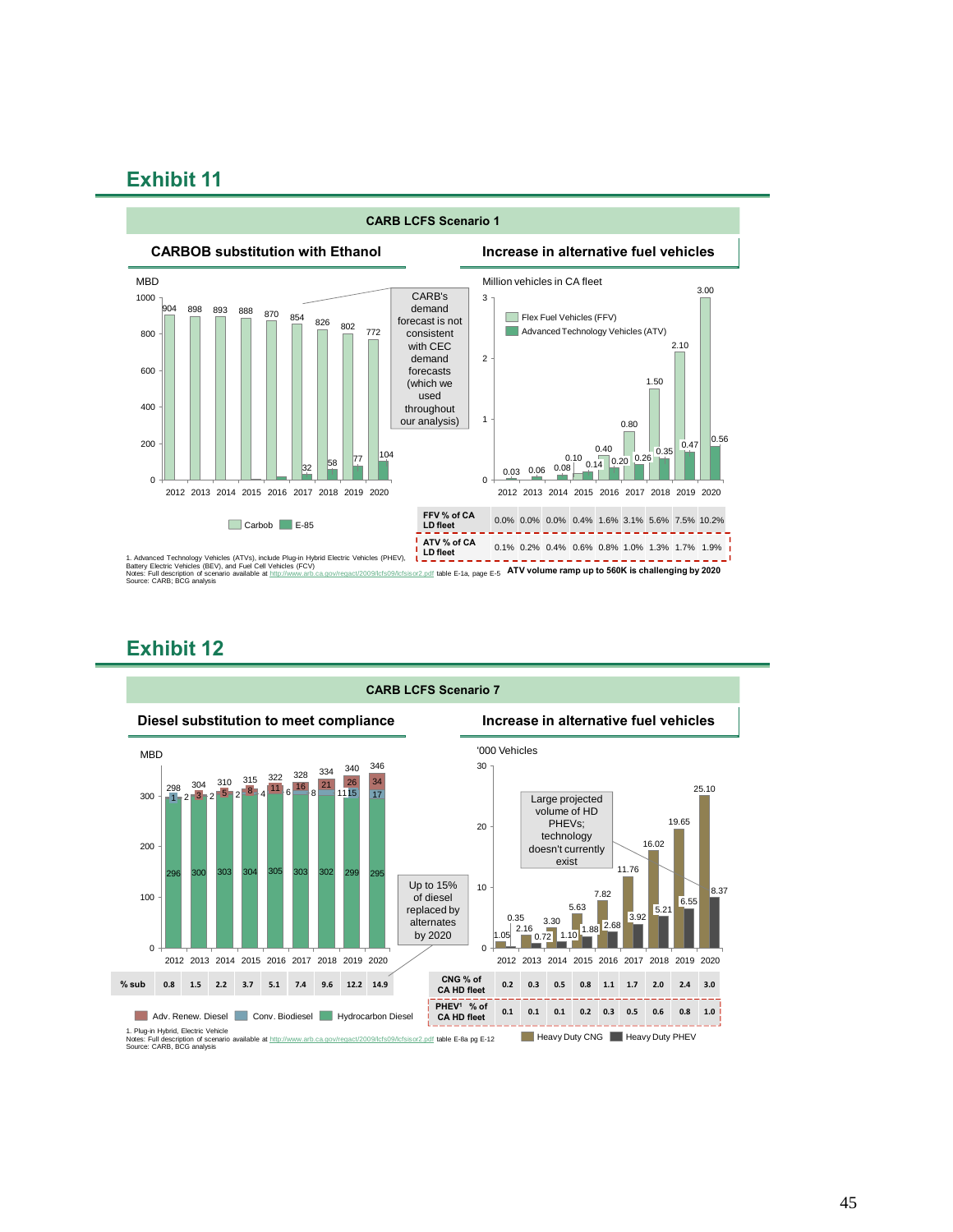

Nate: hybrid dassification based on Global Insight definitions. Full hybrid: hybrid vehicles that can accelerate the vehelic the vehen the plectinc moder of property in the plectric moder with moderate the vehence the plec

### **Exhibit 14**



#### **Projected ethanol adoption would also require rapid development of shipping and transport infrastructure**

1. Powered by renewable electricity, low Cl hydrogen, or CNG<br>2. Assuming no infrastructure constraints, given current prices of ethanol delivered from Chicago, ethanol spor<br>Source: CARB, Bloomberg, BCG analysis, Renewable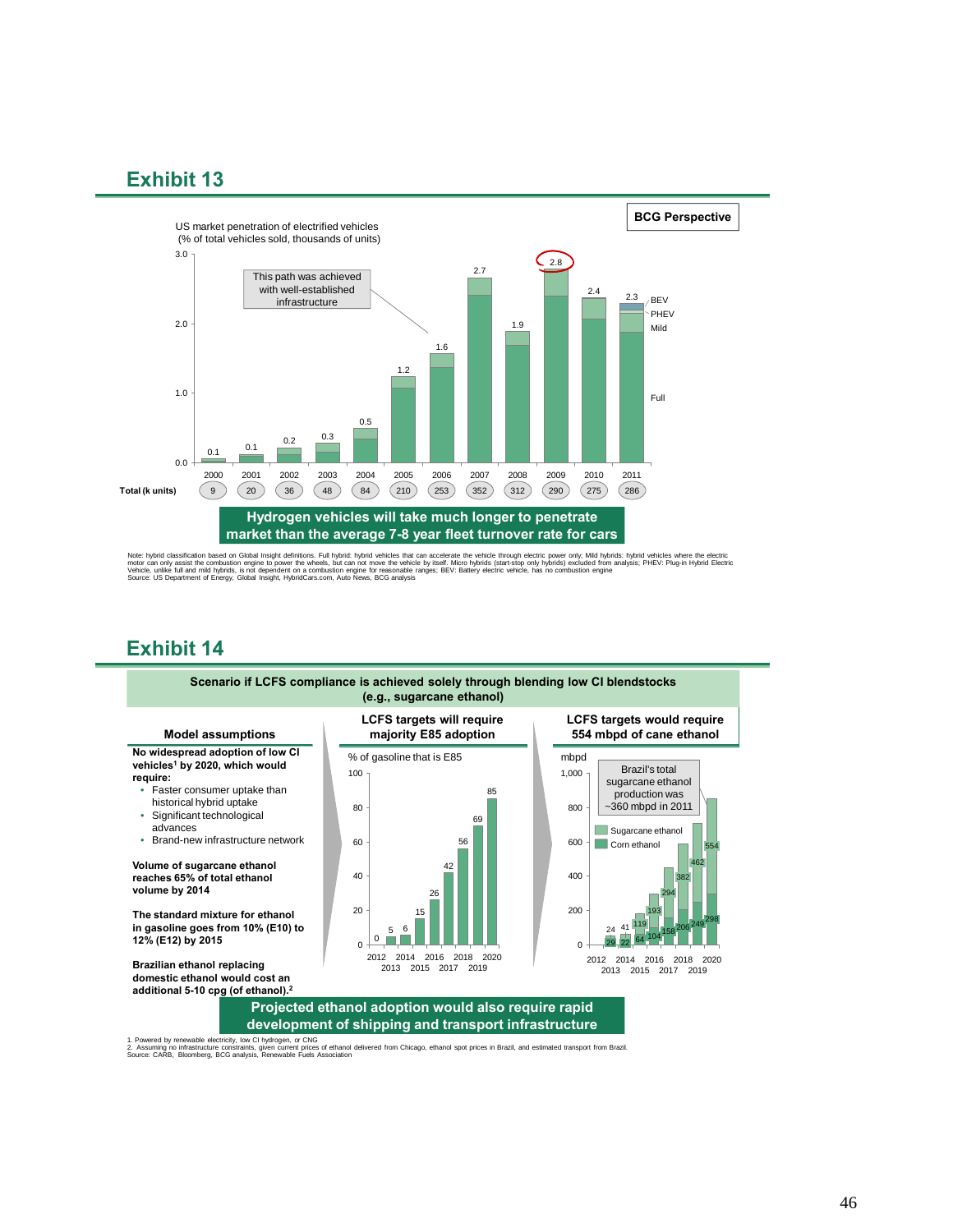

1. All CO2 improvement numbers refer to a base gasoline engine; 2. Homogeneous Charge Compression Ignition, uses compression ignition for a gasoline fuel 3. Calculated with 586 g/kWh carbon intensity of power generation Source: "The Comeback of the Electric Car" BCG report, expert interviews including original equipment manufacturers and other suppliers



### **Exhibit 16**

Note: Includes gasoline blending components and finished products Source: EIA; BCG analysis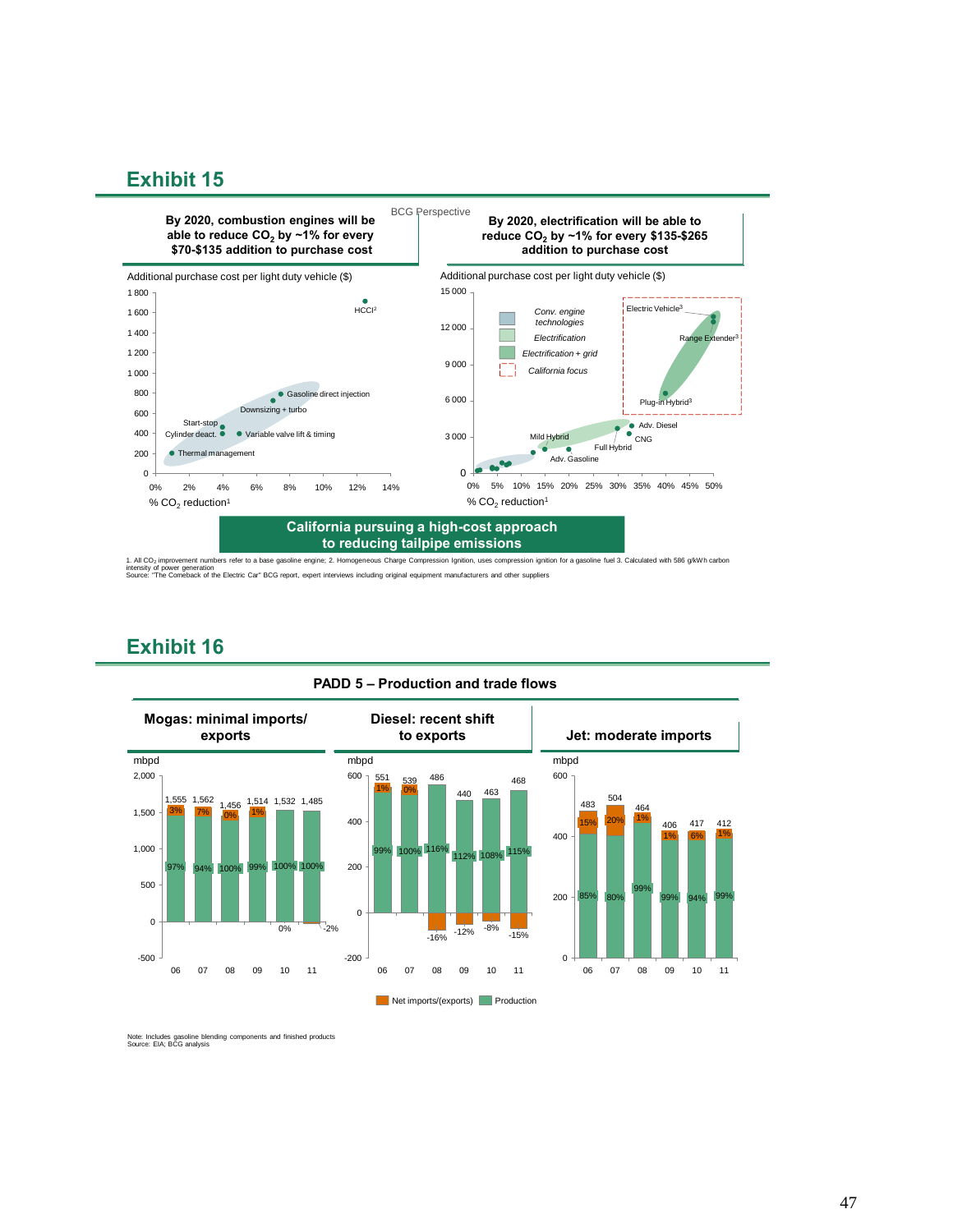

<sup>1.</sup> Includes gasoline blending components and finished products Source: California Energy Commission; BCG analysis





Source: FERC Form 6; EIA; Lit search; BCG experience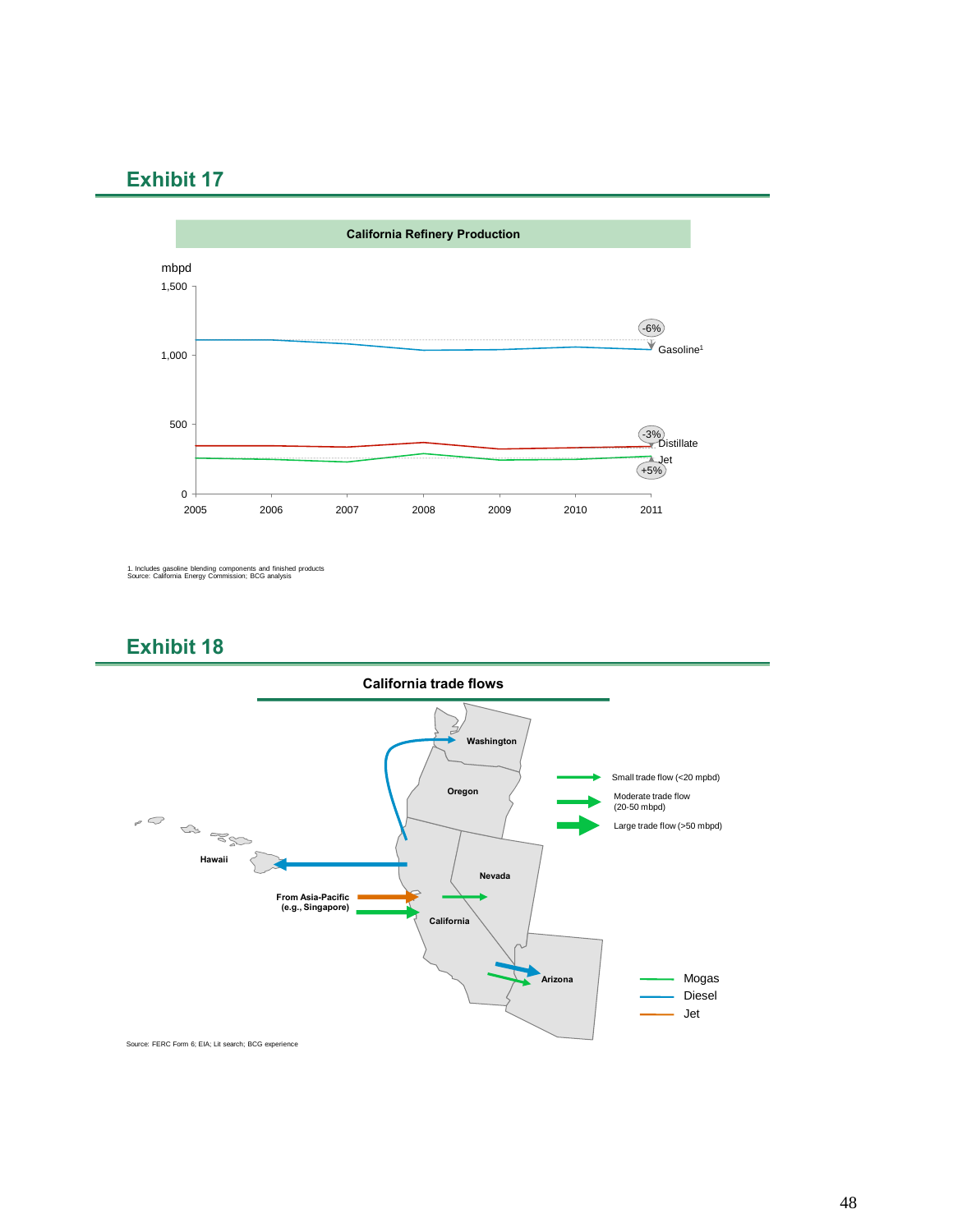



Source: BCG analysis

*(Source: BCG experience)*

49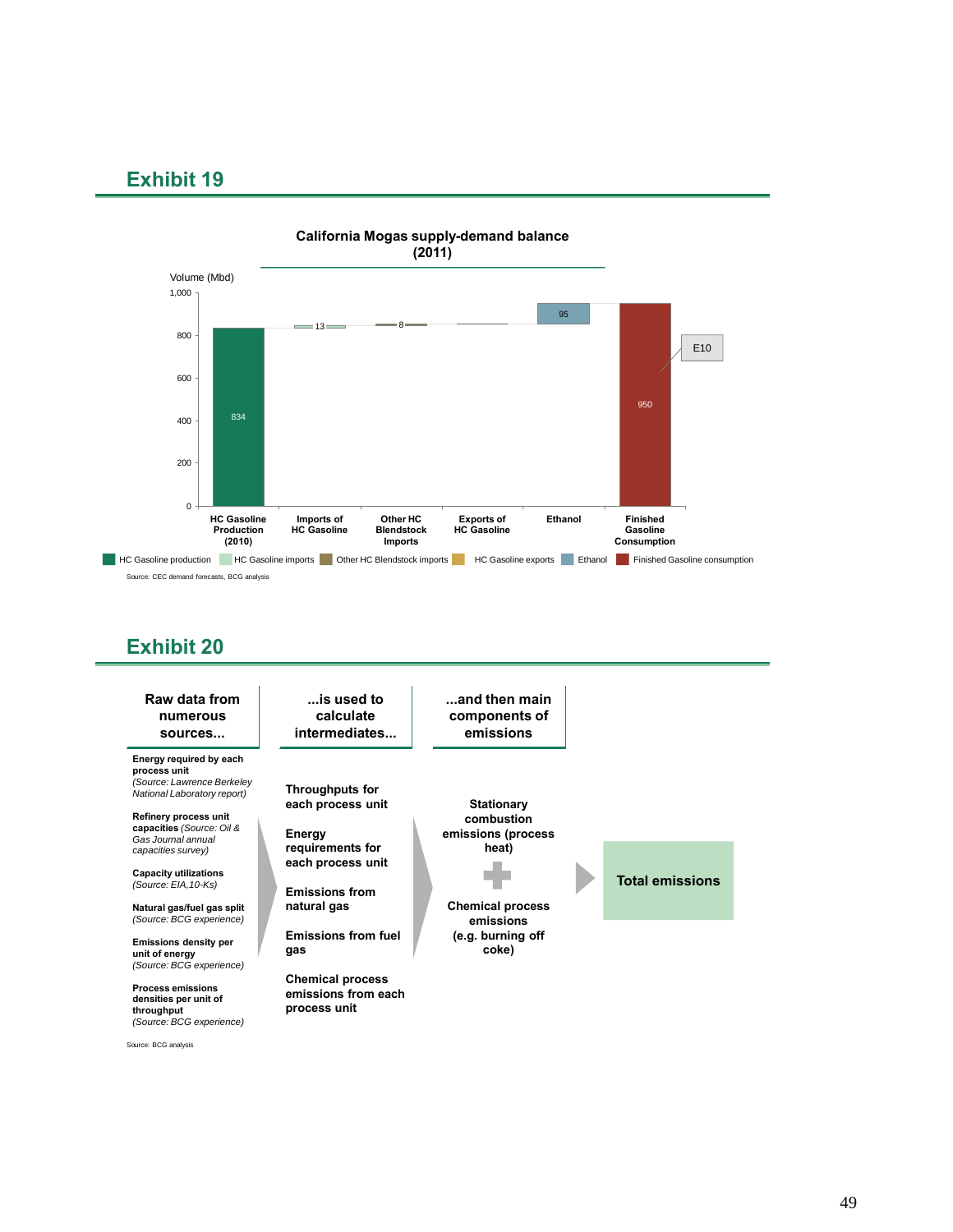



1. Segment refers to a configuration that a whole barrel of crude runs through in a refinery to yield petroleum products. Source: BCG Segmentation Model; BCG analysis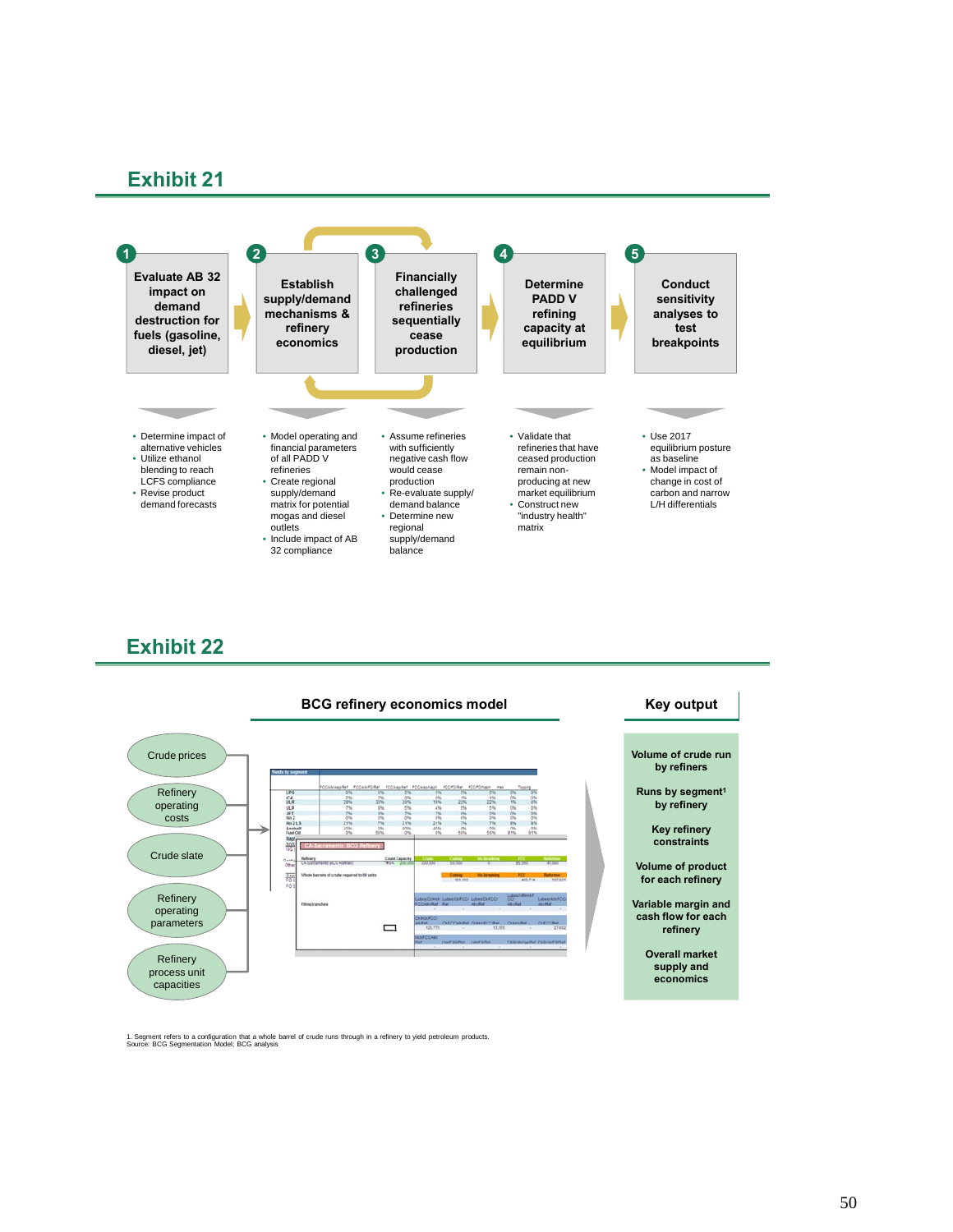

Notes: Uses LA CARBOB, CARB Diesel and LA HSFO cost to calculate light-heavy differential (ULR+CARB Diesel)/2) – HSFO Source: Bloomberg; BCG analysis

### **Exhibit 24**



Source: Lit search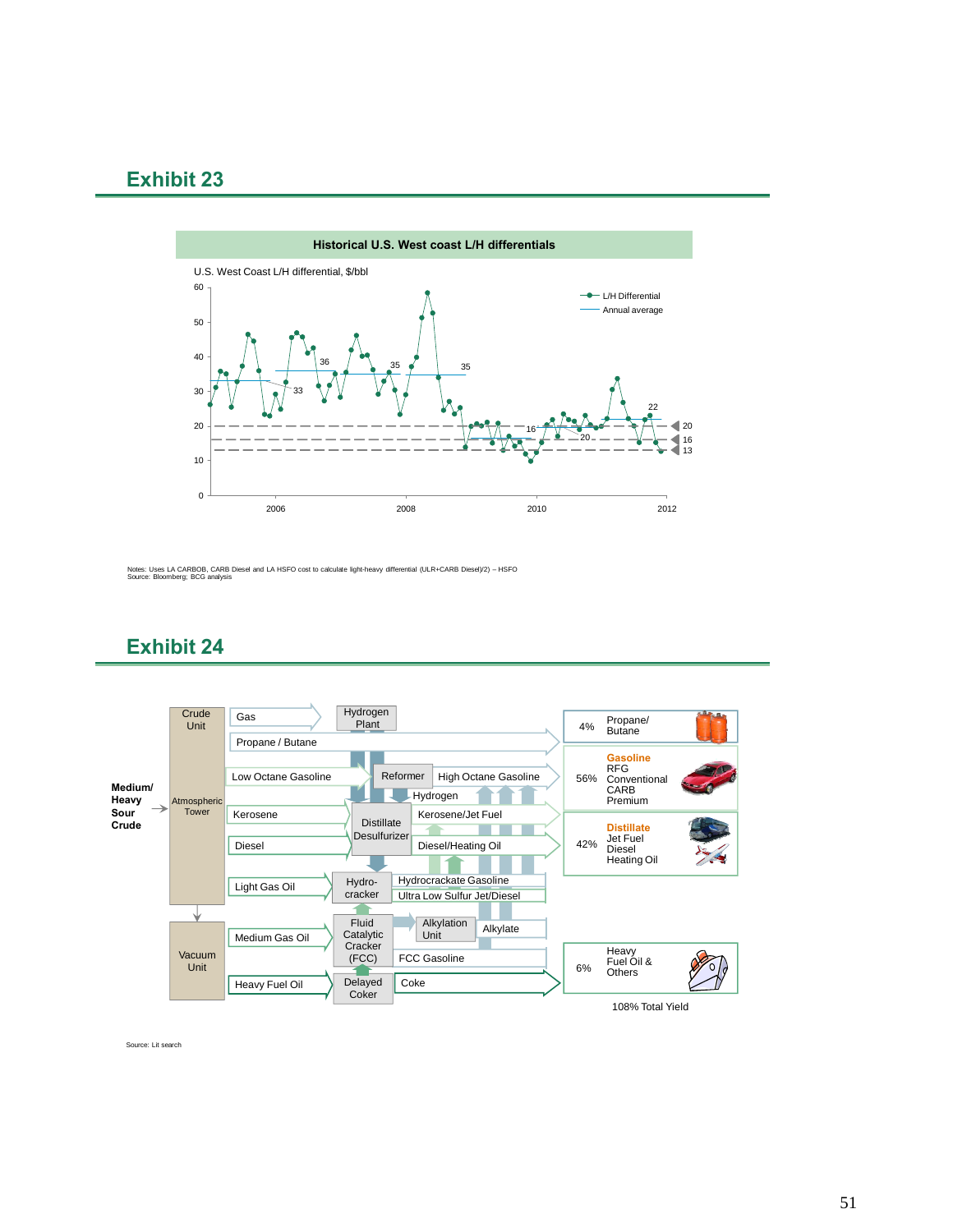

#### **Impact of low sulfur fuels legislation on cost of diesel**



#### **Impact of reformulated gasoline regulation on cost of gasoline**



Source: New York Harbor NYMEX, EIA; BCG analysis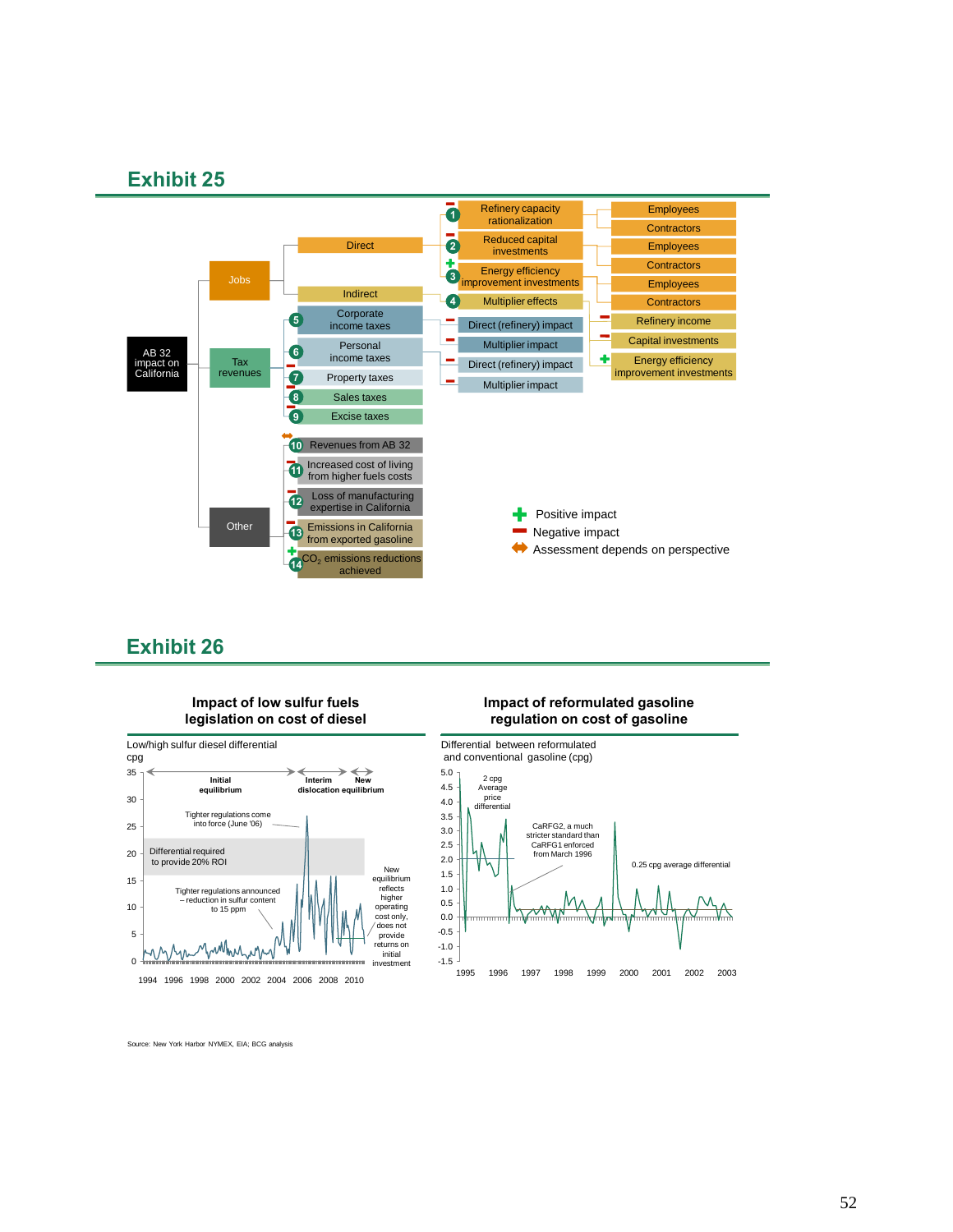| <b>Refinery production constant</b><br>General<br>Max reserve<br>from 2012 to 2020<br>allowance<br>allowance<br>price (\$/<br>price (\$/<br>Refinery emissions are constant<br>Year<br>metric ton)<br>metric ton) |
|-------------------------------------------------------------------------------------------------------------------------------------------------------------------------------------------------------------------|
| from 2009 to 2020                                                                                                                                                                                                 |
| 2013<br>10.0<br>50.0                                                                                                                                                                                              |
| <b>Industry Assistance Factor of</b><br>52.5<br>2014<br>10.5<br>100% in the first period, 75% in                                                                                                                  |
| the second period, and 50% in the<br>2015<br>11.0<br>55.1<br>third period                                                                                                                                         |
| 11.6<br>57.9<br>2016<br>Compliance achieved exclusively                                                                                                                                                           |
| through purchase of allowances<br>2017<br>12.2<br>60.8                                                                                                                                                            |
| <b>Excludes impact of inflation</b><br>2018<br>12.8<br>63.8                                                                                                                                                       |
| 2019<br>13.4<br>67.0                                                                                                                                                                                              |
| 2020<br>14.1<br>70.4                                                                                                                                                                                              |

Refiners/importers have three options for compliance: 1. Buy allowances from the general auction, 2. Buy<br>allowances from the reserve auction, or 3. Buy allowances from other business on ICE. The demand for CCAs is<br>expected

Source: CARB, California Energy Commission; BCG analysis

### **Exhibit 28**

| <b>Model assumptions</b>                                                                  | <b>Compliance cost per CARB</b><br>regulations |                                                   |                                                              | required by industry to meet<br><b>CA fuel demand</b>                                          |  |
|-------------------------------------------------------------------------------------------|------------------------------------------------|---------------------------------------------------|--------------------------------------------------------------|------------------------------------------------------------------------------------------------|--|
| <b>Refinery production constant</b><br>from 2012 to 2020<br>Fuels under the cap goes into | Year                                           | General<br>allowance<br>price (\$/<br>metric ton) | <b>Max reserve</b><br>allowance<br>price (\$/<br>metric ton) | cpg<br>Preliminary<br>69.0<br>70.0<br>65.7<br>$-OW$<br>62.6<br>65.0<br>59.6<br>$-High$<br>56.8 |  |
| effect in 2015                                                                            | 2013                                           | 10.0                                              | 50.0                                                         | 60.0<br>54.1<br>55.0                                                                           |  |
| Refineries are charged for full<br>combustion of all fuels produced                       | 2014                                           | 10.5                                              | 52.5                                                         | 50.0<br>Range<br>45.0<br>(14-69 cpg)                                                           |  |
| No Industry assistance;                                                                   | 2015                                           | 11.0                                              | 55.1                                                         | 40.0<br>35.0                                                                                   |  |
| compliance achieved exclusively<br>though purchase of allowances                          | 2016                                           | 11.6                                              | 57.9                                                         | 30.0                                                                                           |  |
| <b>Excludes impact of inflation</b>                                                       | 2017                                           | 12.2                                              | 60.8                                                         | 25.0<br>20.0<br>13.8                                                                           |  |
|                                                                                           | 2018                                           | 12.8                                              | 63.8                                                         | 12.5<br>15.0<br>11.4<br>10.0<br>13.1                                                           |  |
|                                                                                           | 2019                                           | 13.4                                              | 67.0                                                         | 11.9<br>10.8<br>5.0<br>0.0<br>0.0                                                              |  |
|                                                                                           | 2020                                           | 14.1                                              | 70.4                                                         | 0.0<br>2016<br>2018<br>2020<br>2012<br>2014                                                    |  |

**Amount of cost recovery** 

Refiners/importers have three options for compliance: 1. Buy allowances from the general auction, 2. Buy<br>allowances from the reserve auction, or 3. Buy allowances from other business on ICE. The demand for CCAs is<br>expected

Source: CARB, California Energy Commission; BCG analysis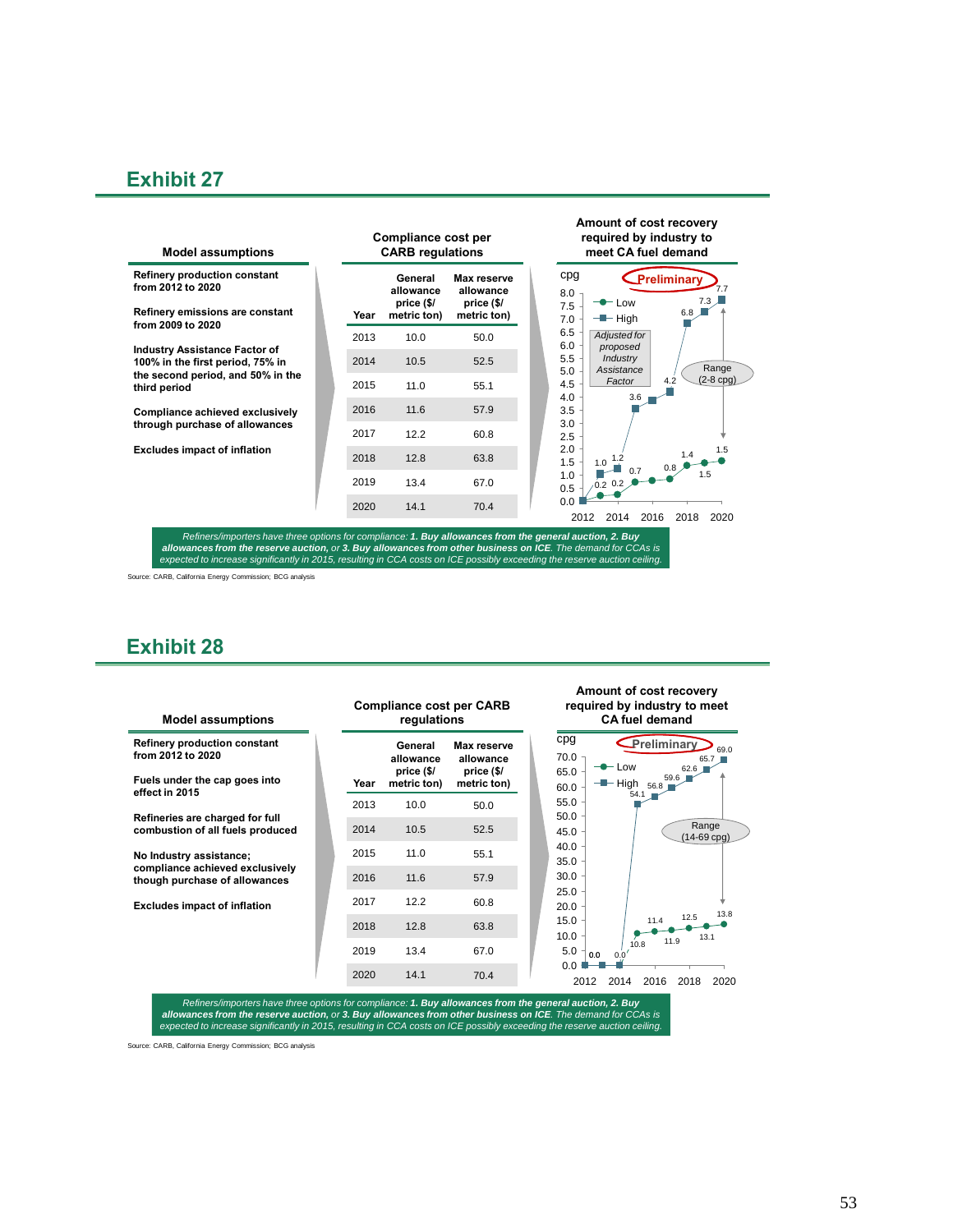

CARB, California Energy Commission, BCG analysis

### **Exhibit 30**

#### **California investment in new power generation plummeted in 1990s**



#### **Regulatory uncertainty in California prevented investment in power**

**In 1996, California passed AB 1890, resulting in significant change to regulatory environment of power industry to be implemented in 1998**

**Uncertainty in the regulatory environment prevented companies from being able to calculate return on investment**

**Given the uncertainty investments were delayed resulting in a demand crisis; investments took years to come on-line**

**Large increase in new plants and installed capacity in 2000s to satisfy pent-up demand**

**LCFS legal issues likely to delay new transport fuels related investments**

Source: Thomson Reuters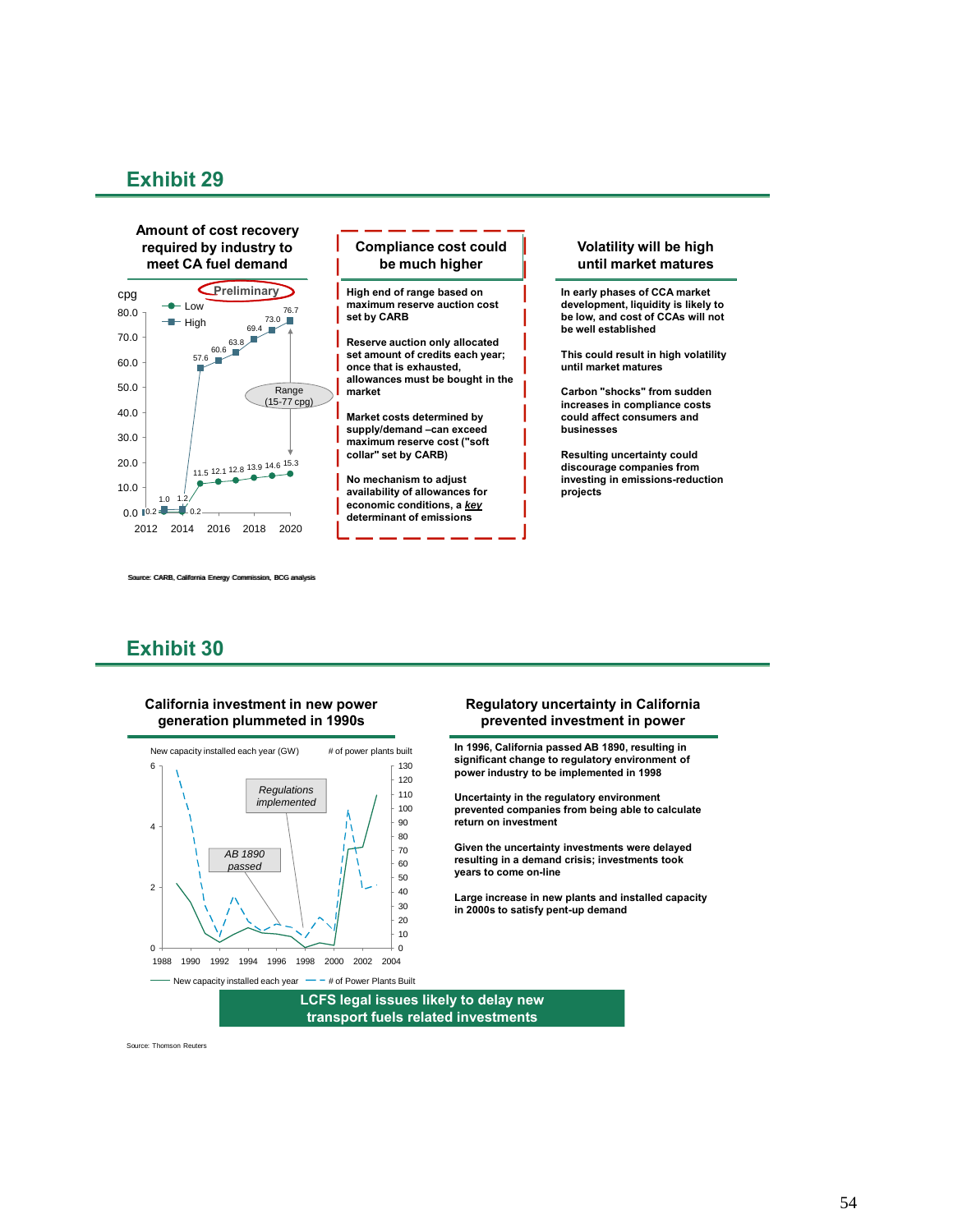**Reduced demand for HCG driven by increased volume of fuel efficient cars Zero demand for refined products for BEVs and FCVs; PHEVs will have hugely reduced demand Reduced demand for refined products Heightens CFO requirements ZEV standards will result in more hydrogen FCVs, accelerating the CFO mandates and raising the required number of outlets Mass market adoption of ZEVs is questionable Compliance for manufacturers is measured based on the number of cars manufactured and delivered and not on the number of cars purchased BCG estimates a 15 year payback period for an electric vehicle vs. consumer expectations of ~3 years**

Source: BCG analysis

### **Exhibit 32**



Source: Oil & Gas Journal, Bloomberg, BCG economics model, BCG analysis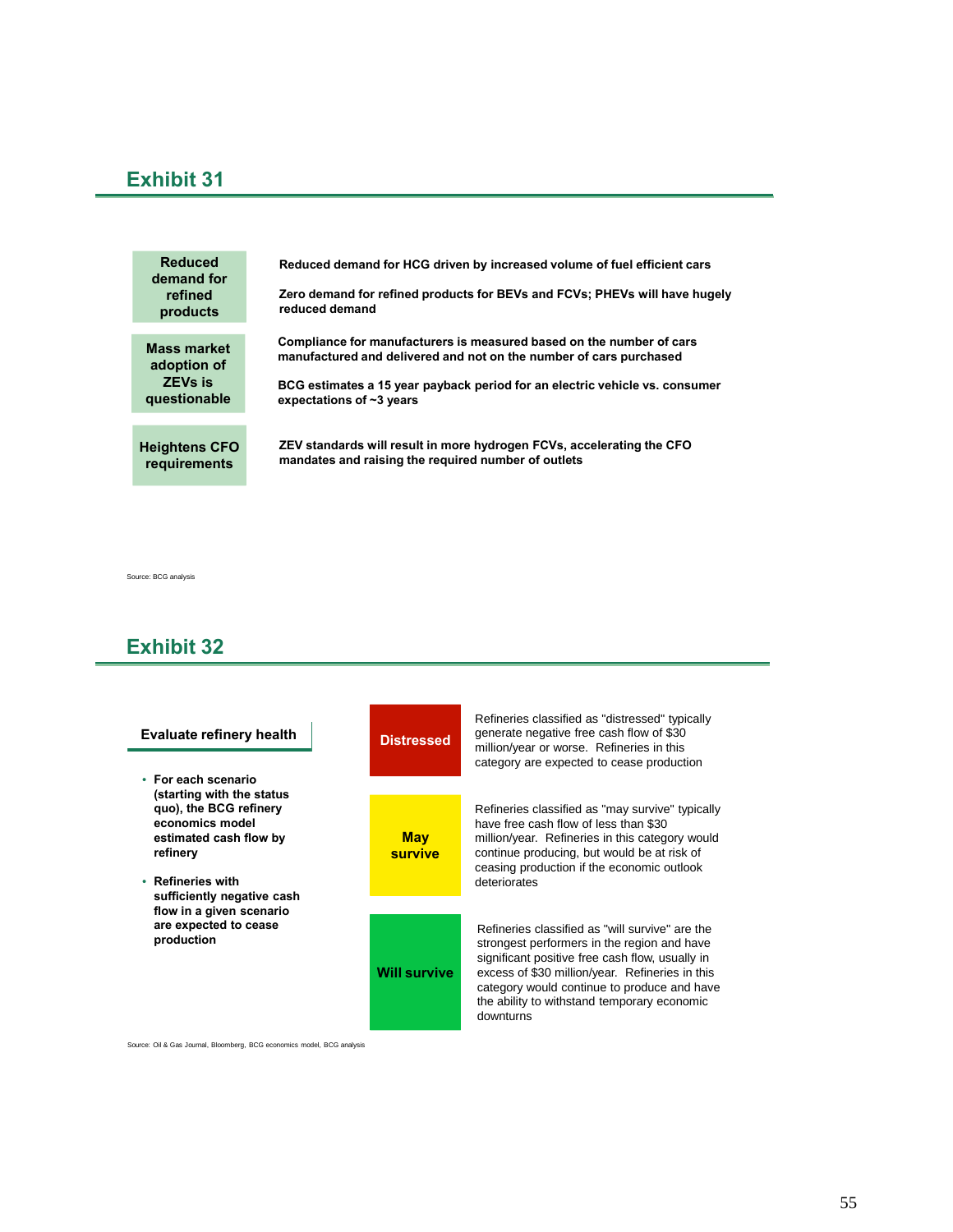

1. Assuming 82% utilization for all refineries Note: Assumes \$110 crude cost and \$25/bbl L/H differential Source: Oil & Gas Journal, Bloomberg, BCG economics model, BCG analysis

### **Exhibit 34**



Source: EIA

`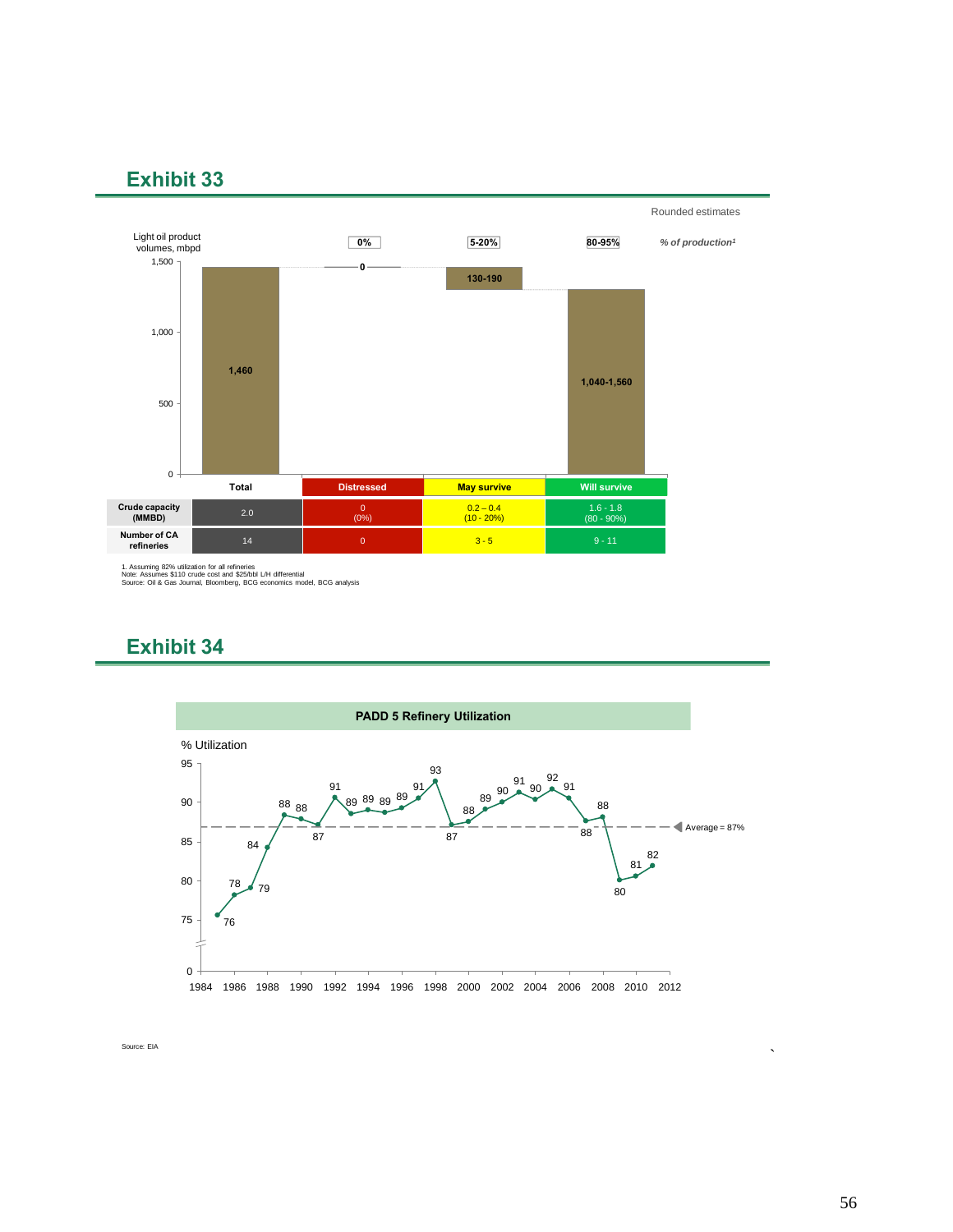

1. Based on current market conditions, which could change, but have not changed significantly historically;<br>High demand scenario also results in export by 2017 with LCFS<br>Source: CEC demand forecasts; BCG analysis

### **Exhibit 36**



Source: FERC Form 6; EIA; Lit search; BCG experience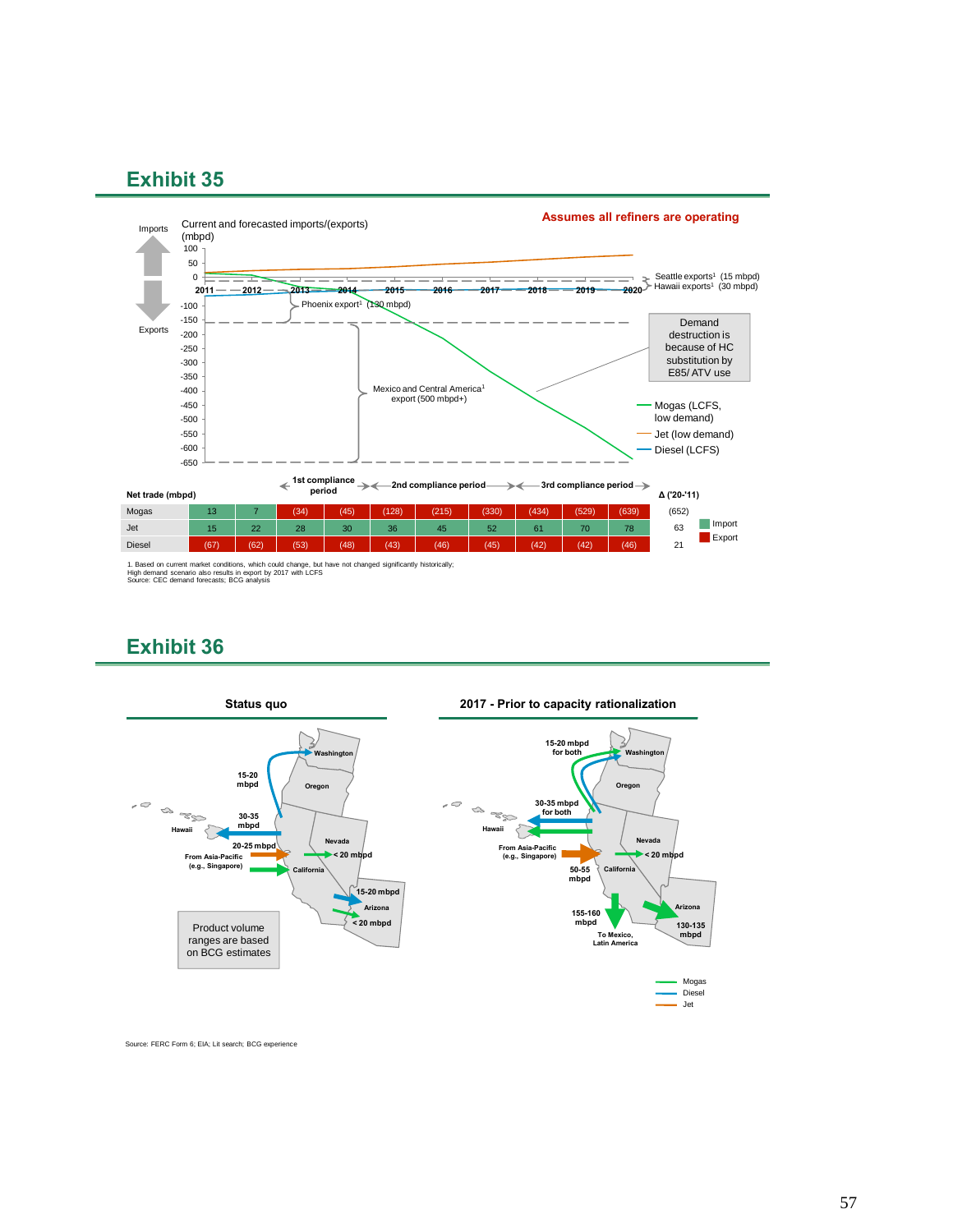



Source: Kinder Morgan, Magellan, ASTM, Bloomberg, CARB, BCG analysis



### **Exhibit 38**

1. Assuming 82% utilization for all refineries Note: Assumes \$110 crude cost and \$25/bbl L/H differential Source: Oil & Gas Journal, Bloomberg, BCG economics model, BCG analysis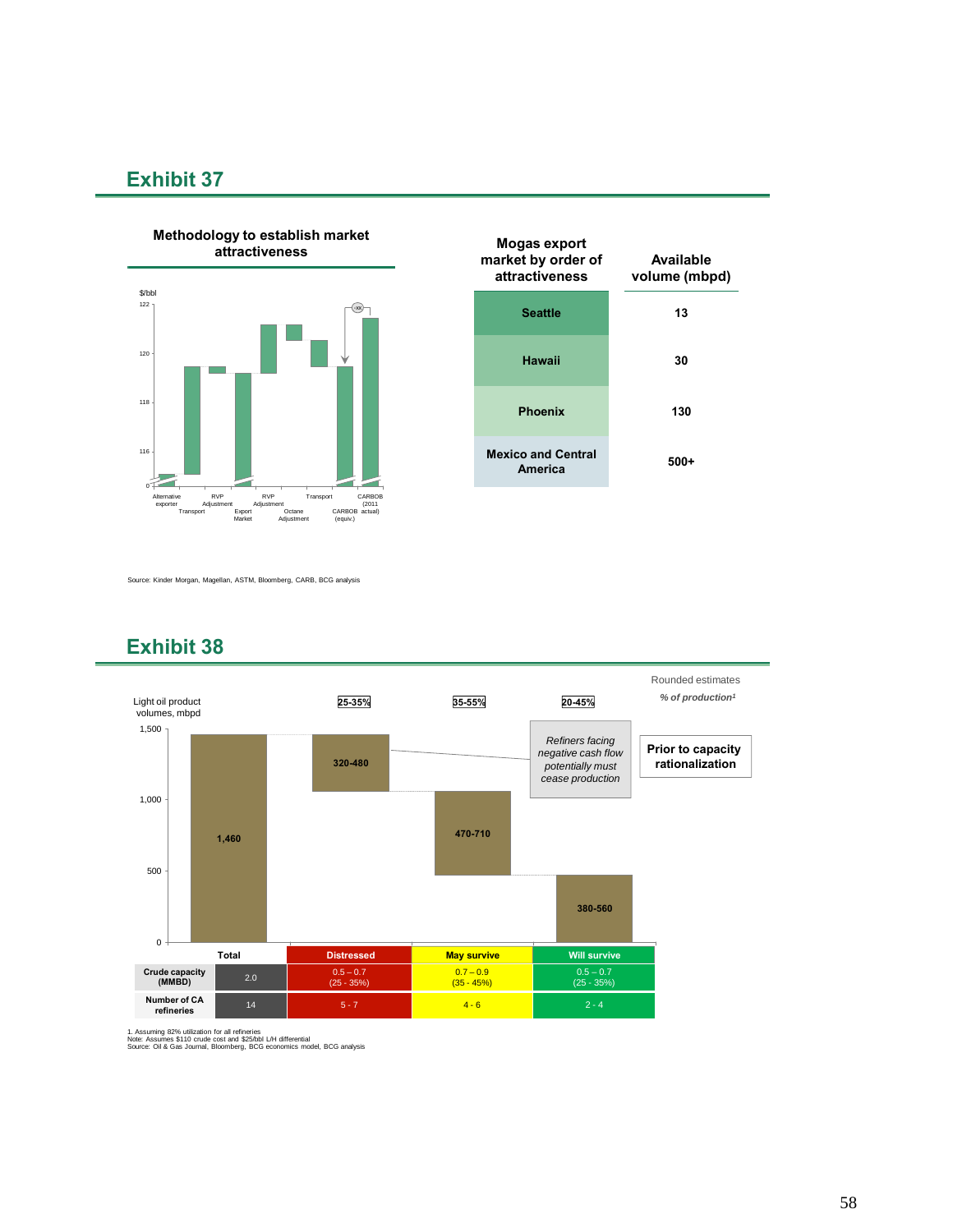

**Mogas expected to be exported**

1. It is assumed that refineries will cease production rather than reduce capacity, as capacity reduction would increase pressure from fixed costs<br>Note: Jet remains on import parity with Singapore in 2017<br>Source: EIA, CA E



### **Exhibit 40**

1. Assuming 82% utilization for all refineries Note: Assumes \$110 crude cost and \$25/bbl L/H differential Source: Oil & Gas Journal, Bloomberg, BCG economics model, BCG analysis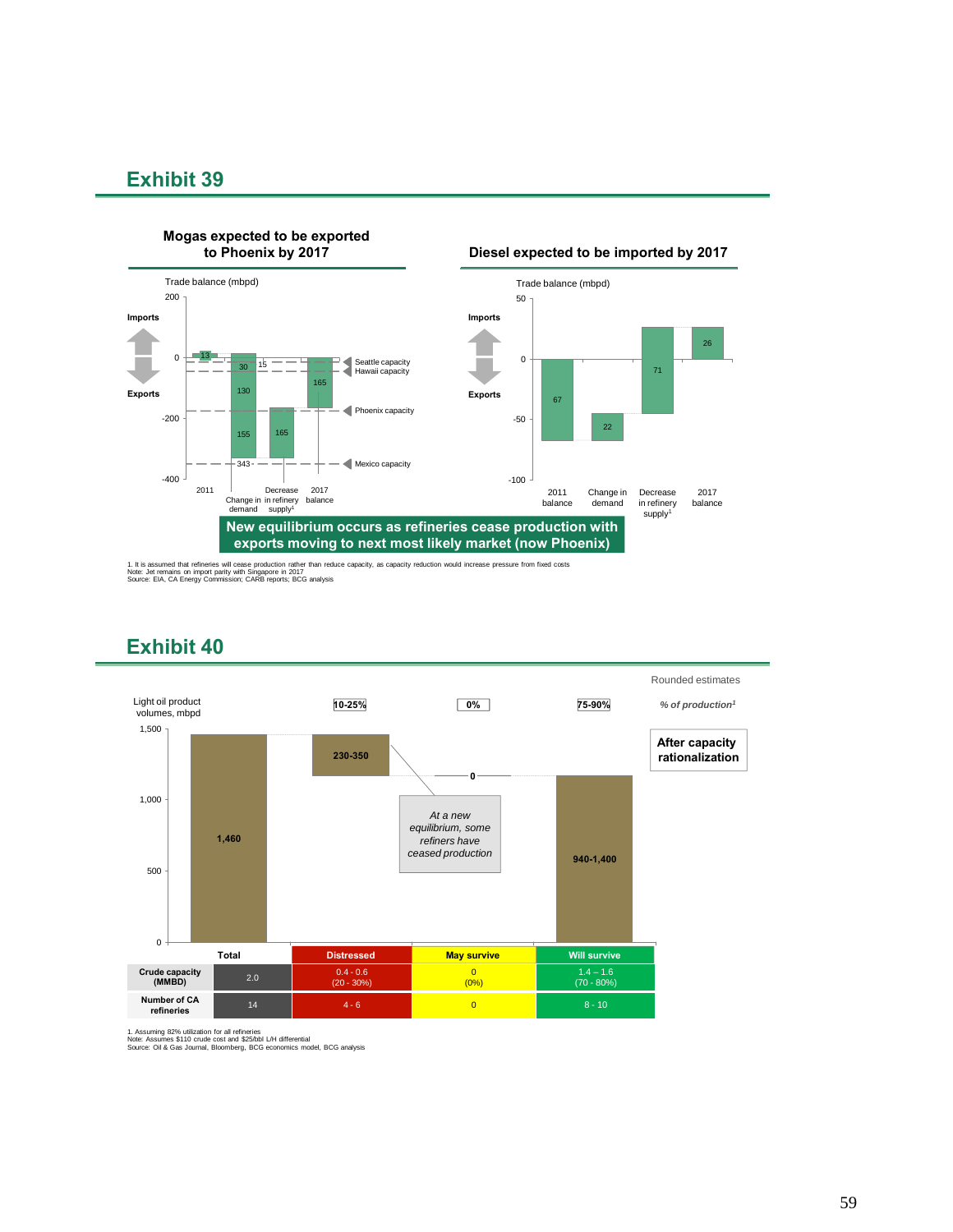

### **Exhibit 42**



**Mogas expected to be exported** 

1. It is assumed that refineries will cease production rather than reduce capacity, as capacity reduction would increase pressure from fixed costs<br>Note: Jet remains on import parity with Singapore in 2017<br>Source: EIA, CA E

**to Mexico in 2020 Diesel expected to be imported by 2020**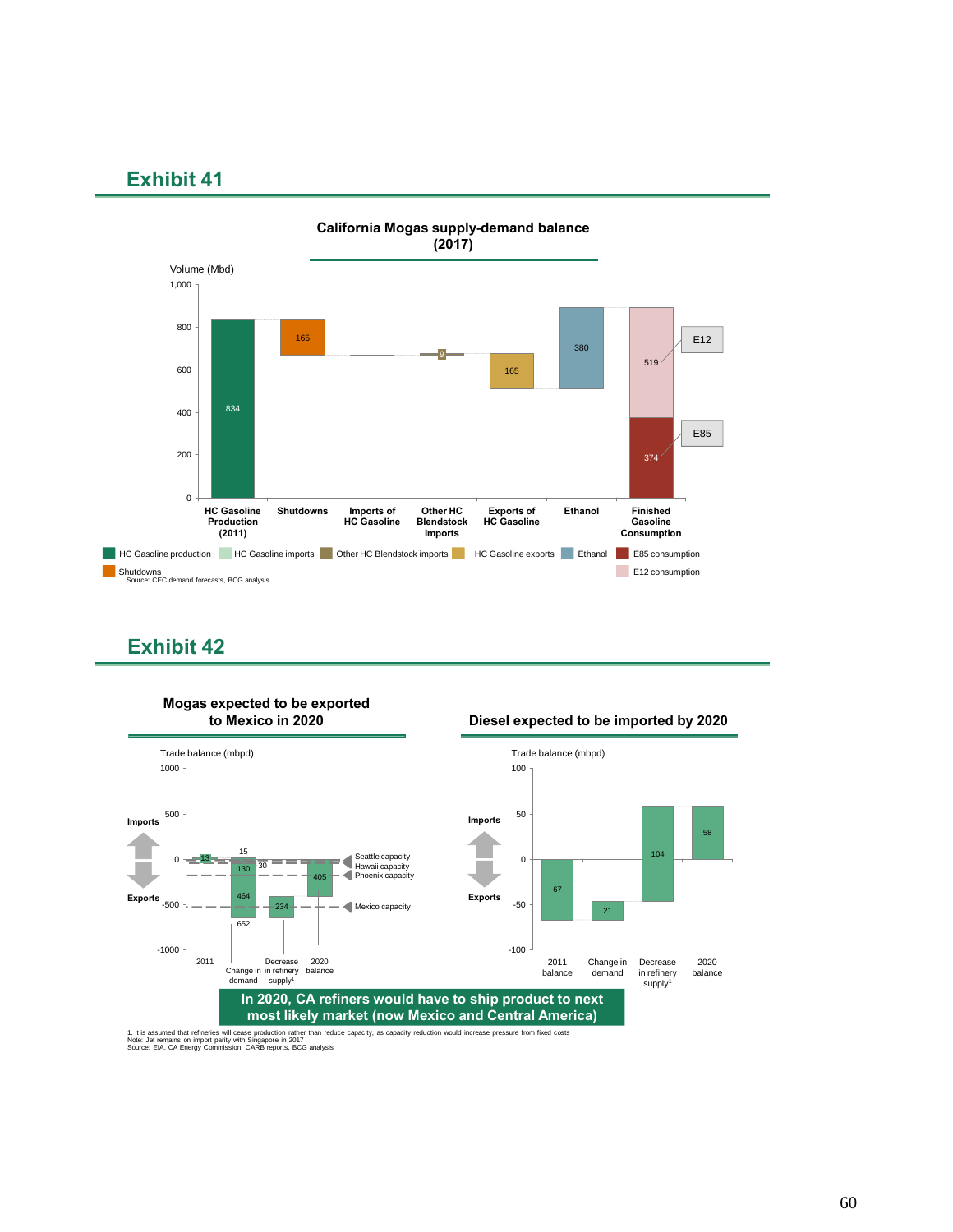

1. Assuming 82% utilization for all refineries Note: Assumes \$110 crude cost and \$25/bbl L/H differential Source: Oil & Gas Journal, Bloomberg, BCG economics model, BCG analysis



### **Exhibit 44**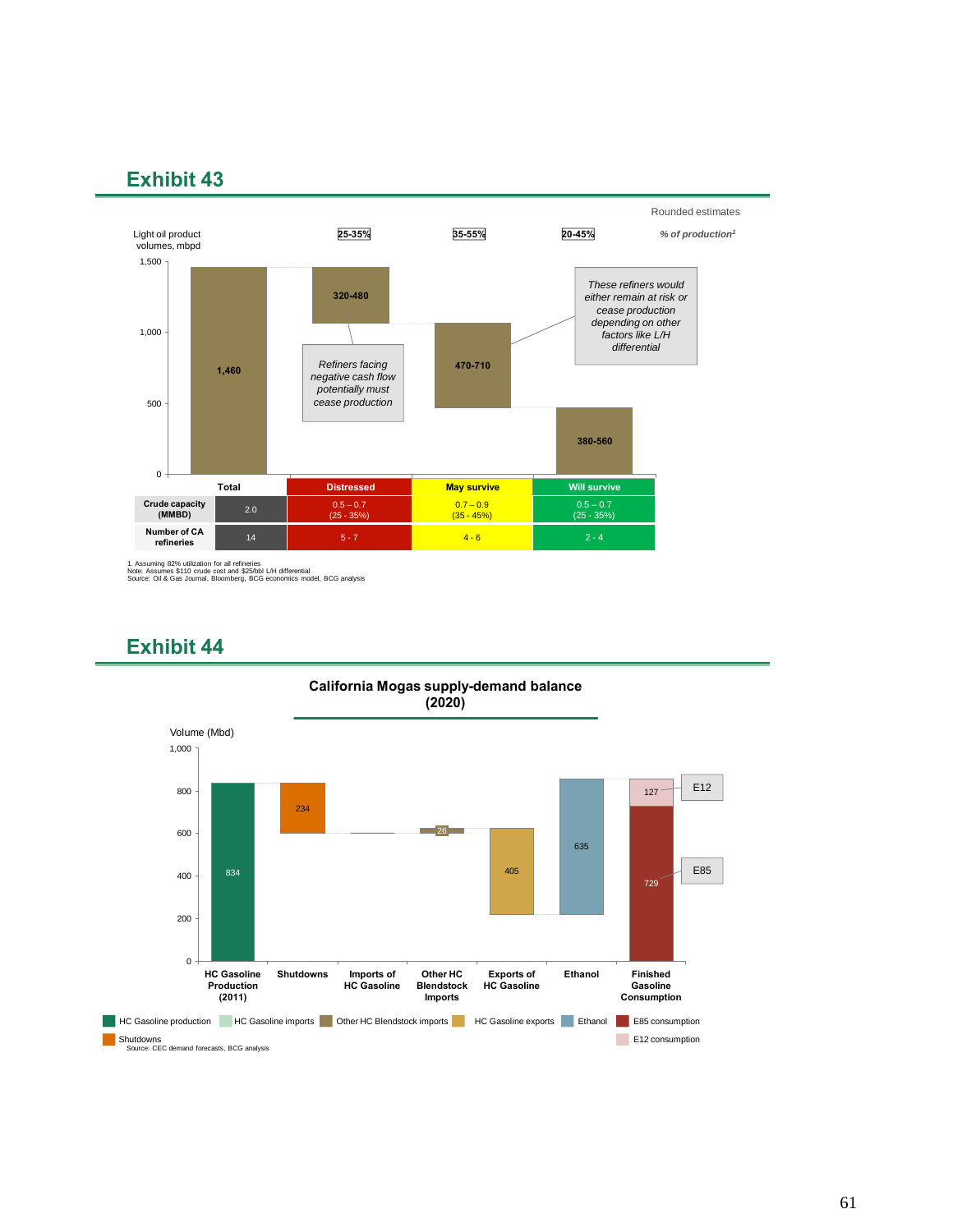

1. Assuming 82% utilization for all refineries 2. Historical lows Note: Assumes \$110 crude cost Source: Oil & Gas Journal, Bloomberg, BCG economics model, BCG analysis

### **Exhibit 46**



1. Includes diesel and gasoline 2 One LCFS credit is equal to one metric ton of CO<sub>2</sub>e difference from prescribed values<br>3 Assumes minimal operating cost if co-located with gas station<br>Source: CARB, Thomson Reuters, BCG an

62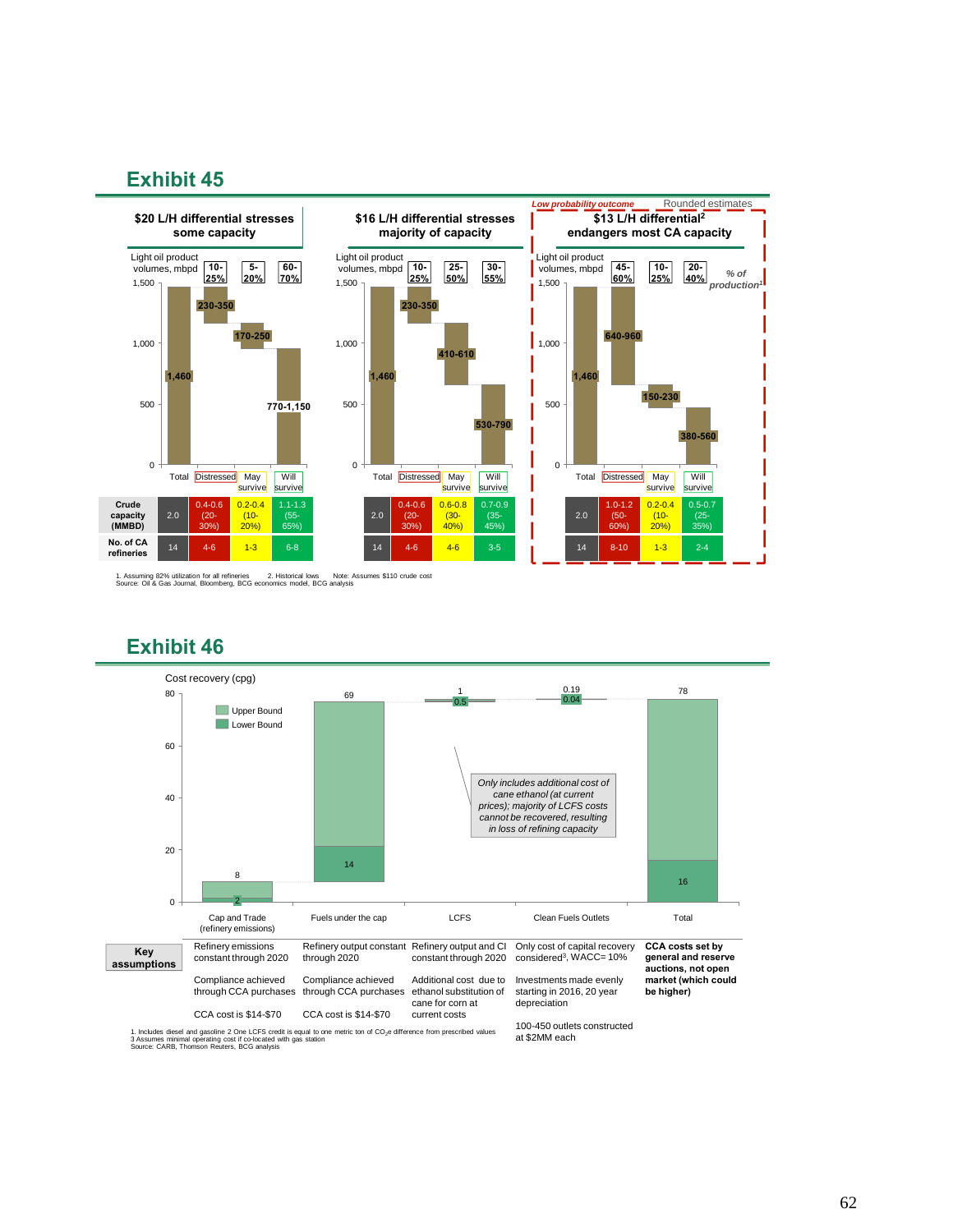#### **Fuels under the cap will put pressure on refineries to meet regulatory requirements (2017)**



**High cost recovery required for refiners to offset rising cost of carbon**

1. Each allowance equals 1 metric ton of emissions<br>Note: Refineries were assumed to receive their carbon-weighted share of allowances vs the rest of the industry in both auctions<br>Source: CARB data and estimates; BCG analys

### **Exhibit 48**



Source: Oil & Gas Journal; BCG experience; BCG analysis; Congressional testimony by Dr. Margo Thorning on 2/9/2011; Fisher International; BEA; Wood Mackenzie, U.S. Census Bureau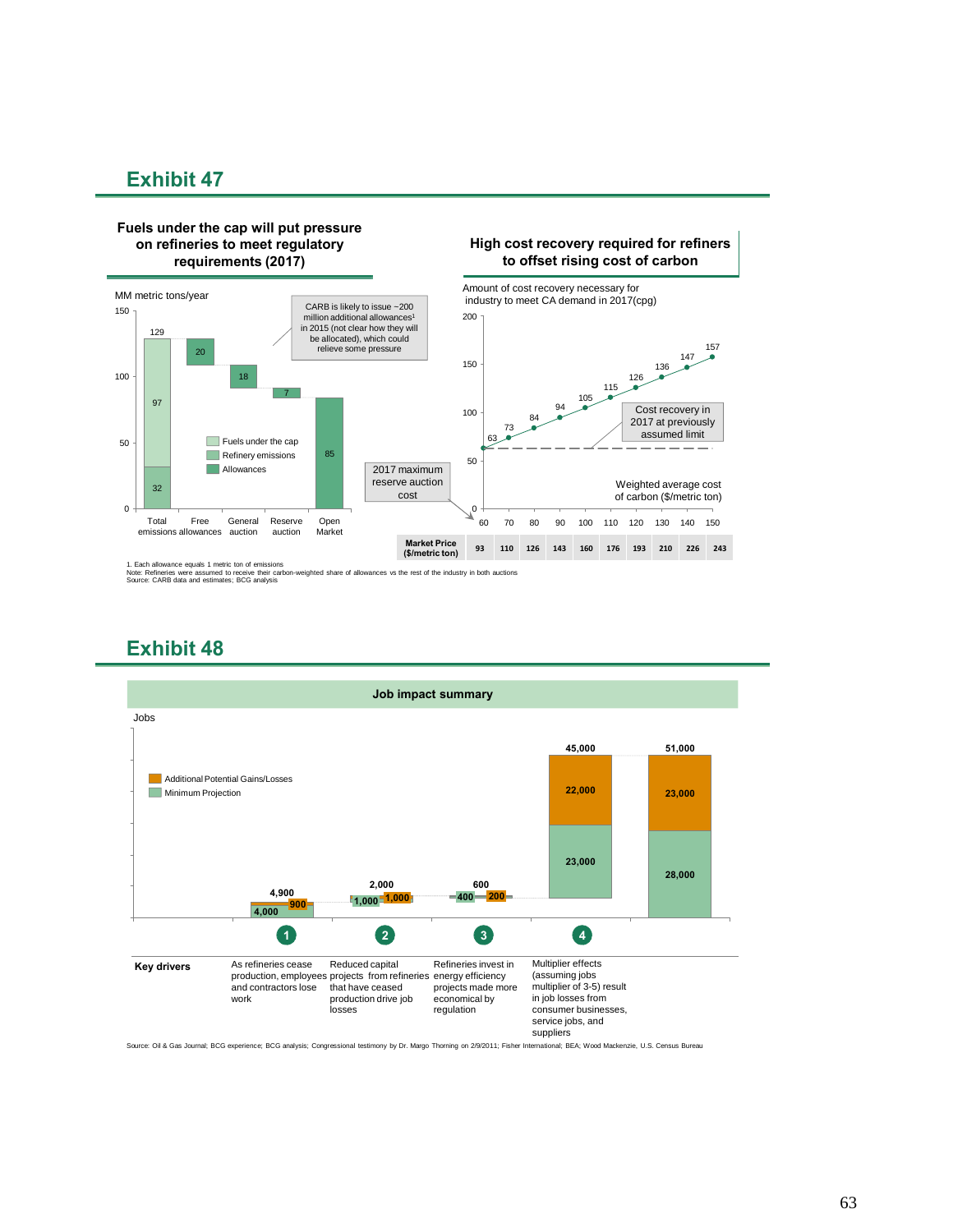

Note: Job numbers and distribution calculated based on average of second and third quartile Solomon values. Refineries that cease production are assumed to convert to terminals with 2<br>managers and 18 hourly staff<br>Source: O

### **Exhibit 50**



**Annual capital investment in refining** 

**Based on congressional testimony, we estimate one job to be lost for every \$200,000-300,000 of reduced capital expenditure**

**Applying this conversion factor to the capital expenditure lost in the adjoining chart, we estimate 700-1000 jobs could be lost by 2017, and 1,000-2,000 jobs could be lost by 2020**

Source: Oil & Gas Journal; BCG experience; BCG analysis; Congressional testimony by Dr. Margo Thorning on 2/9/2011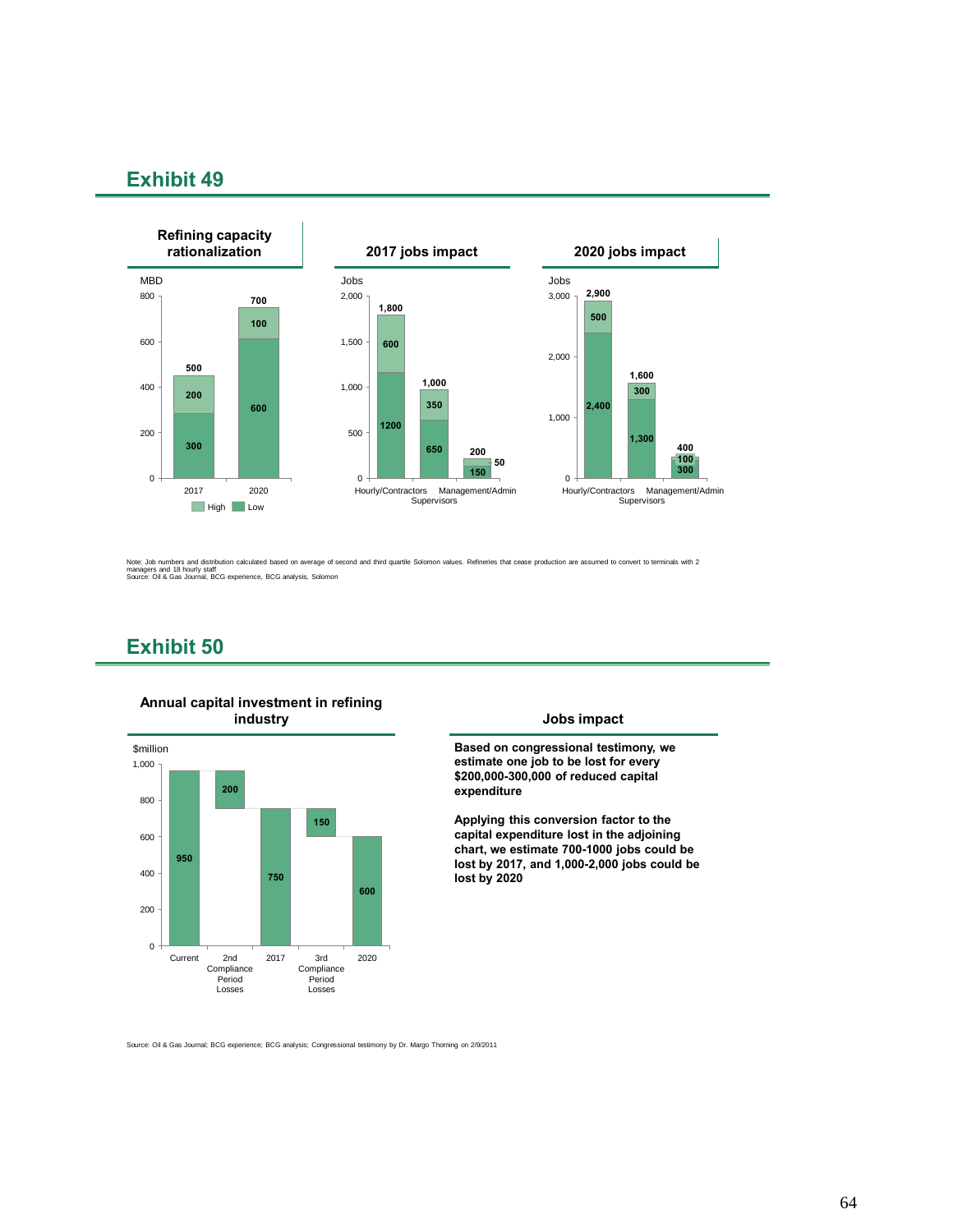

**Refineries can be expected to invest in projects that lower emissions, such as heat recovery, better maintenance, and other energy efficiency projects**

**Based on congressional testimony, we estimate one job gained for every \$200,000- 300,000 of increased capital expenditure**

**Applying this conversion factor to the energy efficiency investments in the adjoining chart, we estimate 250-400 jobs could be created by 2017 and 400-600 jobs could be created by 2020**

Source: Oil & Gas Journal; BCG experience; BCG analysis; congressional testimony by Dr. Margo Thorning on 2/9/2011

### **Exhibit 52**



1. Regional Input-ouput Modeling System 2. Bureau of Economic Analysis Source: BEA, Fisher International, Wood Mackenzie, U.S. Census Bureau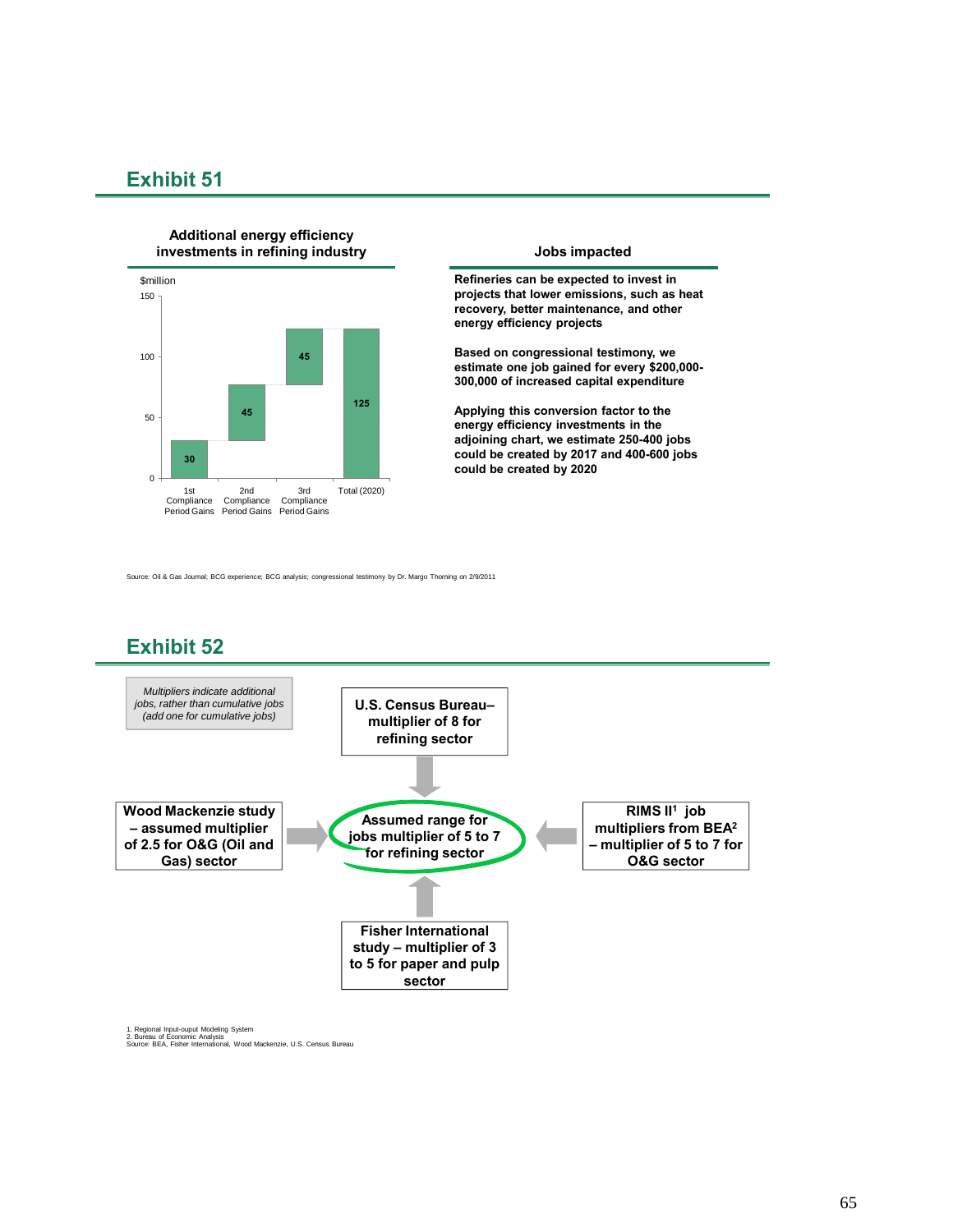

Source: Oil & Gas Journal, BCG experience, BCG analysis, congressional testimony by Dr. Margo Thorning on 2/9/2011, Fisher International, BEA, Wood Mackenzie, U.S. Census Bureau

### **Exhibit 54**

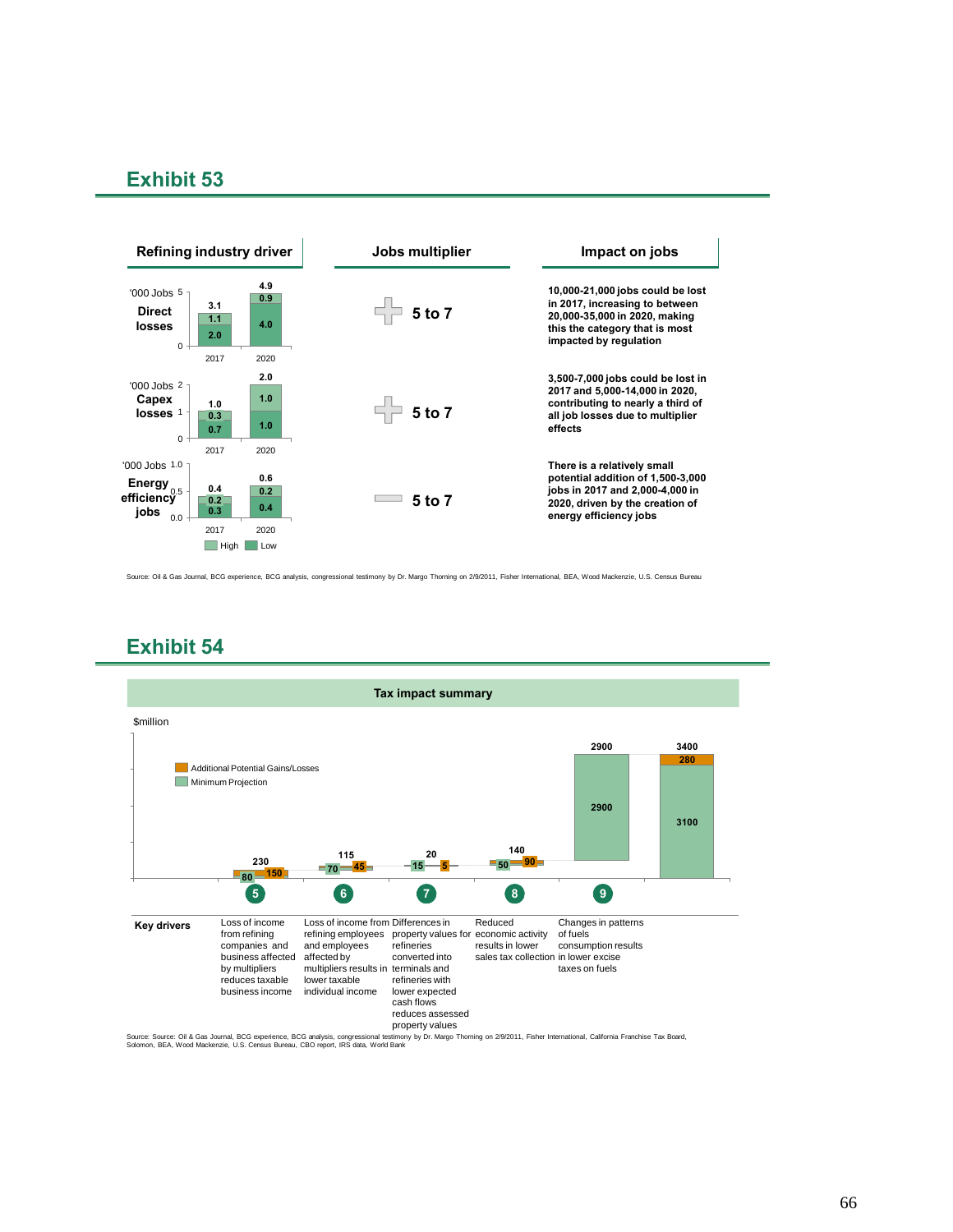

1. Refineries expected to close by 2017 do not have taxable income Source: Oil & Gas Journal, BCG experience, BCG analysis, California Franchise Tax Board, CBO report, IRS, World Bank

### **Exhibit 56**



Note: Job numbers and distribution calculated based on average of second and third quartile Solomon values<br>Source: Oil & Gas Journal, BCG experience, BCG analysis, congressional testimony by Dr. Margo Thoming on 2/9/2011,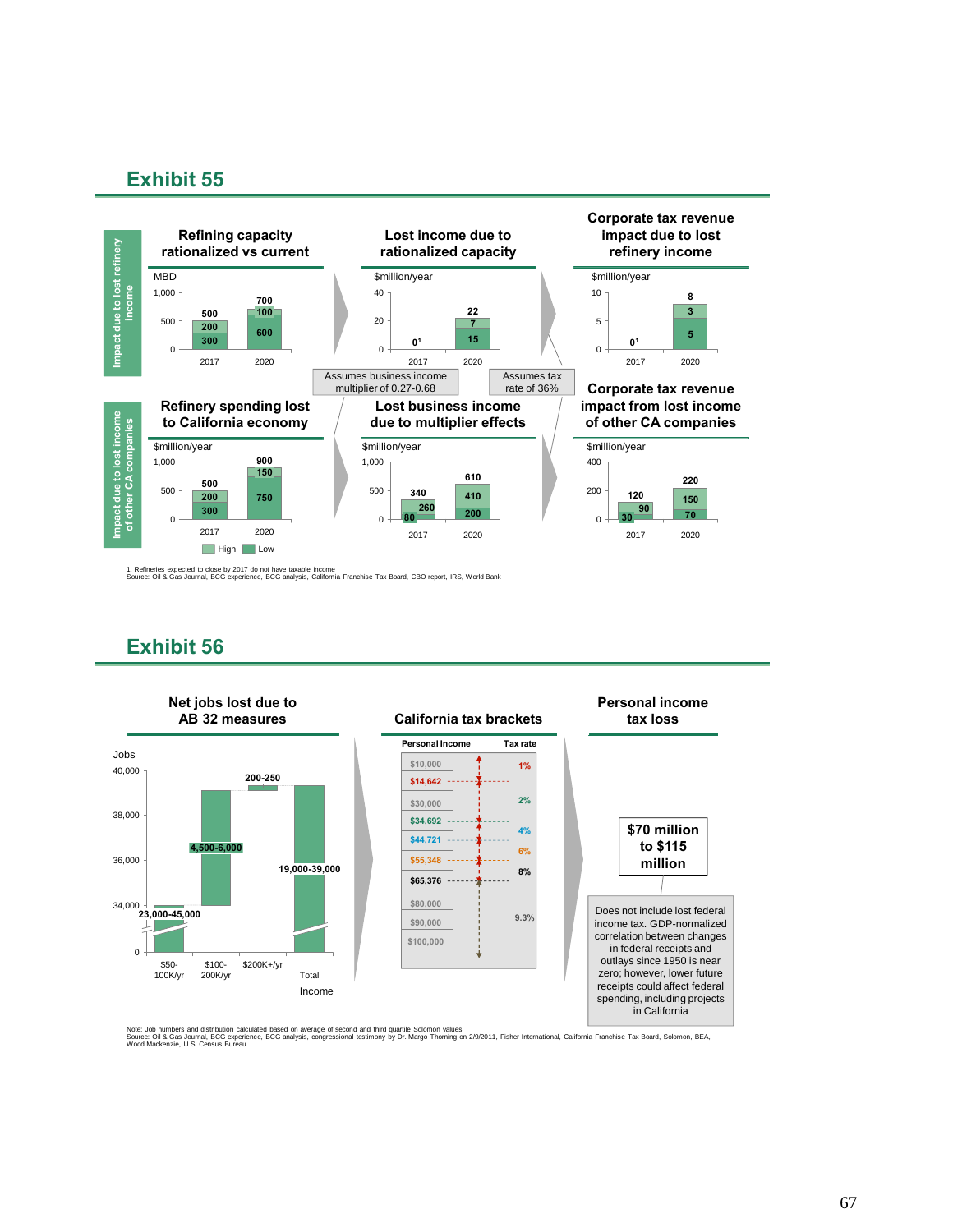

Source: Nelson, O&G Journal, California Board of Equalization, BCG analysis

### **Exhibit 58**



1. Assumes 20% of GDP is not taxable Source: Oil & Gas Journal; BCG experience; BCG analysis; California Franchise Tax Board; CBO report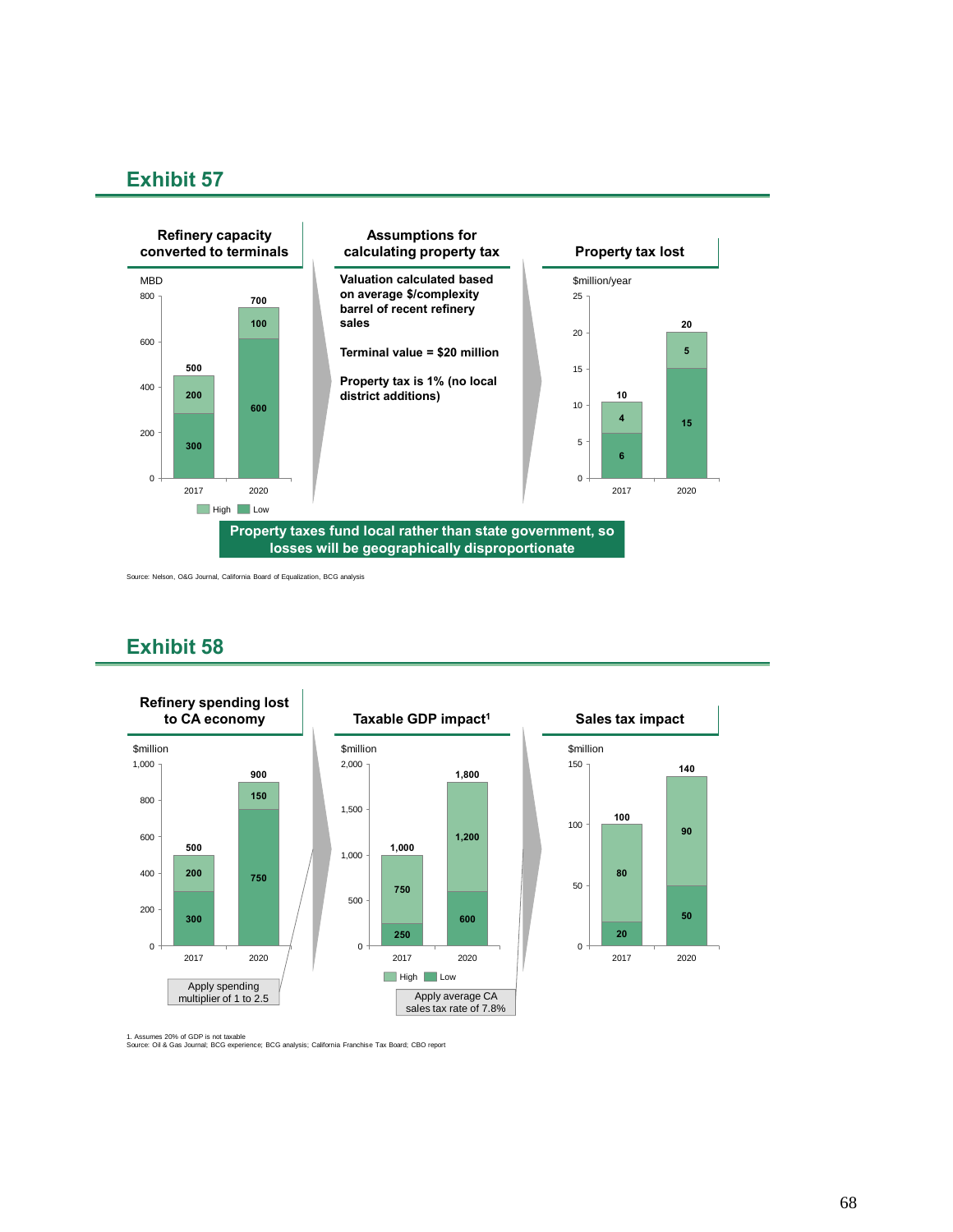#### **Change in annual fuels consumption in CA as a result of AB 32 (2020) Excise tax impact**



**Gasoline (E10) is taxed at \$0.357/gallon while E85 and diesel are taxed at \$0.13/gallon**

**Based on this, California can expect to lose \$4B-\$4.4B from gasoline excise tax and \$110M-\$120M from diesel excise tax**

**California can expect to gain \$1.5B-\$1.6B from excise tax on E85**

Source: California Energy Commission; California Board of Equalization; BCG analysis

### **Exhibit 60**

**Estimates indicate that there will be a wealth transfer from the private sector to CARB of \$3.7B per year by 2020 due to AB 32; this could potentially be significantly higher depending on the cost of carbon in the general auction**

#### **California could face several other impacts**

- CA could lose significant expertise in the areas of engineering, skilled mechanical trade, and professional services
- Increased fuels costs are likely to propagate throughout the economy, increasing the cost of living in California

**The Cap and Trade program can be expected to achieve the goal of AB 32 by reducing emissions by 80 million metric tons versus Business As Usual, although some of that will come at the expense of increased emissions in other parts of the world**

- Up to 12 million metric tons per year of emissions in California will be the result of producing fuels that are exported due to LCFS
- A substantial amount of CO<sub>2</sub> reductions will occur from shifting end-use of fuels produced in CA to locations outside of CA without any reduction in global emissions
- Crude shuffling with increase global emissions by increasing transport of crude oil



Negative impact to private sector; positive impact to CARB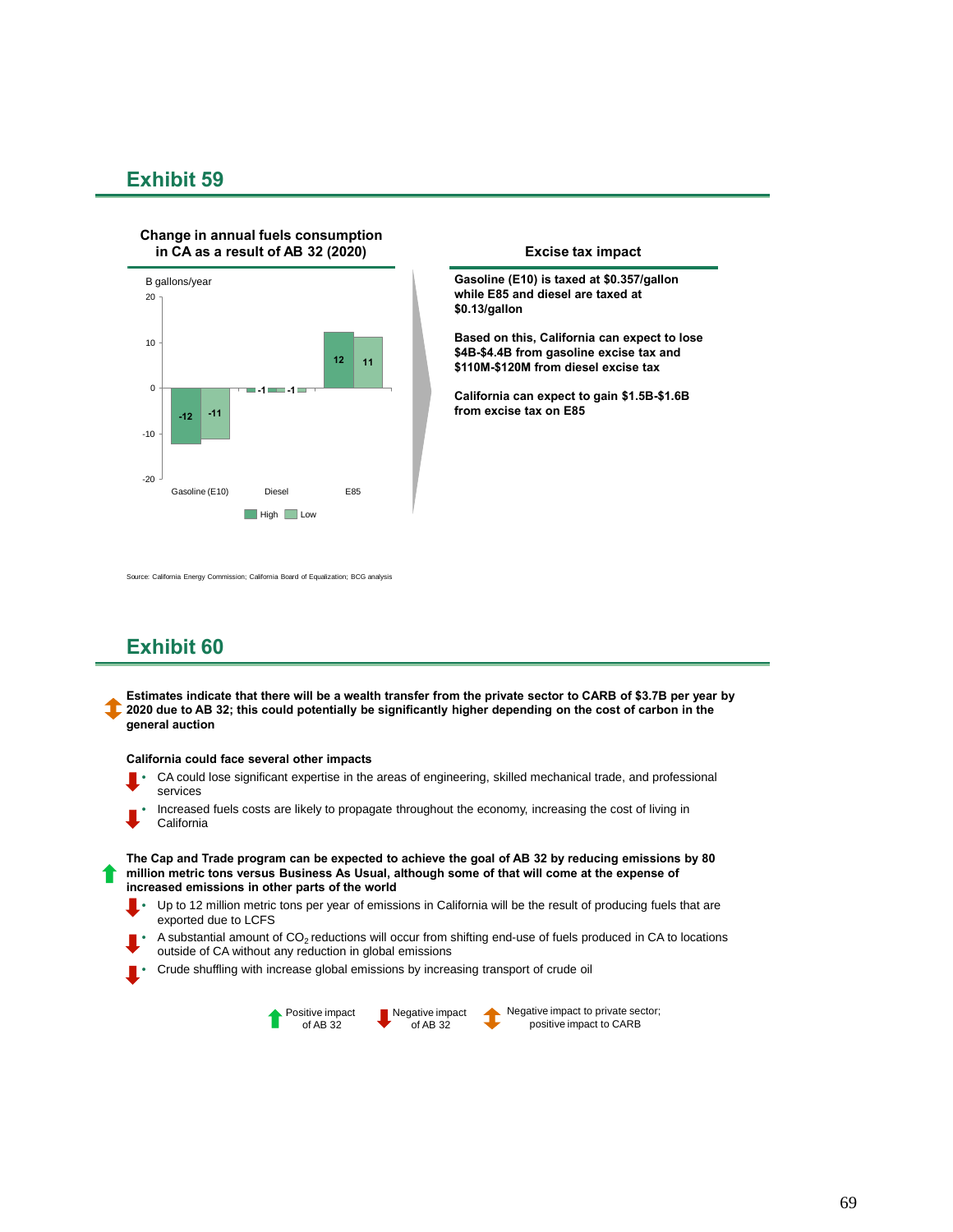

Source: CARB; BCG analysis

### **Exhibit 62**

**Loss of economic activity in the refining sector (as well as other industrial sectors) will result in fewer job opportunities or projects of interest for several job classes:**

- Engineers
- Specialized mechanics and tradesmen
- Supporting professional services (e.g., project management)

**As a result, more people with experience in these areas will leave the state, and fewer Californians will seek training in such areas in the first place**

**The loss of supply of qualified people in these fields will have an effect on California's business environment that is difficult to quantify but unambiguously negative**